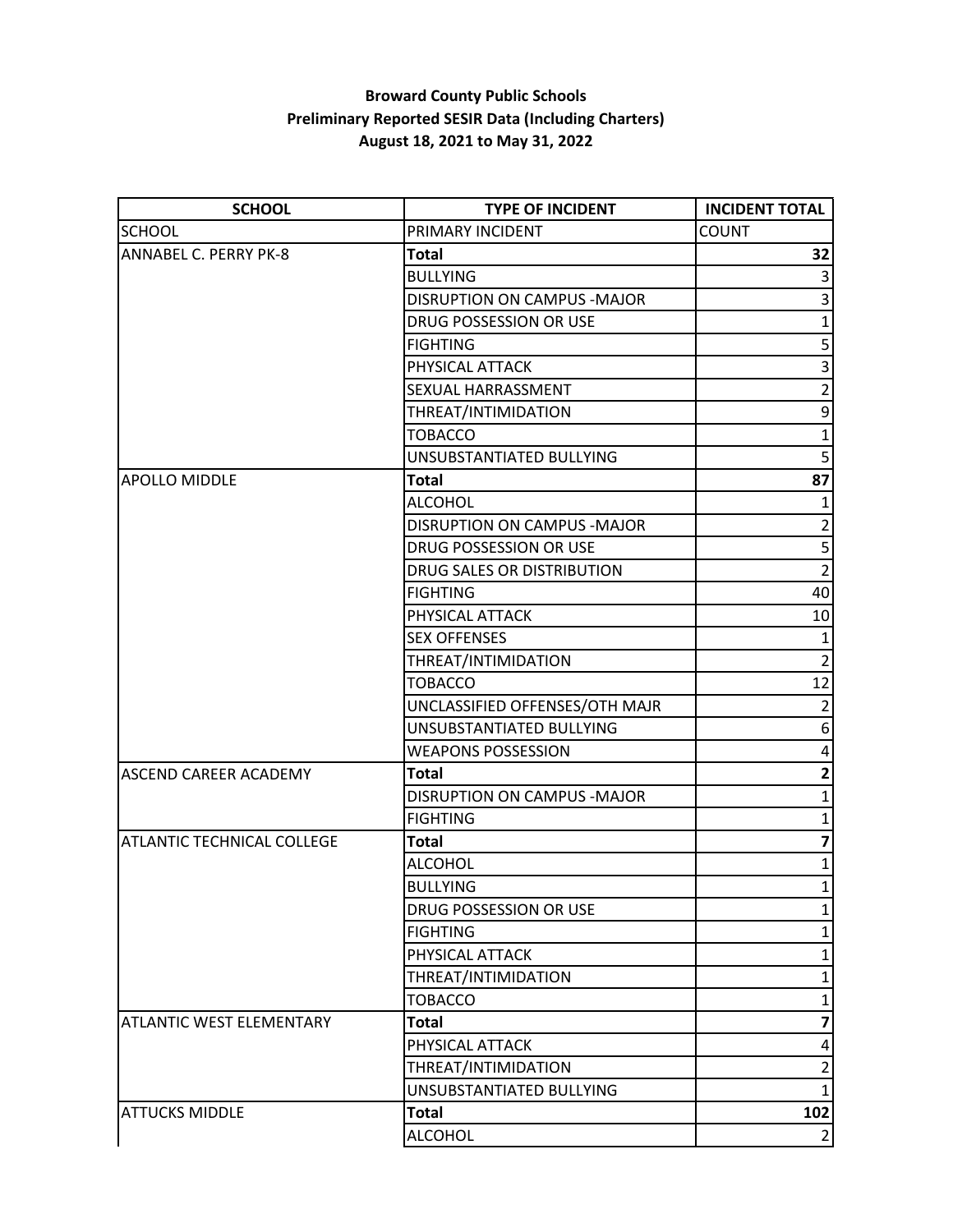| <b>SCHOOL</b>                               | <b>TYPE OF INCIDENT</b>            | <b>INCIDENT TOTAL</b>   |
|---------------------------------------------|------------------------------------|-------------------------|
|                                             | <b>BATTERY</b>                     |                         |
|                                             | DISRUPTION ON CAMPUS - MAJOR       | 3                       |
|                                             | DRUG POSSESSION OR USE             | $\overline{\mathbf{4}}$ |
|                                             | <b>FIGHTING</b>                    | 46                      |
|                                             | PHYSICAL ATTACK                    | 12                      |
|                                             | <b>SEX OFFENSES</b>                | $\overline{2}$          |
|                                             | THREAT/INTIMIDATION                | 8                       |
|                                             | <b>TOBACCO</b>                     | 19                      |
|                                             | UNCLASSIFIED OFFENSES/OTH MAJR     | $\mathbf{1}$            |
|                                             | UNSUBSTANTIATED BULLYING           | $\mathbf{1}$            |
|                                             | <b>WEAPONS POSSESSION</b>          | $\overline{2}$          |
| <b>AVANT GARDE ACAD K-5 BROWARD</b>         | <b>Total</b>                       | $\mathbf{1}$            |
|                                             | PHYSICAL ATTACK                    | $\mathbf{1}$            |
| <b>AVANT GARDE ACADEMY OF BROWARD</b> Total |                                    | 15                      |
|                                             | <b>BULLYING</b>                    | 1                       |
|                                             | <b>DISRUPTION ON CAMPUS -MAJOR</b> | 3                       |
|                                             | <b>DRUG POSSESSION OR USE</b>      | $\mathbf{1}$            |
|                                             | PHYSICAL ATTACK                    | 3                       |
|                                             | <b>TOBACCO</b>                     | 6                       |
|                                             | UNCLASSIFIED OFFENSES/OTH MAJR     | $\mathbf{1}$            |
| <b>BAIR MIDDLE</b>                          | <b>Total</b>                       | 93                      |
|                                             | <b>DISRUPTION ON CAMPUS -MAJOR</b> | 15                      |
|                                             | <b>FIGHTING</b>                    | 65                      |
|                                             | PHYSICAL ATTACK                    | $\overline{2}$          |
|                                             | SEXUAL HARRASSMENT                 | $\mathbf 1$             |
|                                             | THREAT/INTIMIDATION                | $\overline{2}$          |
|                                             | <b>TOBACCO</b>                     | 5                       |
|                                             | UNCLASSIFIED OFFENSES/OTH MAJR     | $\overline{2}$          |
|                                             | UNSUBSTANTIATED BULLYING           | $\mathbf{1}$            |
| <b>BANYAN ELEMENTARY</b>                    | <b>Total</b>                       | $\mathbf{3}$            |
|                                             | THREAT/INTIMIDATION                | 3                       |
| <b>BAYVIEW ELEMENTARY</b>                   | <b>Total</b>                       | 4                       |
|                                             | <b>DISRUPTION ON CAMPUS -MAJOR</b> | $\mathbf{1}$            |
|                                             | PHYSICAL ATTACK                    | 1                       |
|                                             | THREAT/INTIMIDATION                | $\overline{2}$          |
| BEACHSIDE MONTESSORI VILLAGE                | <b>Total</b>                       | 6                       |
|                                             | <b>BULLYING</b>                    | $\mathbf{1}$            |
|                                             | PHYSICAL ATTACK                    | $\mathbf 1$             |
|                                             | THREAT/INTIMIDATION                | $\mathbf{1}$            |
|                                             | <b>TOBACCO</b>                     | 1                       |
|                                             | UNSUBSTANTIATED BULLYING           | $\overline{2}$          |
| BEN GAMLA CHARTER SCH NORTH                 | <b>Total</b>                       | $\mathbf{2}$            |
|                                             | <b>BULLYING</b>                    | $\mathbf{1}$            |
|                                             | <b>FIGHTING</b>                    | $1\vert$                |
| BEN GAMLA CHARTER SCHOOL                    | <b>Total</b>                       | $\mathbf{2}$            |
|                                             |                                    | $\overline{2}$          |
|                                             | <b>BULLYING</b>                    |                         |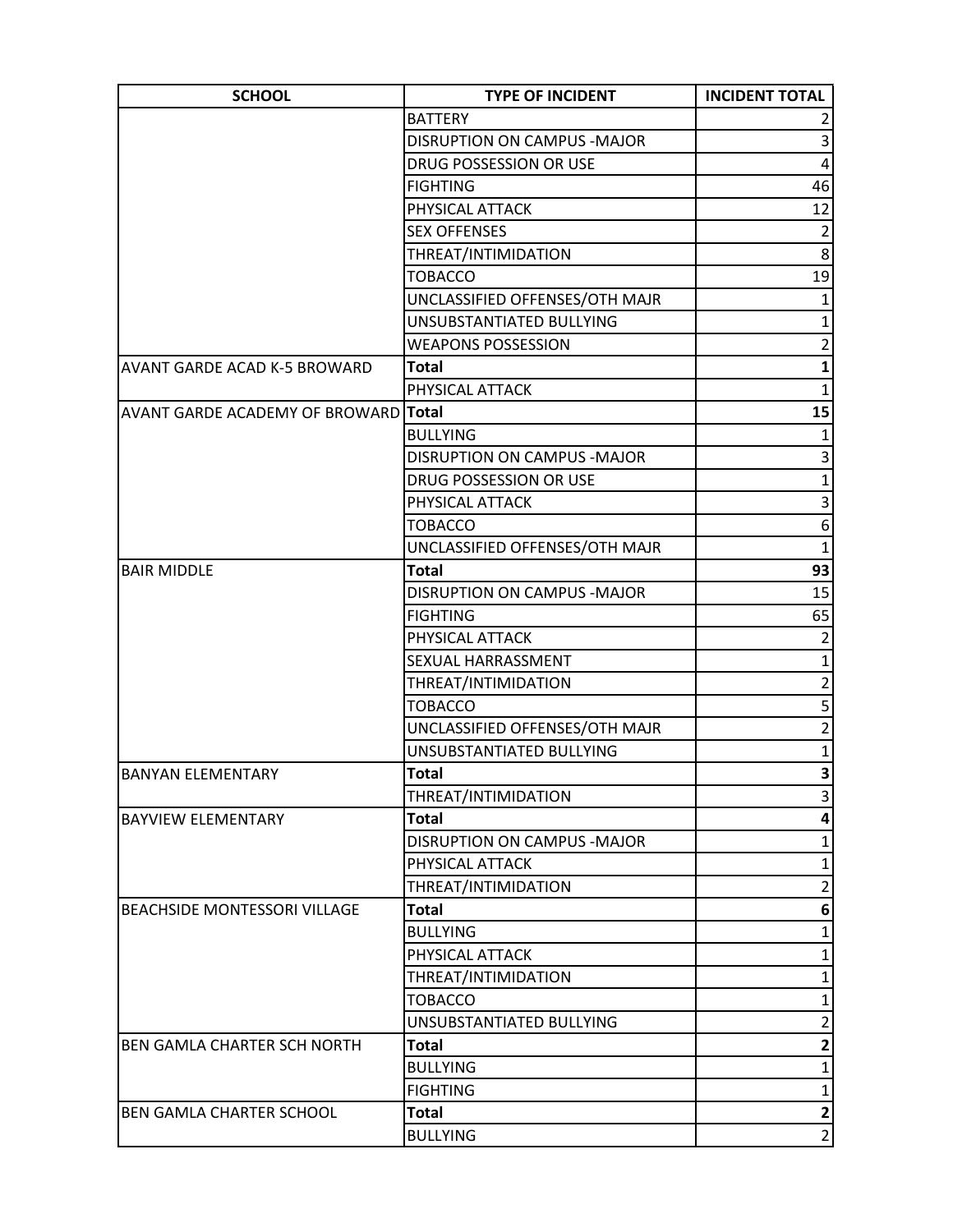| <b>SCHOOL</b>                       | <b>TYPE OF INCIDENT</b>             | <b>INCIDENT TOTAL</b>   |
|-------------------------------------|-------------------------------------|-------------------------|
| <b>BEN GAMLA SOUTH BROWARD</b>      | <b>Total</b>                        |                         |
|                                     | <b>DISRUPTION ON CAMPUS - MAJOR</b> | 1                       |
|                                     | PHYSICAL ATTACK                     | 4                       |
|                                     | THREAT/INTIMIDATION                 | 1                       |
|                                     | UNCLASSIFIED OFFENSES/OTH MAJR      | $\mathbf{1}$            |
| <b>BENNETT ELEMENTARY</b>           | <b>Total</b>                        | 7                       |
|                                     | PHYSICAL ATTACK                     | 4                       |
|                                     | THREAT/INTIMIDATION                 | 3                       |
| BETHUNE MARY M ELEMENTARY           | <b>Total</b>                        | $\overline{\mathbf{c}}$ |
|                                     | <b>BULLYING</b>                     | $\mathbf{1}$            |
|                                     | <b>TOBACCO</b>                      | $\mathbf{1}$            |
| <b>BLANCHE ELY HIGH</b>             | <b>Total</b>                        | 111                     |
|                                     | <b>ALCOHOL</b>                      | 3                       |
|                                     | <b>DISRUPTION ON CAMPUS -MAJOR</b>  | 14                      |
|                                     | DRUG POSSESSION OR USE              | 18                      |
|                                     | DRUG SALES OR DISTRIBUTION          | $\overline{2}$          |
|                                     | <b>FIGHTING</b>                     | 28                      |
|                                     | LARCENY/THEFT                       | $\overline{2}$          |
|                                     | PHYSICAL ATTACK                     | $\overline{2}$          |
|                                     | <b>SEX OFFENSES</b>                 | $\pmb{4}$               |
|                                     | THREAT/INTIMIDATION                 | 5 <sup>1</sup>          |
|                                     | <b>TOBACCO</b>                      | 19                      |
|                                     | UNCLASSIFIED OFFENSES/OTH MAJR      | 10                      |
|                                     | VANDALISM                           | $\mathbf{1}$            |
|                                     | <b>WEAPONS POSSESSION</b>           | 3                       |
| <b>BOULEVARD HEIGHTS ELEMENTARY</b> | Total                               | 6                       |
|                                     | <b>BULLYING</b>                     | $\mathbf 1$             |
|                                     | DRUG SALES OR DISTRIBUTION          | $\mathbf{1}$            |
|                                     | <b>FIGHTING</b>                     | 3                       |
|                                     | THREAT/INTIMIDATION                 | $\mathbf{1}$            |
| <b>BOYD H. ANDERSON HIGH</b>        | <b>Total</b>                        | 143                     |
|                                     | <b>BATTERY</b>                      | $\overline{2}$          |
|                                     | <b>BULLYING</b>                     | 1                       |
|                                     | DISRUPTION ON CAMPUS - MAJOR        | 5                       |
|                                     | DRUG POSSESSION OR USE              | 34                      |
|                                     | DRUG SALES OR DISTRIBUTION          | $\overline{3}$          |
|                                     | <b>FIGHTING</b>                     | 50                      |
|                                     | PHYSICAL ATTACK                     | 13                      |
|                                     | <b>SEX OFFENSES</b>                 | 4                       |
|                                     | THREAT/INTIMIDATION                 | 5 <sup>1</sup>          |
|                                     | <b>TOBACCO</b>                      | $\overline{9}$          |
|                                     | TRESPASSING                         | $\mathbf{1}$            |
|                                     | UNCLASSIFIED OFFENSES/OTH MAJR      | $\mathbf{1}$            |
|                                     | VANDALISM                           | $\overline{\mathbf{5}}$ |
|                                     | <b>WEAPONS POSSESSION</b>           | 10                      |
| <b>BRIGHT HORIZONS</b>              | <b>Total</b>                        | $1\vert$                |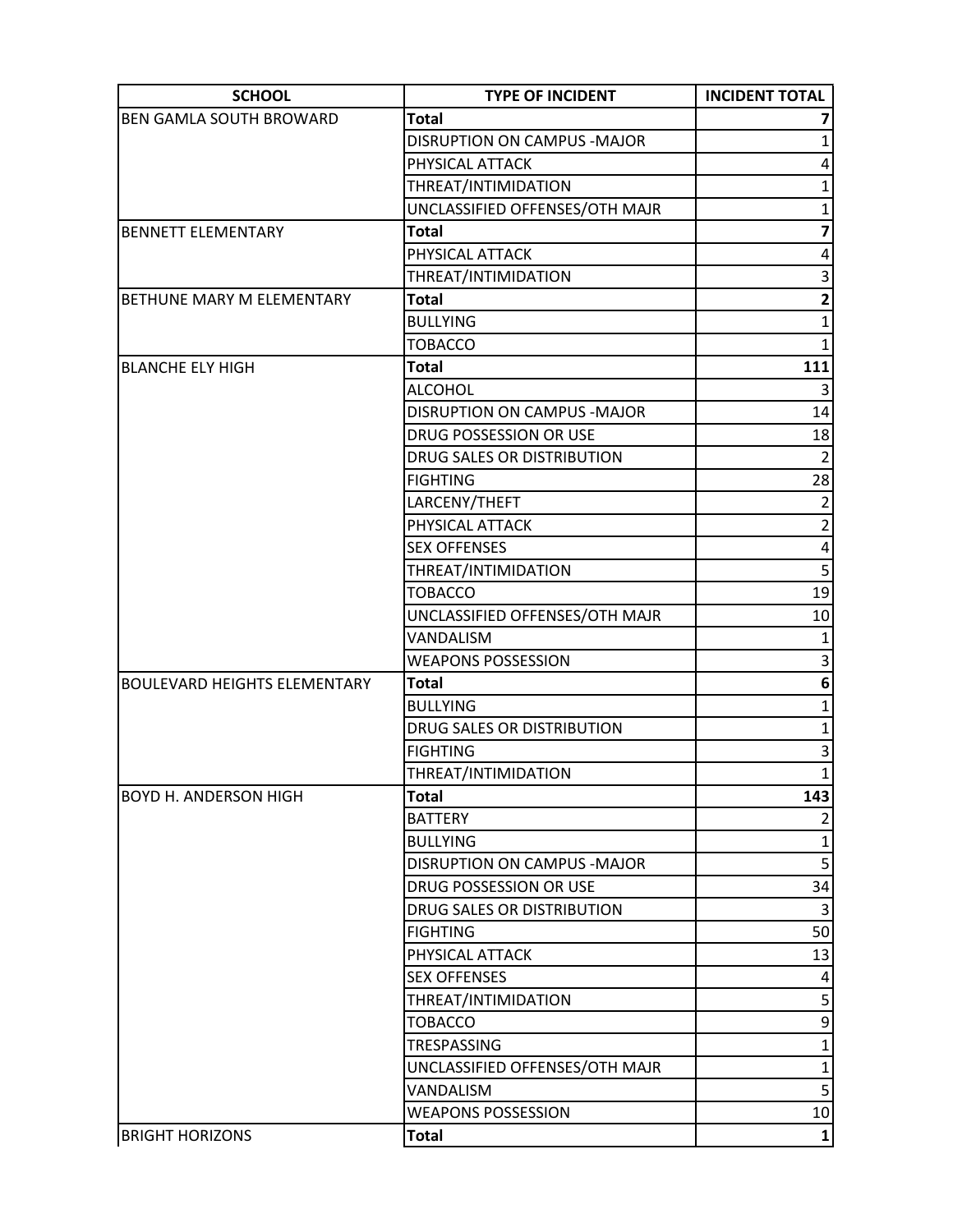| <b>SCHOOL</b>                     | <b>TYPE OF INCIDENT</b>            | <b>INCIDENT TOTAL</b>    |
|-----------------------------------|------------------------------------|--------------------------|
|                                   | <b>BATTERY</b>                     |                          |
| <b>BROADVIEW ELEMENTARY</b>       | <b>Total</b>                       | 8                        |
|                                   | THREAT/INTIMIDATION                | $\overline{2}$           |
|                                   | <b>TOBACCO</b>                     | 3                        |
|                                   | UNSUBSTANTIATED BULLYING           | $\overline{2}$           |
|                                   | VANDALISM                          | $\mathbf{1}$             |
| <b>BROWARD ESTATES ELEMENTARY</b> | <b>Total</b>                       | 14                       |
|                                   | <b>BULLYING</b>                    | $\mathbf{1}$             |
|                                   | DISRUPTION ON CAMPUS - MAJOR       | $\overline{2}$           |
|                                   | <b>FIGHTING</b>                    | 6                        |
|                                   | PHYSICAL ATTACK                    | 3                        |
|                                   | THREAT/INTIMIDATION                | $\overline{2}$           |
| <b>CASTLE HILL ELEMENTARY</b>     | <b>Total</b>                       | 9                        |
|                                   | PHYSICAL ATTACK                    | $\mathbf{1}$             |
|                                   | THREAT/INTIMIDATION                | $\overline{3}$           |
|                                   | <b>TOBACCO</b>                     | 4                        |
|                                   | UNSUBSTANTIATED BULLYING           | $\mathbf{1}$             |
| <b>CENTRAL CHARTER SCHOOL</b>     | <b>Total</b>                       | 8                        |
|                                   | <b>FIGHTING</b>                    | 8                        |
| <b>CENTRAL PARK ELEMENTARY</b>    | <b>Total</b>                       | 13                       |
|                                   | THREAT/INTIMIDATION                | 11                       |
|                                   | UNSUBSTANTIATED BULLYING           | $\overline{2}$           |
| <b>CHALLENGER ELEMENTARY</b>      | <b>Total</b>                       | 5                        |
|                                   | PHYSICAL ATTACK                    | $\mathbf{1}$             |
|                                   | THREAT/INTIMIDATION                | $\overline{2}$           |
|                                   | UNCLASSIFIED OFFENSES/OTH MAJR     | $\mathbf 1$              |
|                                   | UNSUBSTANTIATED BULLYING           | $\overline{1}$           |
| CHAMPIONSHIP ACAD OF DIS MID      | <b>Total</b>                       | $\mathbf{2}$             |
|                                   | SEXUAL HARRASSMENT                 | $\mathbf{1}$             |
|                                   | THREAT/INTIMIDATION                | $1\vert$                 |
| CHAMPIONSHIP ACAD OF DIST HIGH    | <b>Total</b>                       | $\vert \mathbf{a} \vert$ |
|                                   | <b>FIGHTING</b>                    | 4                        |
| CHAMPIONSHIP ACAD OF DISTIN WB    | <b>Total</b>                       | 14                       |
|                                   | <b>FIGHTING</b>                    | 14                       |
| <b>CHARLES DREW ELEMENTARY</b>    | <b>Total</b>                       | 4                        |
|                                   | DISRUPTION ON CAMPUS - MAJOR       | $\overline{2}$           |
|                                   | <b>FIGHTING</b>                    | $\mathbf 1$              |
|                                   | PHYSICAL ATTACK                    | $\mathbf{1}$             |
| CHARLES W. FLANAGAN HIGH          | <b>Total</b>                       | 137                      |
|                                   | <b>ALCOHOL</b>                     | 3                        |
|                                   | <b>DISRUPTION ON CAMPUS -MAJOR</b> | 4                        |
|                                   | DRUG POSSESSION OR USE             | 41                       |
|                                   | DRUG SALES OR DISTRIBUTION         | $\overline{2}$           |
|                                   | <b>FIGHTING</b>                    | 22                       |
|                                   | PHYSICAL ATTACK                    | $\overline{2}$           |
|                                   | <b>SEX OFFENSES</b>                | $\overline{5}$           |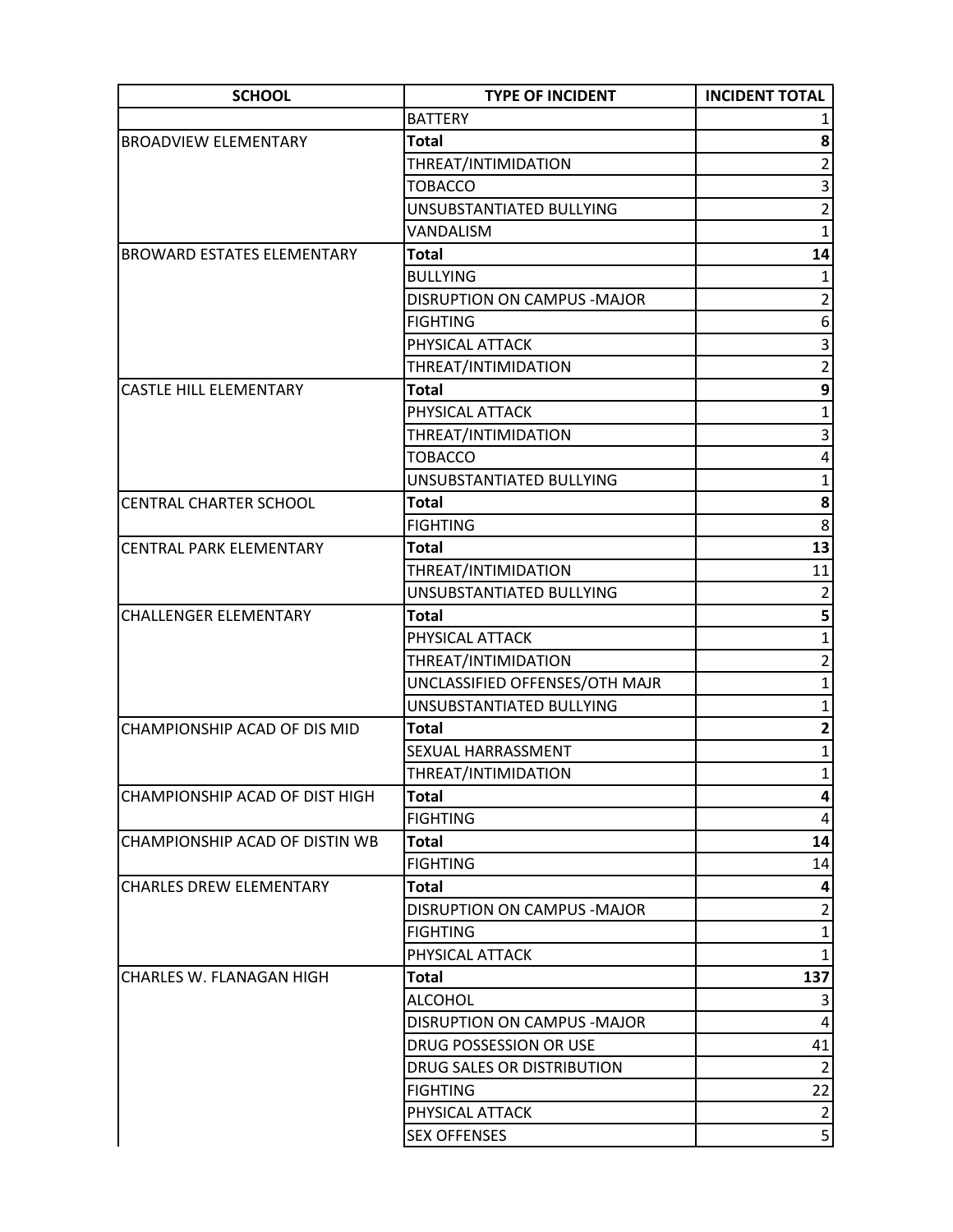| <b>SCHOOL</b>                         | <b>TYPE OF INCIDENT</b>        | <b>INCIDENT TOTAL</b> |
|---------------------------------------|--------------------------------|-----------------------|
|                                       | SEXUAL ASSAULT                 |                       |
|                                       | THREAT/INTIMIDATION            | $6 \mid$              |
|                                       | <b>TOBACCO</b>                 | 39                    |
|                                       | UNCLASSIFIED OFFENSES/OTH MAJR | 5                     |
|                                       | UNSUBSTANTIATED BULLYING       | 4                     |
|                                       | <b>WEAPONS POSSESSION</b>      | $\overline{3}$        |
| CHTR SCH OF EXCELLENCE DAVIE          | <b>Total</b>                   | 5 <sup>1</sup>        |
|                                       | <b>FIGHTING</b>                | 5 <sup>1</sup>        |
| <b>CITY OF CORAL SPRINGS CHART</b>    | <b>Total</b>                   | 44                    |
|                                       | <b>BULLYING</b>                | 1                     |
|                                       | DRUG POSSESSION OR USE         | 11                    |
|                                       | <b>FIGHTING</b>                | $\overline{2}$        |
|                                       | HARASSMENT                     | $\mathbf{1}$          |
|                                       | PHYSICAL ATTACK                | $\overline{3}$        |
|                                       | <b>SEX OFFENSES</b>            | $\overline{1}$        |
|                                       | SEXUAL HARRASSMENT             | $\vert 3 \vert$       |
|                                       | THREAT/INTIMIDATION            | $\overline{2}$        |
|                                       | <b>TOBACCO</b>                 | 17                    |
|                                       | UNCLASSIFIED OFFENSES/OTH MAJR | $\overline{3}$        |
| <b>CITY PEMBROKE PINES CHART MIDD</b> | <b>Total</b>                   | 26                    |
|                                       | <b>BULLYING</b>                | $\overline{2}$        |
|                                       | DISRUPTION ON CAMPUS - MAJOR   | $\mathbf{1}$          |
|                                       | DRUG SALES OR DISTRIBUTION     | $\mathbf{1}$          |
|                                       | <b>FIGHTING</b>                | 12                    |
|                                       | HARASSMENT                     | $\mathbf{1}$          |
|                                       | SEXUAL HARRASSMENT             | $\overline{2}$        |
|                                       | THREAT/INTIMIDATION            | 4                     |
|                                       | <b>TOBACCO</b>                 | $\mathbf{1}$          |
|                                       | UNCLASSIFIED OFFENSES/OTH MAJR | $\overline{2}$        |
| CITY PEMBROKE PINES CTR HS            | <b>Total</b>                   | 44                    |
|                                       | <b>ALCOHOL</b>                 | $\mathbf{1}$          |
|                                       | <b>BULLYING</b>                | $\mathbf{1}$          |
|                                       | DISRUPTION ON CAMPUS -MAJOR    | $\mathbf{1}$          |
|                                       | DRUG POSSESSION OR USE         | 13                    |
|                                       | DRUG SALES OR DISTRIBUTION     | 1                     |
|                                       | <b>FIGHTING</b>                | 8 <sup>1</sup>        |
|                                       | HARASSMENT                     | 4                     |
|                                       | PHYSICAL ATTACK                | 1                     |
|                                       | <b>SEX OFFENSES</b>            | 1                     |
|                                       | THREAT/INTIMIDATION            | $\overline{2}$        |
|                                       | <b>TOBACCO</b>                 | 6                     |
|                                       | UNCLASSIFIED OFFENSES/OTH MAJR | 4                     |
|                                       | <b>WEAPONS POSSESSION</b>      | $\mathbf{1}$          |
| <b>COCONUT CREEK ELEMENTARY</b>       | <b>Total</b>                   | 15                    |
|                                       | THREAT/INTIMIDATION            | 15                    |
| COCONUT CREEK HIGH                    | <b>Total</b>                   | 141                   |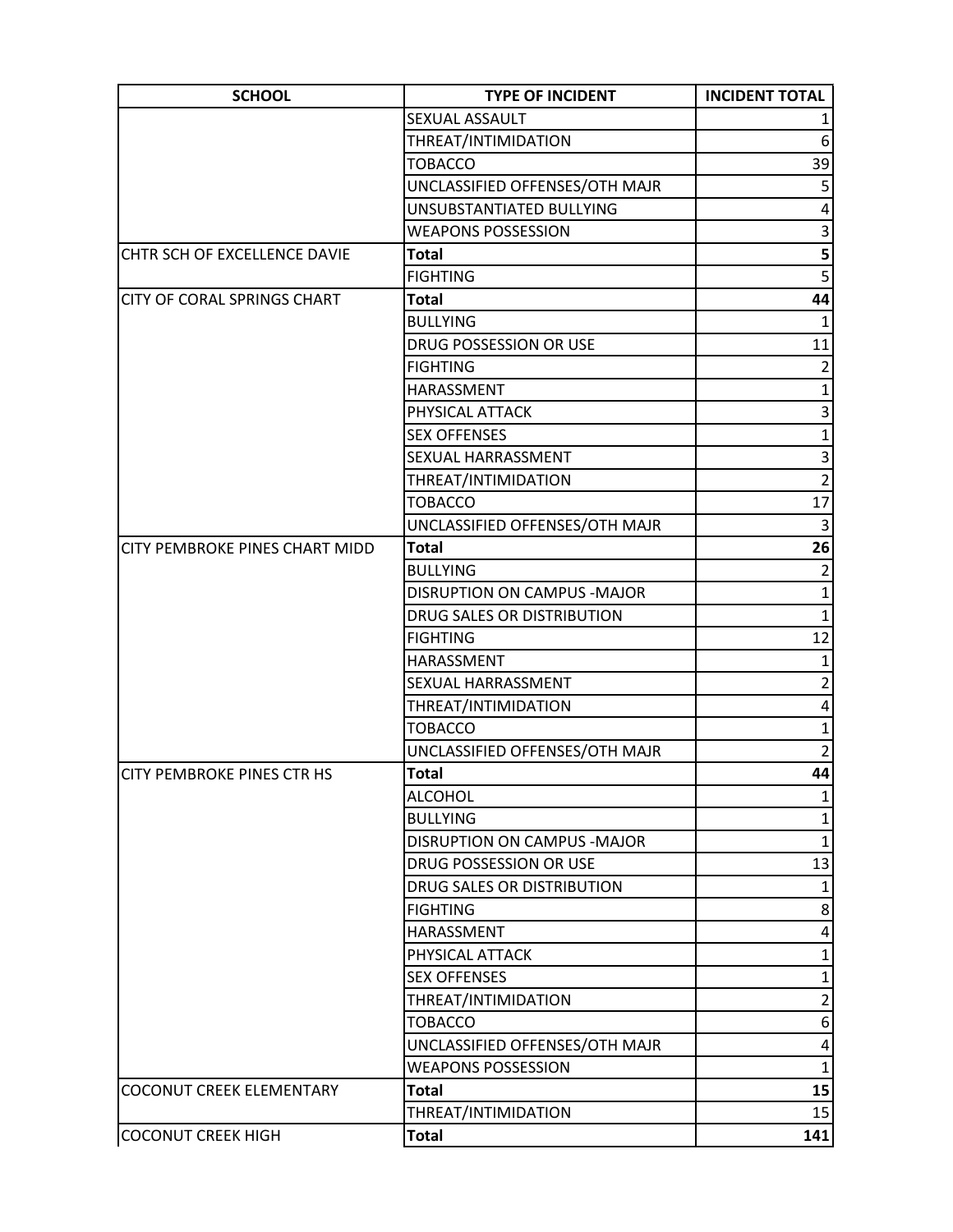| <b>SCHOOL</b>                  | <b>TYPE OF INCIDENT</b>            | <b>INCIDENT TOTAL</b>   |
|--------------------------------|------------------------------------|-------------------------|
|                                | <b>BATTERY</b>                     |                         |
|                                | <b>BULLYING</b>                    | $\mathbf{1}$            |
|                                | <b>DISRUPTION ON CAMPUS -MAJOR</b> | $\overline{2}$          |
|                                | DRUG POSSESSION OR USE             | 13                      |
|                                | DRUG SALES OR DISTRIBUTION         | $1\vert$                |
|                                | <b>FIGHTING</b>                    | 50                      |
|                                | LARCENY/THEFT                      | $\mathbf{1}$            |
|                                | PHYSICAL ATTACK                    | 28                      |
|                                | <b>SEX OFFENSES</b>                | $\overline{2}$          |
|                                | THREAT/INTIMIDATION                | 10                      |
|                                | <b>TOBACCO</b>                     | 20                      |
|                                | TRESPASSING                        | $\mathbf{1}$            |
|                                | UNCLASSIFIED OFFENSES/OTH MAJR     | $\overline{3}$          |
|                                | UNSUBSTANTIATED BULLYING           | $\overline{2}$          |
|                                | <b>WEAPONS POSSESSION</b>          | 6                       |
| <b>COCONUT PALM ELEMENTARY</b> | <b>Total</b>                       | 9                       |
|                                | <b>BULLYING</b>                    | $\overline{2}$          |
|                                | <b>FIGHTING</b>                    | $\overline{2}$          |
|                                | PHYSICAL ATTACK                    | $\mathbf{1}$            |
|                                | <b>TOBACCO</b>                     | $\mathbf{1}$            |
|                                | UNSUBSTANTIATED BULLYING           | 3                       |
| <b>COLBERT ELEMENTARY</b>      | <b>Total</b>                       | 38                      |
|                                | <b>BULLYING</b>                    | $\overline{2}$          |
|                                | <b>FIGHTING</b>                    | 13                      |
|                                | PHYSICAL ATTACK                    | 15                      |
|                                | THREAT/INTIMIDATION                | $\overline{7}$          |
|                                | UNSUBSTANTIATED BULLYING           | $\mathbf{1}$            |
| <b>COLLINS ELEMENTARY</b>      | <b>Total</b>                       | 4                       |
|                                | DISRUPTION ON CAMPUS - MAJOR       | $\overline{2}$          |
|                                | PHYSICAL ATTACK                    | $\mathbf{1}$            |
|                                | THREAT/INTIMIDATION                | $\mathbf{1}$            |
| <b>COOPER CITY ELEMENTARY</b>  | <b>Total</b>                       | 4                       |
|                                | THREAT/INTIMIDATION                | 3                       |
|                                | UNSUBSTANTIATED BULLYING           | $\mathbf{1}$            |
| <b>COOPER CITY HIGH</b>        | <b>Total</b>                       | 72                      |
|                                | <b>ALCOHOL</b>                     | $\mathbf{1}$            |
|                                | DISRUPTION ON CAMPUS - MAJOR       | 4                       |
|                                | DRUG POSSESSION OR USE             | 9                       |
|                                | DRUG SALES OR DISTRIBUTION         | $\mathbf{1}$            |
|                                | PHYSICAL ATTACK                    | 4                       |
|                                | <b>SEX OFFENSES</b>                | $\pmb{4}$               |
|                                | SEXUAL HARRASSMENT                 | $\overline{1}$          |
|                                | THREAT/INTIMIDATION                | 12                      |
|                                | <b>TOBACCO</b>                     | 25                      |
|                                | UNCLASSIFIED OFFENSES/OTH MAJR     | $\overline{\mathbf{c}}$ |
|                                | UNSUBSTANTIATED BULLYING           | $\overline{7}$          |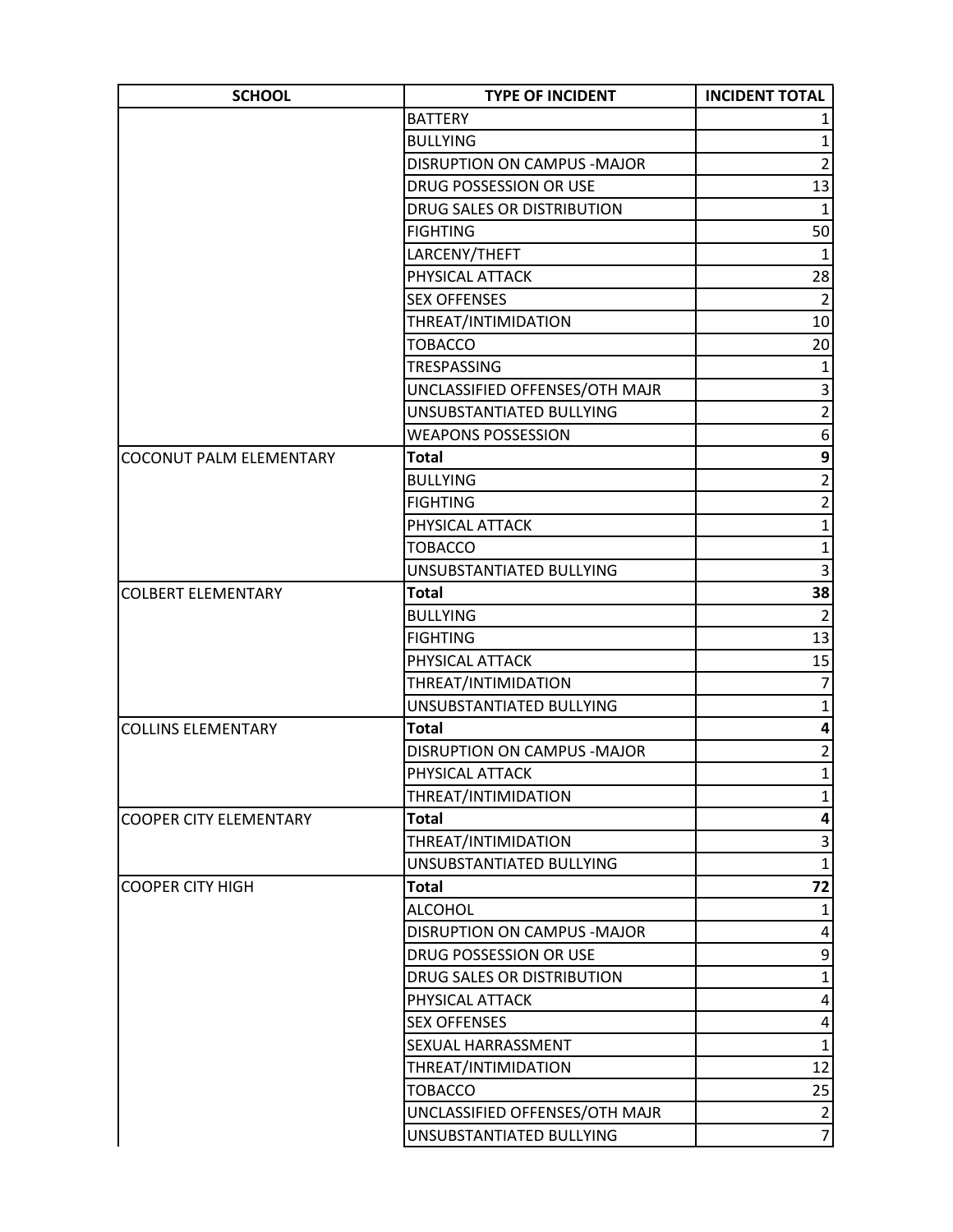| <b>SCHOOL</b>                | <b>TYPE OF INCIDENT</b>        | <b>INCIDENT TOTAL</b> |
|------------------------------|--------------------------------|-----------------------|
|                              | VANDALISM                      | 2                     |
| <b>CORAL COVE ELEMENTARY</b> | <b>Total</b>                   | 37                    |
|                              | DISRUPTION ON CAMPUS - MAJOR   | $\overline{2}$        |
|                              | PHYSICAL ATTACK                | 12                    |
|                              | THREAT/INTIMIDATION            | 19                    |
|                              | UNSUBSTANTIATED BULLYING       | 4                     |
| <b>CORAL GLADES HIGH</b>     | Total                          | 115                   |
|                              | <b>ALCOHOL</b>                 | $1\vert$              |
|                              | <b>BULLYING</b>                | $\mathbf{1}$          |
|                              | DRUG POSSESSION OR USE         | 10                    |
|                              | <b>FIGHTING</b>                | 24                    |
|                              | PHYSICAL ATTACK                | 8                     |
|                              | <b>ROBBERY</b>                 | $\mathbf{1}$          |
|                              | <b>SEX OFFENSES</b>            | 4                     |
|                              | SEXUAL ASSAULT                 | $\mathbf{1}$          |
|                              | SEXUAL HARRASSMENT             | $\overline{2}$        |
|                              | THREAT/INTIMIDATION            | 3                     |
|                              | <b>TOBACCO</b>                 | 53                    |
|                              | UNCLASSIFIED OFFENSES/OTH MAJR | 5                     |
|                              | <b>WEAPONS POSSESSION</b>      | $\overline{2}$        |
| <b>CORAL PARK ELEMENTARY</b> | <b>Total</b>                   |                       |
|                              | THREAT/INTIMIDATION            | 3                     |
|                              | UNSUBSTANTIATED BULLYING       | 4                     |
| <b>CORAL SPRINGS HIGH</b>    | <b>Total</b>                   | 109                   |
|                              | <b>ALCOHOL</b>                 | $\overline{2}$        |
|                              | <b>BATTERY</b>                 | $\mathbf{1}$          |
|                              | DISRUPTION ON CAMPUS - MAJOR   | 4                     |
|                              | DRUG POSSESSION OR USE         | 15                    |
|                              | DRUG SALES OR DISTRIBUTION     | $\overline{2}$        |
|                              | <b>FIGHTING</b>                | 28                    |
|                              | LARCENY/THEFT                  | $1\vert$              |
|                              | PHYSICAL ATTACK                | 5                     |
|                              | <b>SEX OFFENSES</b>            | 4                     |
|                              | THREAT/INTIMIDATION            | $\mathbf{1}$          |
|                              | <b>TOBACCO</b>                 | 34                    |
|                              | TRESPASSING                    | 4                     |
|                              | UNCLASSIFIED OFFENSES/OTH MAJR | $\overline{2}$        |
|                              | VANDALISM                      | $\mathbf{1}$          |
|                              | <b>WEAPONS POSSESSION</b>      | 5 <sup>1</sup>        |
| <b>CORAL SPRINGS MIDDLE</b>  | Total                          | 58                    |
|                              | <b>ALCOHOL</b>                 | $\mathbf{1}$          |
|                              | <b>BATTERY</b>                 | $\mathbf{1}$          |
|                              | DISRUPTION ON CAMPUS - MAJOR   | $\mathbf 1$           |
|                              | DRUG POSSESSION OR USE         | $\overline{2}$        |
|                              | <b>FIGHTING</b>                | 23                    |
|                              | PHYSICAL ATTACK                | $\overline{9}$        |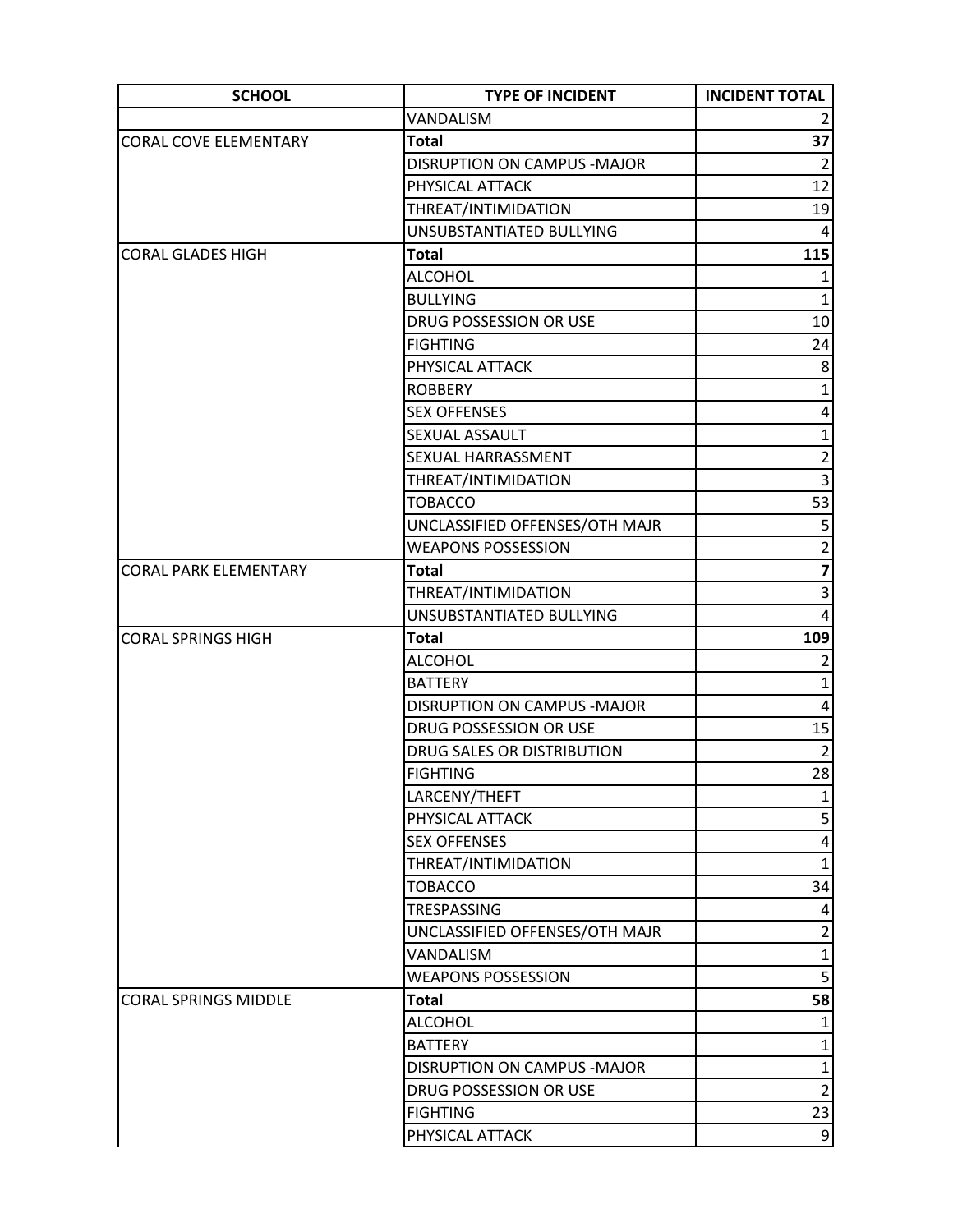| THREAT/INTIMIDATION<br>5<br><b>TOBACCO</b><br>$\mathbf{1}$<br>UNCLASSIFIED OFFENSES/OTH MAJR<br>5<br>UNSUBSTANTIATED BULLYING<br>$\mathbf{1}$<br><b>WEAPONS POSSESSION</b><br>24<br><b>CORAL SPRINGS PK-8</b><br><b>Total</b><br><b>BULLYING</b><br>1<br>$\mathbf{1}$<br>DRUG POSSESSION OR USE<br>6<br><b>FIGHTING</b><br>$10\,$<br>PHYSICAL ATTACK<br>$\mathbf{1}$<br>SEXUAL ASSAULT<br>$\overline{2}$<br>SEXUAL HARRASSMENT<br>$\mathbf{1}$<br>THREAT/INTIMIDATION<br>UNCLASSIFIED OFFENSES/OTH MAJR<br>1<br>UNSUBSTANTIATED BULLYING<br>$\mathbf{1}$<br>5<br><b>Total</b><br><b>COUNTRY HILLS ELEMENTARY</b><br>$\mathbf{1}$<br>PHYSICAL ATTACK<br>$\mathbf{1}$<br>THREAT/INTIMIDATION<br>3<br><b>TOBACCO</b><br>20<br><b>COUNTRY ISLES ELEMENTARY</b><br><b>Total</b><br>$\overline{2}$<br>PHYSICAL ATTACK<br>$\overline{2}$<br>THREAT/INTIMIDATION<br>$\mathbf{1}$<br>TRESPASSING<br>15<br>UNSUBSTANTIATED BULLYING<br>$\overline{\mathbf{4}}$<br><b>Total</b><br><b>CRESTHAVEN ELEMENTARY</b><br>3<br>THREAT/INTIMIDATION<br>$\mathbf{1}$<br>UNSUBSTANTIATED BULLYING<br><b>Total</b><br><b>CROISSANT PARK ELEMENTARY</b><br>$\overline{2}$<br><b>FIGHTING</b><br><b>TOBACCO</b><br>UNSUBSTANTIATED BULLYING<br>7<br>49<br><b>CROSS CREEK SCHOOL</b><br>Total<br><b>BATTERY</b><br>1<br>DRUG POSSESSION OR USE<br>23<br><b>FIGHTING</b><br>HARASSMENT<br>$\mathbf{1}$<br>$\mathbf{1}$<br>LARCENY/THEFT<br>PHYSICAL ATTACK<br>4<br>THREAT/INTIMIDATION<br>8<br><b>TOBACCO</b><br>$\mathbf{1}$<br>UNSUBSTANTIATED BULLYING<br>$\mathbf{1}$<br><b>WEAPONS POSSESSION</b><br>111<br><b>CRYSTAL LAKE MIDDLE</b><br>Total<br>DISRUPTION ON CAMPUS - MAJOR<br>$\mathbf{1}$<br>5<br>DRUG POSSESSION OR USE<br><b>FIGHTING</b> | <b>SCHOOL</b> | <b>TYPE OF INCIDENT</b> | <b>INCIDENT TOTAL</b> |
|------------------------------------------------------------------------------------------------------------------------------------------------------------------------------------------------------------------------------------------------------------------------------------------------------------------------------------------------------------------------------------------------------------------------------------------------------------------------------------------------------------------------------------------------------------------------------------------------------------------------------------------------------------------------------------------------------------------------------------------------------------------------------------------------------------------------------------------------------------------------------------------------------------------------------------------------------------------------------------------------------------------------------------------------------------------------------------------------------------------------------------------------------------------------------------------------------------------------------------------------------------------------------------------------------------------------------------------------------------------------------------------------------------------------------------------------------------------------------------------------------------------------------------------------------------------------------------------------------------------------------------------------------------------------------------------------------------------------------|---------------|-------------------------|-----------------------|
|                                                                                                                                                                                                                                                                                                                                                                                                                                                                                                                                                                                                                                                                                                                                                                                                                                                                                                                                                                                                                                                                                                                                                                                                                                                                                                                                                                                                                                                                                                                                                                                                                                                                                                                              |               |                         |                       |
|                                                                                                                                                                                                                                                                                                                                                                                                                                                                                                                                                                                                                                                                                                                                                                                                                                                                                                                                                                                                                                                                                                                                                                                                                                                                                                                                                                                                                                                                                                                                                                                                                                                                                                                              |               |                         |                       |
|                                                                                                                                                                                                                                                                                                                                                                                                                                                                                                                                                                                                                                                                                                                                                                                                                                                                                                                                                                                                                                                                                                                                                                                                                                                                                                                                                                                                                                                                                                                                                                                                                                                                                                                              |               |                         |                       |
|                                                                                                                                                                                                                                                                                                                                                                                                                                                                                                                                                                                                                                                                                                                                                                                                                                                                                                                                                                                                                                                                                                                                                                                                                                                                                                                                                                                                                                                                                                                                                                                                                                                                                                                              |               |                         |                       |
|                                                                                                                                                                                                                                                                                                                                                                                                                                                                                                                                                                                                                                                                                                                                                                                                                                                                                                                                                                                                                                                                                                                                                                                                                                                                                                                                                                                                                                                                                                                                                                                                                                                                                                                              |               |                         |                       |
|                                                                                                                                                                                                                                                                                                                                                                                                                                                                                                                                                                                                                                                                                                                                                                                                                                                                                                                                                                                                                                                                                                                                                                                                                                                                                                                                                                                                                                                                                                                                                                                                                                                                                                                              |               |                         |                       |
|                                                                                                                                                                                                                                                                                                                                                                                                                                                                                                                                                                                                                                                                                                                                                                                                                                                                                                                                                                                                                                                                                                                                                                                                                                                                                                                                                                                                                                                                                                                                                                                                                                                                                                                              |               |                         |                       |
|                                                                                                                                                                                                                                                                                                                                                                                                                                                                                                                                                                                                                                                                                                                                                                                                                                                                                                                                                                                                                                                                                                                                                                                                                                                                                                                                                                                                                                                                                                                                                                                                                                                                                                                              |               |                         |                       |
|                                                                                                                                                                                                                                                                                                                                                                                                                                                                                                                                                                                                                                                                                                                                                                                                                                                                                                                                                                                                                                                                                                                                                                                                                                                                                                                                                                                                                                                                                                                                                                                                                                                                                                                              |               |                         |                       |
|                                                                                                                                                                                                                                                                                                                                                                                                                                                                                                                                                                                                                                                                                                                                                                                                                                                                                                                                                                                                                                                                                                                                                                                                                                                                                                                                                                                                                                                                                                                                                                                                                                                                                                                              |               |                         |                       |
|                                                                                                                                                                                                                                                                                                                                                                                                                                                                                                                                                                                                                                                                                                                                                                                                                                                                                                                                                                                                                                                                                                                                                                                                                                                                                                                                                                                                                                                                                                                                                                                                                                                                                                                              |               |                         |                       |
|                                                                                                                                                                                                                                                                                                                                                                                                                                                                                                                                                                                                                                                                                                                                                                                                                                                                                                                                                                                                                                                                                                                                                                                                                                                                                                                                                                                                                                                                                                                                                                                                                                                                                                                              |               |                         |                       |
|                                                                                                                                                                                                                                                                                                                                                                                                                                                                                                                                                                                                                                                                                                                                                                                                                                                                                                                                                                                                                                                                                                                                                                                                                                                                                                                                                                                                                                                                                                                                                                                                                                                                                                                              |               |                         |                       |
|                                                                                                                                                                                                                                                                                                                                                                                                                                                                                                                                                                                                                                                                                                                                                                                                                                                                                                                                                                                                                                                                                                                                                                                                                                                                                                                                                                                                                                                                                                                                                                                                                                                                                                                              |               |                         |                       |
|                                                                                                                                                                                                                                                                                                                                                                                                                                                                                                                                                                                                                                                                                                                                                                                                                                                                                                                                                                                                                                                                                                                                                                                                                                                                                                                                                                                                                                                                                                                                                                                                                                                                                                                              |               |                         |                       |
|                                                                                                                                                                                                                                                                                                                                                                                                                                                                                                                                                                                                                                                                                                                                                                                                                                                                                                                                                                                                                                                                                                                                                                                                                                                                                                                                                                                                                                                                                                                                                                                                                                                                                                                              |               |                         |                       |
|                                                                                                                                                                                                                                                                                                                                                                                                                                                                                                                                                                                                                                                                                                                                                                                                                                                                                                                                                                                                                                                                                                                                                                                                                                                                                                                                                                                                                                                                                                                                                                                                                                                                                                                              |               |                         |                       |
|                                                                                                                                                                                                                                                                                                                                                                                                                                                                                                                                                                                                                                                                                                                                                                                                                                                                                                                                                                                                                                                                                                                                                                                                                                                                                                                                                                                                                                                                                                                                                                                                                                                                                                                              |               |                         |                       |
|                                                                                                                                                                                                                                                                                                                                                                                                                                                                                                                                                                                                                                                                                                                                                                                                                                                                                                                                                                                                                                                                                                                                                                                                                                                                                                                                                                                                                                                                                                                                                                                                                                                                                                                              |               |                         |                       |
|                                                                                                                                                                                                                                                                                                                                                                                                                                                                                                                                                                                                                                                                                                                                                                                                                                                                                                                                                                                                                                                                                                                                                                                                                                                                                                                                                                                                                                                                                                                                                                                                                                                                                                                              |               |                         |                       |
|                                                                                                                                                                                                                                                                                                                                                                                                                                                                                                                                                                                                                                                                                                                                                                                                                                                                                                                                                                                                                                                                                                                                                                                                                                                                                                                                                                                                                                                                                                                                                                                                                                                                                                                              |               |                         |                       |
|                                                                                                                                                                                                                                                                                                                                                                                                                                                                                                                                                                                                                                                                                                                                                                                                                                                                                                                                                                                                                                                                                                                                                                                                                                                                                                                                                                                                                                                                                                                                                                                                                                                                                                                              |               |                         |                       |
|                                                                                                                                                                                                                                                                                                                                                                                                                                                                                                                                                                                                                                                                                                                                                                                                                                                                                                                                                                                                                                                                                                                                                                                                                                                                                                                                                                                                                                                                                                                                                                                                                                                                                                                              |               |                         |                       |
|                                                                                                                                                                                                                                                                                                                                                                                                                                                                                                                                                                                                                                                                                                                                                                                                                                                                                                                                                                                                                                                                                                                                                                                                                                                                                                                                                                                                                                                                                                                                                                                                                                                                                                                              |               |                         |                       |
|                                                                                                                                                                                                                                                                                                                                                                                                                                                                                                                                                                                                                                                                                                                                                                                                                                                                                                                                                                                                                                                                                                                                                                                                                                                                                                                                                                                                                                                                                                                                                                                                                                                                                                                              |               |                         |                       |
|                                                                                                                                                                                                                                                                                                                                                                                                                                                                                                                                                                                                                                                                                                                                                                                                                                                                                                                                                                                                                                                                                                                                                                                                                                                                                                                                                                                                                                                                                                                                                                                                                                                                                                                              |               |                         |                       |
|                                                                                                                                                                                                                                                                                                                                                                                                                                                                                                                                                                                                                                                                                                                                                                                                                                                                                                                                                                                                                                                                                                                                                                                                                                                                                                                                                                                                                                                                                                                                                                                                                                                                                                                              |               |                         |                       |
|                                                                                                                                                                                                                                                                                                                                                                                                                                                                                                                                                                                                                                                                                                                                                                                                                                                                                                                                                                                                                                                                                                                                                                                                                                                                                                                                                                                                                                                                                                                                                                                                                                                                                                                              |               |                         | 14                    |
|                                                                                                                                                                                                                                                                                                                                                                                                                                                                                                                                                                                                                                                                                                                                                                                                                                                                                                                                                                                                                                                                                                                                                                                                                                                                                                                                                                                                                                                                                                                                                                                                                                                                                                                              |               |                         |                       |
|                                                                                                                                                                                                                                                                                                                                                                                                                                                                                                                                                                                                                                                                                                                                                                                                                                                                                                                                                                                                                                                                                                                                                                                                                                                                                                                                                                                                                                                                                                                                                                                                                                                                                                                              |               |                         | 5 <sup>1</sup>        |
|                                                                                                                                                                                                                                                                                                                                                                                                                                                                                                                                                                                                                                                                                                                                                                                                                                                                                                                                                                                                                                                                                                                                                                                                                                                                                                                                                                                                                                                                                                                                                                                                                                                                                                                              |               |                         |                       |
|                                                                                                                                                                                                                                                                                                                                                                                                                                                                                                                                                                                                                                                                                                                                                                                                                                                                                                                                                                                                                                                                                                                                                                                                                                                                                                                                                                                                                                                                                                                                                                                                                                                                                                                              |               |                         |                       |
|                                                                                                                                                                                                                                                                                                                                                                                                                                                                                                                                                                                                                                                                                                                                                                                                                                                                                                                                                                                                                                                                                                                                                                                                                                                                                                                                                                                                                                                                                                                                                                                                                                                                                                                              |               |                         |                       |
|                                                                                                                                                                                                                                                                                                                                                                                                                                                                                                                                                                                                                                                                                                                                                                                                                                                                                                                                                                                                                                                                                                                                                                                                                                                                                                                                                                                                                                                                                                                                                                                                                                                                                                                              |               |                         | $\vert 4 \vert$       |
|                                                                                                                                                                                                                                                                                                                                                                                                                                                                                                                                                                                                                                                                                                                                                                                                                                                                                                                                                                                                                                                                                                                                                                                                                                                                                                                                                                                                                                                                                                                                                                                                                                                                                                                              |               |                         |                       |
|                                                                                                                                                                                                                                                                                                                                                                                                                                                                                                                                                                                                                                                                                                                                                                                                                                                                                                                                                                                                                                                                                                                                                                                                                                                                                                                                                                                                                                                                                                                                                                                                                                                                                                                              |               |                         |                       |
|                                                                                                                                                                                                                                                                                                                                                                                                                                                                                                                                                                                                                                                                                                                                                                                                                                                                                                                                                                                                                                                                                                                                                                                                                                                                                                                                                                                                                                                                                                                                                                                                                                                                                                                              |               |                         |                       |
|                                                                                                                                                                                                                                                                                                                                                                                                                                                                                                                                                                                                                                                                                                                                                                                                                                                                                                                                                                                                                                                                                                                                                                                                                                                                                                                                                                                                                                                                                                                                                                                                                                                                                                                              |               |                         |                       |
|                                                                                                                                                                                                                                                                                                                                                                                                                                                                                                                                                                                                                                                                                                                                                                                                                                                                                                                                                                                                                                                                                                                                                                                                                                                                                                                                                                                                                                                                                                                                                                                                                                                                                                                              |               |                         |                       |
|                                                                                                                                                                                                                                                                                                                                                                                                                                                                                                                                                                                                                                                                                                                                                                                                                                                                                                                                                                                                                                                                                                                                                                                                                                                                                                                                                                                                                                                                                                                                                                                                                                                                                                                              |               |                         | $\mathsf{S}$          |
|                                                                                                                                                                                                                                                                                                                                                                                                                                                                                                                                                                                                                                                                                                                                                                                                                                                                                                                                                                                                                                                                                                                                                                                                                                                                                                                                                                                                                                                                                                                                                                                                                                                                                                                              |               |                         |                       |
|                                                                                                                                                                                                                                                                                                                                                                                                                                                                                                                                                                                                                                                                                                                                                                                                                                                                                                                                                                                                                                                                                                                                                                                                                                                                                                                                                                                                                                                                                                                                                                                                                                                                                                                              |               |                         |                       |
|                                                                                                                                                                                                                                                                                                                                                                                                                                                                                                                                                                                                                                                                                                                                                                                                                                                                                                                                                                                                                                                                                                                                                                                                                                                                                                                                                                                                                                                                                                                                                                                                                                                                                                                              |               |                         |                       |
|                                                                                                                                                                                                                                                                                                                                                                                                                                                                                                                                                                                                                                                                                                                                                                                                                                                                                                                                                                                                                                                                                                                                                                                                                                                                                                                                                                                                                                                                                                                                                                                                                                                                                                                              |               |                         |                       |
|                                                                                                                                                                                                                                                                                                                                                                                                                                                                                                                                                                                                                                                                                                                                                                                                                                                                                                                                                                                                                                                                                                                                                                                                                                                                                                                                                                                                                                                                                                                                                                                                                                                                                                                              |               |                         |                       |
|                                                                                                                                                                                                                                                                                                                                                                                                                                                                                                                                                                                                                                                                                                                                                                                                                                                                                                                                                                                                                                                                                                                                                                                                                                                                                                                                                                                                                                                                                                                                                                                                                                                                                                                              |               |                         | 48                    |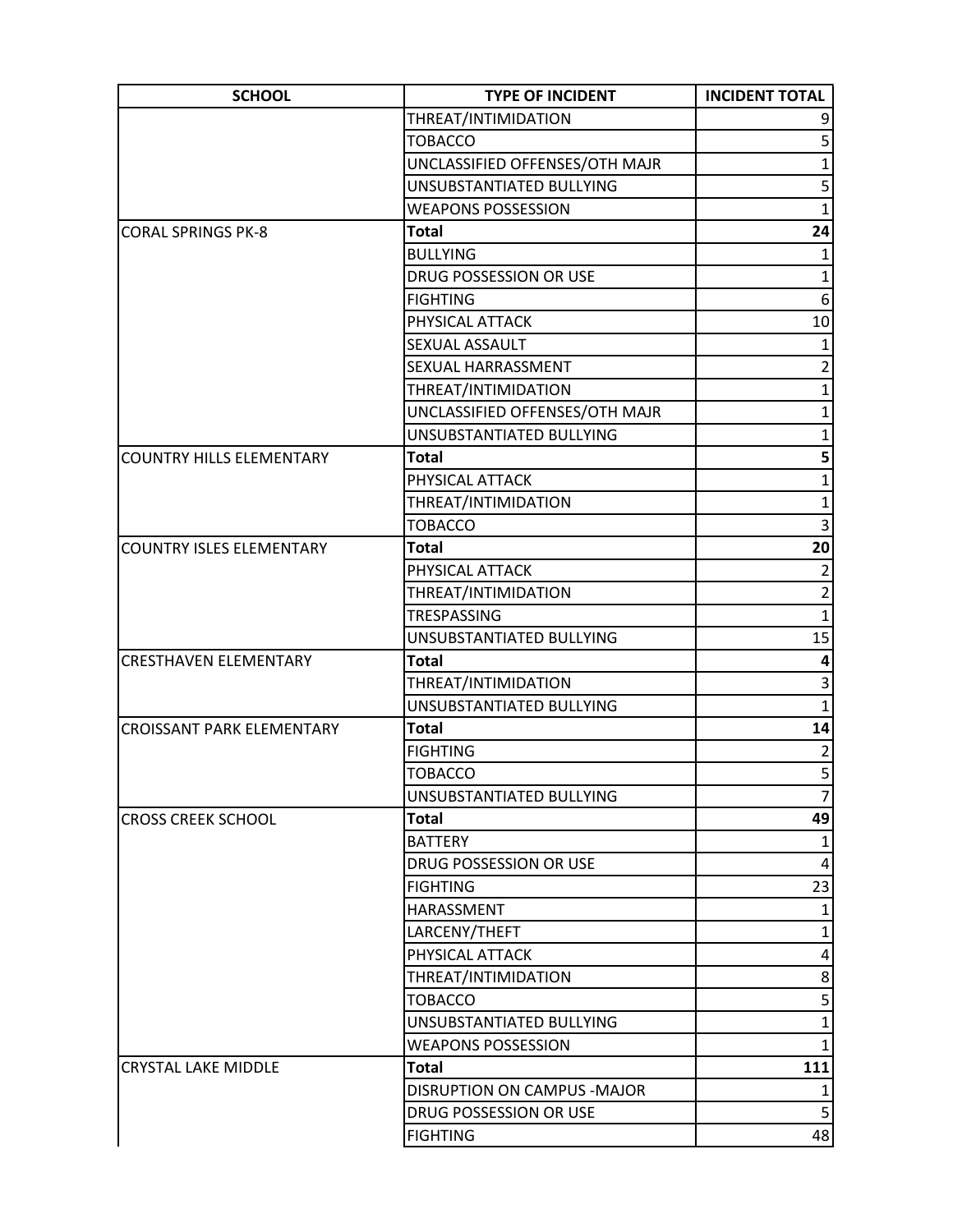| <b>SCHOOL</b>                       | <b>TYPE OF INCIDENT</b>        | <b>INCIDENT TOTAL</b>   |
|-------------------------------------|--------------------------------|-------------------------|
|                                     | LARCENY/THEFT                  |                         |
|                                     | PHYSICAL ATTACK                | 22                      |
|                                     | <b>ROBBERY</b>                 | $\mathbf{1}$            |
|                                     | <b>SEX OFFENSES</b>            | $\mathbf{1}$            |
|                                     | THREAT/INTIMIDATION            | 14                      |
|                                     | <b>TOBACCO</b>                 | 8                       |
|                                     | UNCLASSIFIED OFFENSES/OTH MAJR | 3                       |
|                                     | UNSUBSTANTIATED BULLYING       | $\mathbf{1}$            |
|                                     | <b>WEAPONS POSSESSION</b>      | 6                       |
| CTY OF PEMBROKE PINES CHRTR ES      | <b>Total</b>                   | 28                      |
|                                     | <b>BULLYING</b>                | $\overline{2}$          |
|                                     | PHYSICAL ATTACK                | $\mathbf{1}$            |
|                                     | THREAT/INTIMIDATION            | 22                      |
|                                     | UNCLASSIFIED OFFENSES/OTH MAJR | 1                       |
|                                     | UNSUBSTANTIATED BULLYING       | $\mathbf{1}$            |
|                                     | <b>WEAPONS POSSESSION</b>      | $\mathbf{1}$            |
| <b>CYPRESS BAY HIGH</b>             | <b>Total</b>                   | 126                     |
|                                     | <b>ALCOHOL</b>                 | $\overline{2}$          |
|                                     | <b>BULLYING</b>                | $\mathbf{1}$            |
|                                     | DISRUPTION ON CAMPUS - MAJOR   | $\mathbf{1}$            |
|                                     | DRUG POSSESSION OR USE         | 13                      |
|                                     | DRUG SALES OR DISTRIBUTION     | $\mathbf{1}$            |
|                                     | <b>FIGHTING</b>                | 5                       |
|                                     | LARCENY/THEFT                  | $\mathbf{1}$            |
|                                     | PHYSICAL ATTACK                | 8                       |
|                                     | SEXUAL HARRASSMENT             | $\mathbf{1}$            |
|                                     | THREAT/INTIMIDATION            | 5 <sup>2</sup>          |
|                                     | <b>TOBACCO</b>                 | 76                      |
|                                     | <b>TRESPASSING</b>             | $\mathbf{1}$            |
|                                     | UNCLASSIFIED OFFENSES/OTH MAJR | $\overline{7}$          |
|                                     | VANDALISM                      | $\mathbf{1}$            |
|                                     | <b>WEAPONS POSSESSION</b>      | 3                       |
| <b>CYPRESS RUN EDUCATION CENTER</b> | <b>Total</b>                   | 24                      |
|                                     | <b>FIGHTING</b>                | 4                       |
|                                     | PHYSICAL ATTACK                | 9                       |
|                                     | THREAT/INTIMIDATION            | 6                       |
|                                     | <b>TOBACCO</b>                 | $\overline{\mathbf{5}}$ |
| DANIA ELEMENTARY                    | <b>Total</b>                   | 8                       |
|                                     | PHYSICAL ATTACK                | $\overline{2}$          |
|                                     | THREAT/INTIMIDATION            | 6                       |
| DAVE THOMAS ED CENTER WEST          | <b>Total</b>                   | 40                      |
|                                     | <b>BULLYING</b>                | $\mathbf{1}$            |
|                                     | DISRUPTION ON CAMPUS - MAJOR   | $\mathbf{1}$            |
|                                     | DRUG POSSESSION OR USE         | $\overline{7}$          |
|                                     | <b>FIGHTING</b>                | $\overline{7}$          |
|                                     | PHYSICAL ATTACK                | $1\vert$                |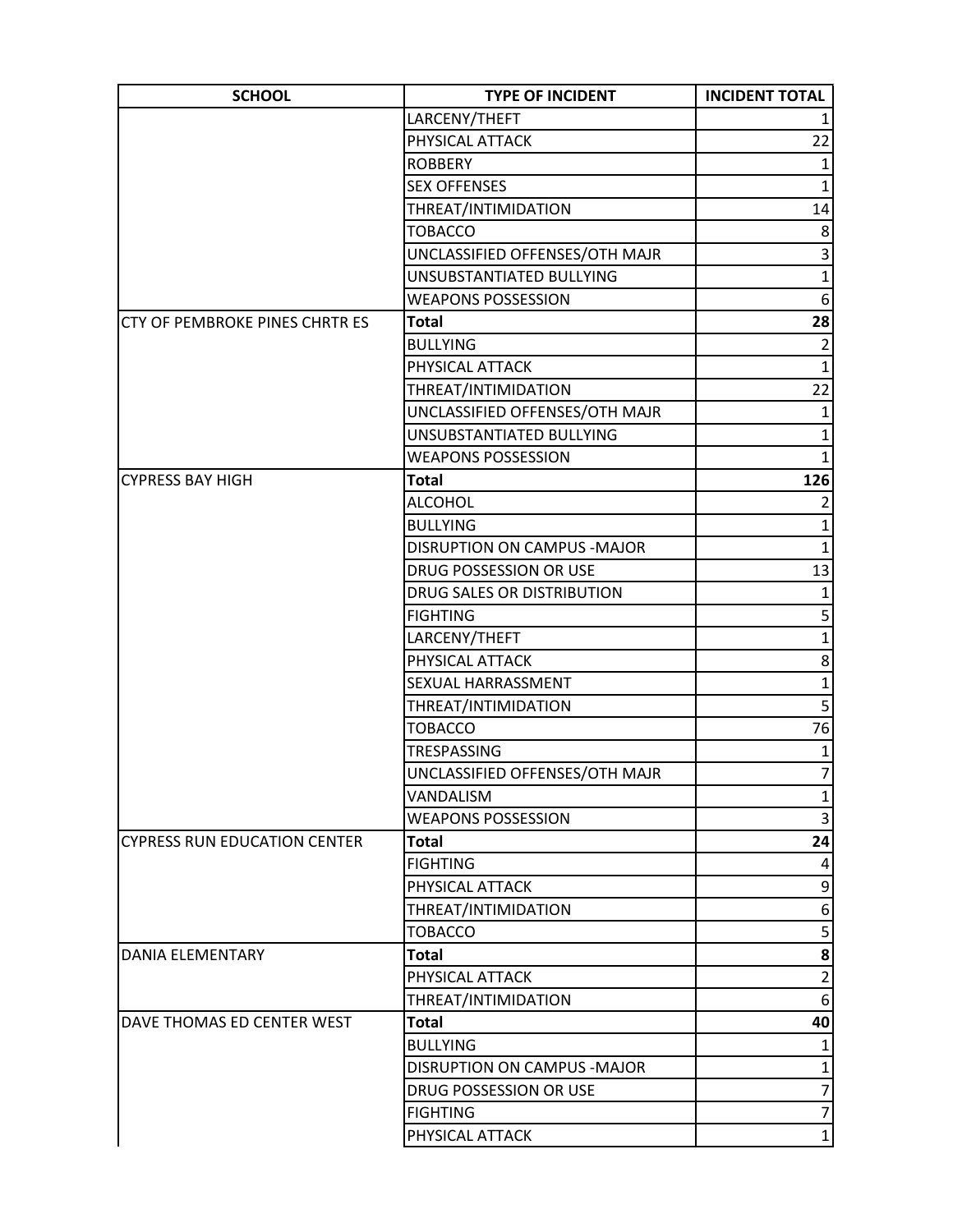| <b>SCHOOL</b>                 | <b>TYPE OF INCIDENT</b>        | <b>INCIDENT TOTAL</b> |
|-------------------------------|--------------------------------|-----------------------|
|                               | THREAT/INTIMIDATION            |                       |
|                               | <b>TOBACCO</b>                 | 15                    |
|                               | UNCLASSIFIED OFFENSES/OTH MAJR | 3                     |
|                               | <b>WEAPONS POSSESSION</b>      | $\mathbf{1}$          |
| <b>DAVIE ELEMENTARY</b>       | Total                          | $\mathbf{2}$          |
|                               | <b>TOBACCO</b>                 | $\mathbf{1}$          |
|                               | VANDALISM                      | 1                     |
| DEERFIELD BEACH ELEMENTARY    | <b>Total</b>                   | 12                    |
|                               | <b>BATTERY</b>                 | $\mathbf{1}$          |
|                               | <b>FIGHTING</b>                | $\mathbf{1}$          |
|                               | PHYSICAL ATTACK                | $\overline{7}$        |
|                               | THREAT/INTIMIDATION            | $\mathbf{1}$          |
|                               | UNSUBSTANTIATED BULLYING       | $\overline{2}$        |
| DEERFIELD BEACH HIGH          | <b>Total</b>                   | 100                   |
|                               | <b>ALCOHOL</b>                 | $\mathbf{1}$          |
|                               | DISRUPTION ON CAMPUS - MAJOR   | 6                     |
|                               | DRUG POSSESSION OR USE         | 25                    |
|                               | DRUG SALES OR DISTRIBUTION     | 3                     |
|                               | <b>FIGHTING</b>                | 19                    |
|                               | PHYSICAL ATTACK                | 4                     |
|                               | <b>SEX OFFENSES</b>            | 3                     |
|                               | THREAT/INTIMIDATION            | 10 <sup>1</sup>       |
|                               | <b>TOBACCO</b>                 | 18                    |
|                               | TRESPASSING                    | $\overline{2}$        |
|                               | UNCLASSIFIED OFFENSES/OTH MAJR | 4                     |
|                               | <b>WEAPONS POSSESSION</b>      | 5                     |
| <b>DEERFIELD BEACH MIDDLE</b> | <b>Total</b>                   | 188                   |
|                               | <b>ALCOHOL</b>                 |                       |
|                               | <b>BULLYING</b>                | 14                    |
|                               | DRUG POSSESSION OR USE         | 11                    |
|                               | DRUG SALES OR DISTRIBUTION     | $\vert 3 \vert$       |
|                               | <b>FIGHTING</b>                | 71                    |
|                               | HARASSMENT                     | $\mathbf{1}$          |
|                               | PHYSICAL ATTACK                | 36                    |
|                               | <b>SEX OFFENSES</b>            | $\overline{2}$        |
|                               | SEXUAL ASSAULT                 | $1\vert$              |
|                               | SEXUAL HARRASSMENT             | $1\vert$              |
|                               | THREAT/INTIMIDATION            | 18                    |
|                               | <b>TOBACCO</b>                 | 5                     |
|                               | UNCLASSIFIED OFFENSES/OTH MAJR | $\mathbf{8}$          |
|                               | UNSUBSTANTIATED BULLYING       | 13                    |
|                               | VANDALISM                      | $\overline{2}$        |
|                               | <b>WEAPONS POSSESSION</b>      | $\mathbf{1}$          |
| DEERFIELD PARK ELEMENTARY     | <b>Total</b>                   | $\mathbf{5}$          |
|                               | <b>SEX OFFENSES</b>            | $1\vert$              |
|                               | THREAT/INTIMIDATION            | $\vert 4 \vert$       |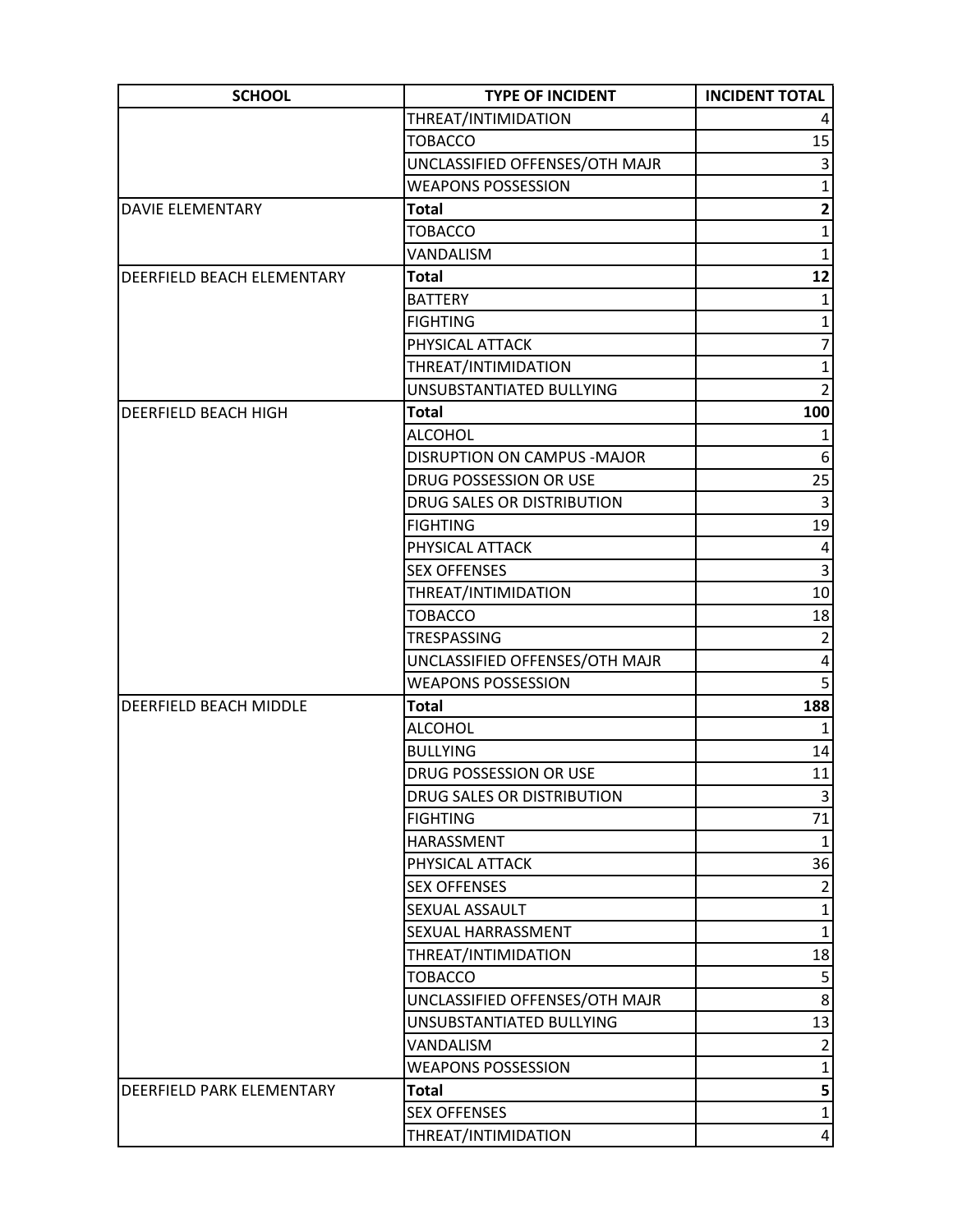| <b>SCHOOL</b>              | <b>TYPE OF INCIDENT</b>            | <b>INCIDENT TOTAL</b>   |
|----------------------------|------------------------------------|-------------------------|
| DILLARD 6-12               | <b>Total</b>                       | 238                     |
|                            | <b>BATTERY</b>                     | 1                       |
|                            | <b>BULLYING</b>                    | 3                       |
|                            | <b>DISRUPTION ON CAMPUS -MAJOR</b> | 4                       |
|                            | DRUG POSSESSION OR USE             | 24                      |
|                            | <b>FIGHTING</b>                    | 135                     |
|                            | PHYSICAL ATTACK                    | 31                      |
|                            | <b>SEX OFFENSES</b>                | 15                      |
|                            | THREAT/INTIMIDATION                | 9                       |
|                            | <b>TOBACCO</b>                     | 4                       |
|                            | UNCLASSIFIED OFFENSES/OTH MAJR     | 4                       |
|                            | UNSUBSTANTIATED BULLYING           | 4                       |
|                            | <b>WEAPONS POSSESSION</b>          | 4                       |
| <b>DILLARD ELEMENTARY</b>  | Total                              | 20                      |
|                            | <b>ALCOHOL</b>                     | $\mathbf{1}$            |
|                            | <b>ARSON</b>                       | $\mathbf{1}$            |
|                            | DISRUPTION ON CAMPUS - MAJOR       | 4                       |
|                            | DRUG POSSESSION OR USE             | $\overline{2}$          |
|                            | <b>FIGHTING</b>                    | 3                       |
|                            | PHYSICAL ATTACK                    | $\overline{2}$          |
|                            | THREAT/INTIMIDATION                | 3                       |
|                            | <b>TOBACCO</b>                     | $\mathbf{1}$            |
|                            | UNCLASSIFIED OFFENSES/OTH MAJR     | $\overline{2}$          |
|                            | <b>WEAPONS POSSESSION</b>          | $\mathbf{1}$            |
| DISCOVERY ELEMENTARY       | <b>Total</b>                       | 10                      |
|                            | <b>BULLYING</b>                    | 1                       |
|                            | <b>FIGHTING</b>                    | $\overline{2}$          |
|                            | UNSUBSTANTIATED BULLYING           | $\overline{7}$          |
| DOLPHIN BAY ELEMENTARY     | Total                              | $\overline{\mathbf{z}}$ |
|                            | <b>BULLYING</b>                    | $\vert 3 \vert$         |
|                            | PHYSICAL ATTACK                    | 1                       |
|                            | THREAT/INTIMIDATION                | $\mathbf{1}$            |
|                            | UNSUBSTANTIATED BULLYING           | $\mathbf{1}$            |
|                            | <b>WEAPONS POSSESSION</b>          | $\mathbf{1}$            |
| DR. MLK MONTESSORI ACADEMY | Total                              | 3                       |
|                            | <b>FIGHTING</b>                    | $\overline{3}$          |
| DRIFTWOOD ELEMENTARY       | <b>Total</b>                       | 10                      |
|                            | DRUG POSSESSION OR USE             | 1                       |
|                            | <b>FIGHTING</b>                    | $\mathbf{1}$            |
|                            | PHYSICAL ATTACK                    | $\mathbf{1}$            |
|                            | THREAT/INTIMIDATION                | 5                       |
|                            | <b>TOBACCO</b>                     | $\mathbf{1}$            |
|                            | UNSUBSTANTIATED BULLYING           | $\mathbf{1}$            |
| DRIFTWOOD MIDDLE           | <b>Total</b>                       | 106                     |
|                            | DISRUPTION ON CAMPUS - MAJOR       |                         |
|                            | DRUG POSSESSION OR USE             | 6 <sup>1</sup>          |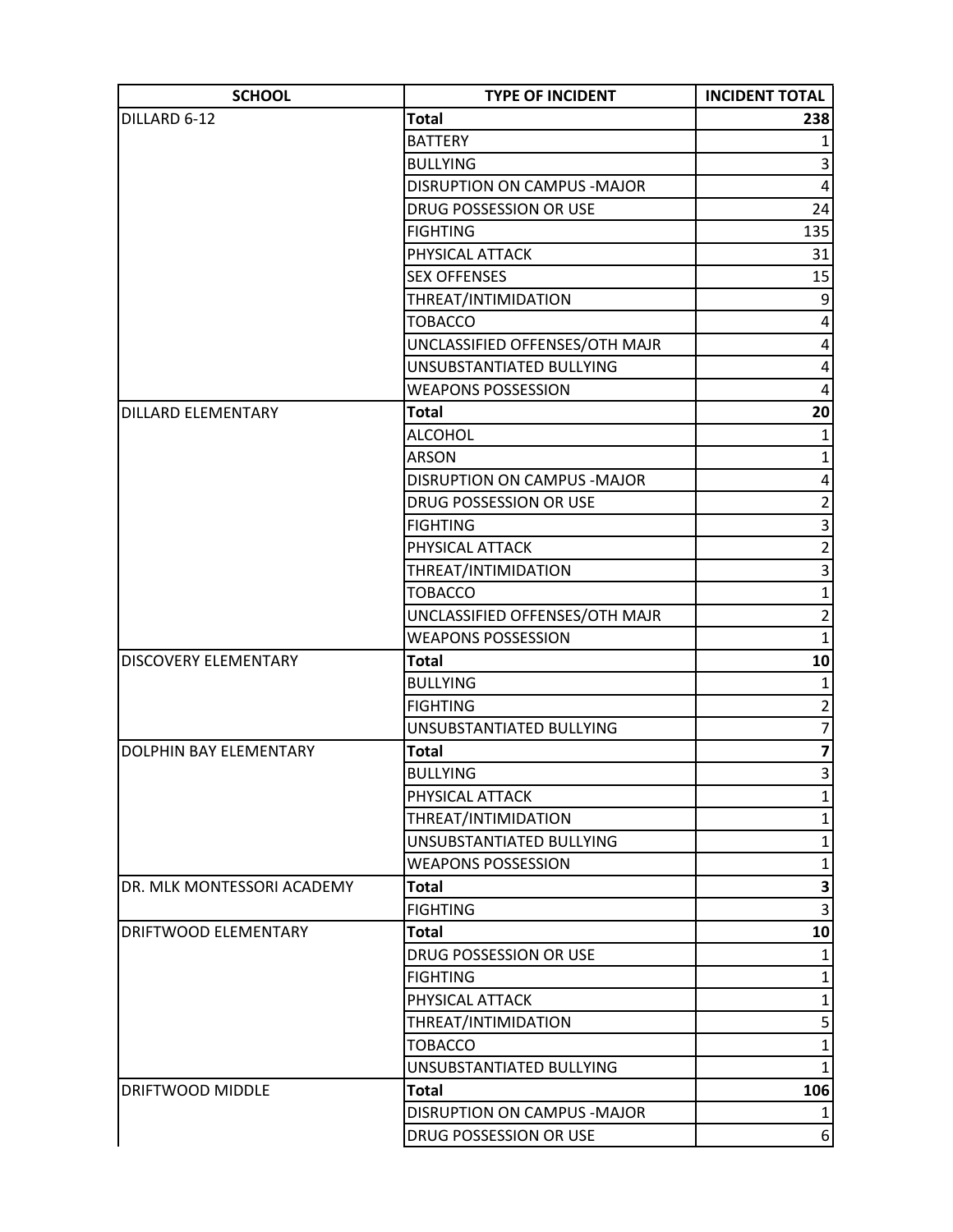| <b>SCHOOL</b>                   | <b>TYPE OF INCIDENT</b>        | <b>INCIDENT TOTAL</b> |
|---------------------------------|--------------------------------|-----------------------|
|                                 | <b>FIGHTING</b>                | 45                    |
|                                 | PHYSICAL ATTACK                | 22                    |
|                                 | THREAT/INTIMIDATION            | $\vert 3 \vert$       |
|                                 | <b>TOBACCO</b>                 | 22                    |
|                                 | UNCLASSIFIED OFFENSES/OTH MAJR | $\mathbf{2}$          |
|                                 | UNSUBSTANTIATED BULLYING       | 5                     |
| <b>EAGLE POINT ELEMENTARY</b>   | <b>Total</b>                   | 5 <sup>1</sup>        |
|                                 | <b>BULLYING</b>                | $\overline{1}$        |
|                                 | DISRUPTION ON CAMPUS - MAJOR   | $\mathbf{1}$          |
|                                 | THREAT/INTIMIDATION            | $\overline{2}$        |
|                                 | UNSUBSTANTIATED BULLYING       | $\mathbf{1}$          |
| <b>EAGLE RIDGE ELEMENTARY</b>   | <b>Total</b>                   | 9                     |
|                                 | <b>SEX OFFENSES</b>            | $\mathbf{1}$          |
|                                 | THREAT/INTIMIDATION            | $\overline{5}$        |
|                                 | UNSUBSTANTIATED BULLYING       | $\overline{3}$        |
| <b>EMBASSY CREEK ELEMENTARY</b> | <b>Total</b>                   | $\mathbf{1}$          |
|                                 | PHYSICAL ATTACK                | $\mathbf{1}$          |
| ENDEAVOUR PRIMARY LEARNING CEN  | <b>Total</b>                   | 6                     |
|                                 | <b>ARSON</b>                   | 1                     |
|                                 | THREAT/INTIMIDATION            | 4                     |
|                                 | <b>WEAPONS POSSESSION</b>      | $\mathbf{1}$          |
| <b>EVERGLADES ELEMENTARY</b>    | <b>Total</b>                   | 6                     |
|                                 | THREAT/INTIMIDATION            | 4                     |
|                                 | UNSUBSTANTIATED BULLYING       | $\overline{2}$        |
| <b>EVERGLADES HIGH</b>          | <b>Total</b>                   | 138                   |
|                                 | <b>ALCOHOL</b>                 | $\overline{2}$        |
|                                 | DISRUPTION ON CAMPUS - MAJOR   | $\mathbf{1}$          |
|                                 | DRUG POSSESSION OR USE         | 28                    |
|                                 | <b>FIGHTING</b>                | 26                    |
|                                 | PHYSICAL ATTACK                | 20                    |
|                                 | <b>SEX OFFENSES</b>            | 12                    |
|                                 | THREAT/INTIMIDATION            | $\overline{2}$        |
|                                 | <b>TOBACCO</b>                 | 30 <sup>°</sup>       |
|                                 | TRESPASSING                    | $\vert 3 \vert$       |
|                                 | UNCLASSIFIED OFFENSES/OTH MAJR | 12                    |
|                                 | UNSUBSTANTIATED BULLYING       | $\mathbf{1}$          |
|                                 | <b>WEAPONS POSSESSION</b>      | $\mathbf{1}$          |
| <b>FAIRWAY ELEMENTARY</b>       | <b>Total</b>                   | $\mathbf{9}$          |
|                                 | <b>BULLYING</b>                | $\mathbf{1}$          |
|                                 | DISRUPTION ON CAMPUS - MAJOR   | $\mathbf{1}$          |
|                                 | <b>FIGHTING</b>                | $\overline{2}$        |
|                                 | PHYSICAL ATTACK                | $\mathbf{1}$          |
|                                 | THREAT/INTIMIDATION            | $\mathbf{1}$          |
|                                 | <b>WEAPONS POSSESSION</b>      | $\vert 3 \vert$       |
| <b>FALCON COVE MIDDLE</b>       | Total                          | 60                    |
|                                 | <b>BULLYING</b>                | $\overline{2}$        |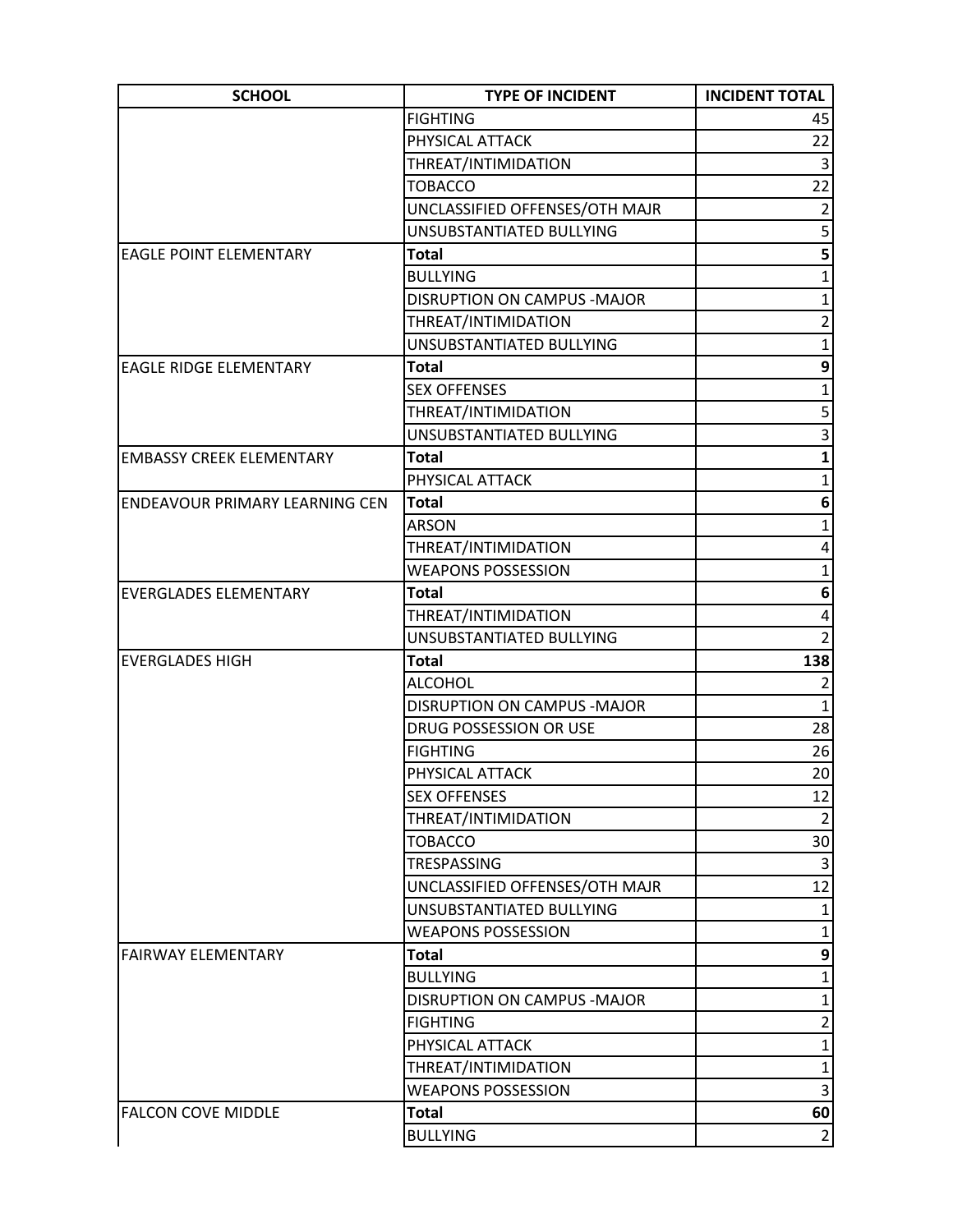| <b>SCHOOL</b>               | <b>TYPE OF INCIDENT</b>             | <b>INCIDENT TOTAL</b>   |
|-----------------------------|-------------------------------------|-------------------------|
|                             | <b>DISRUPTION ON CAMPUS - MAJOR</b> |                         |
|                             | DRUG POSSESSION OR USE              | 1                       |
|                             | DRUG SALES OR DISTRIBUTION          | 1                       |
|                             | <b>FIGHTING</b>                     | 4                       |
|                             | LARCENY/THEFT                       | $\overline{2}$          |
|                             | PHYSICAL ATTACK                     | 13                      |
|                             | <b>SEX OFFENSES</b>                 | 5                       |
|                             | THREAT/INTIMIDATION                 | 8                       |
|                             | <b>TOBACCO</b>                      | $\overline{7}$          |
|                             | UNCLASSIFIED OFFENSES/OTH MAJR      | 9                       |
|                             | UNSUBSTANTIATED BULLYING            | 6                       |
| <b>FLAMINGO ELEMENTARY</b>  | <b>Total</b>                        | $\overline{\mathbf{c}}$ |
|                             | PHYSICAL ATTACK                     | $\mathbf{1}$            |
|                             | THREAT/INTIMIDATION                 | $\mathbf{1}$            |
| <b>FLORANADA ELEMENTARY</b> | <b>Total</b>                        | 10                      |
|                             | PHYSICAL ATTACK                     | 3                       |
|                             | THREAT/INTIMIDATION                 | $\overline{2}$          |
|                             | <b>TOBACCO</b>                      | $\mathbf{1}$            |
|                             | UNSUBSTANTIATED BULLYING            | 4                       |
| <b>FOREST GLEN MIDDLE</b>   | <b>Total</b>                        | 91                      |
|                             | <b>BULLYING</b>                     | $\overline{2}$          |
|                             | DISRUPTION ON CAMPUS - MAJOR        | 5                       |
|                             | DRUG POSSESSION OR USE              | $\overline{3}$          |
|                             | DRUG SALES OR DISTRIBUTION          | $\overline{1}$          |
|                             | <b>FIGHTING</b>                     | 31                      |
|                             | PHYSICAL ATTACK                     | 8                       |
|                             | THREAT/INTIMIDATION                 | $\overline{\mathbf{4}}$ |
|                             | <b>TOBACCO</b>                      | 28                      |
|                             | TRESPASSING                         | $\mathbf{1}$            |
|                             | UNCLASSIFIED OFFENSES/OTH MAJR      | $\vert 3 \vert$         |
|                             | UNSUBSTANTIATED BULLYING            | 3                       |
|                             | <b>WEAPONS POSSESSION</b>           | $\overline{2}$          |
| FOREST HILLS ELEMENTARY     | Total                               | 35                      |
|                             | <b>BATTERY</b>                      |                         |
|                             | <b>DISRUPTION ON CAMPUS -MAJOR</b>  | 10                      |
|                             | <b>FIGHTING</b>                     | 3                       |
|                             | PHYSICAL ATTACK                     | $\overline{7}$          |
|                             | THREAT/INTIMIDATION                 | $\mathsf{S}$            |
|                             | UNCLASSIFIED OFFENSES/OTH MAJR      | $\overline{2}$          |
|                             | UNSUBSTANTIATED BULLYING            | $\overline{7}$          |
| FORT LAUDERDALE HIGH        | Total                               | 65                      |
|                             | <b>ALCOHOL</b>                      | $\mathbf{1}$            |
|                             | DRUG POSSESSION OR USE              | 13                      |
|                             | <b>FIGHTING</b>                     | 9                       |
|                             | HARASSMENT                          | $1\vert$                |
|                             | PHYSICAL ATTACK                     | $1\vert$                |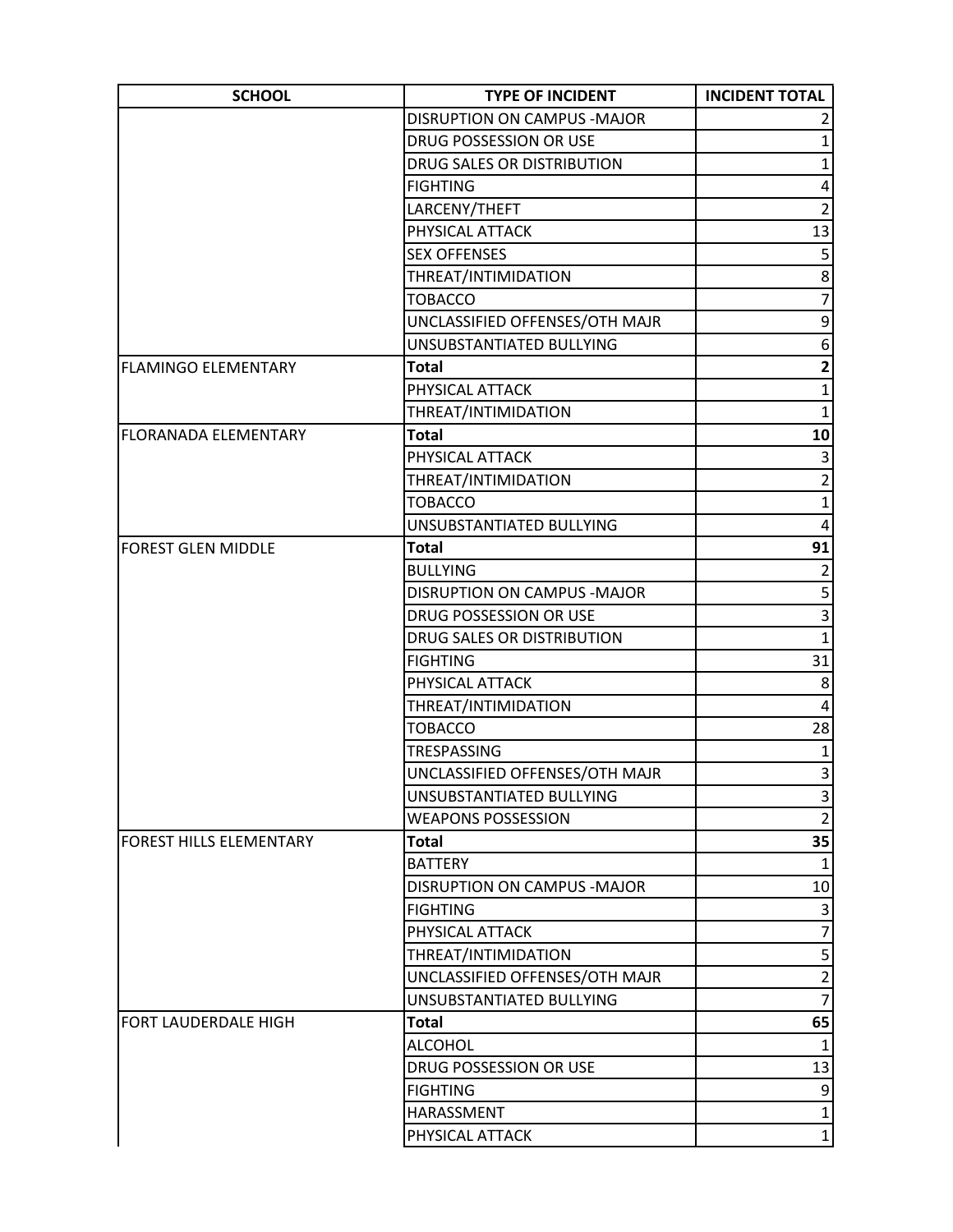| <b>SCHOOL</b>                         | <b>TYPE OF INCIDENT</b>            | <b>INCIDENT TOTAL</b> |
|---------------------------------------|------------------------------------|-----------------------|
|                                       | SEXUAL HARRASSMENT                 |                       |
|                                       | THREAT/INTIMIDATION                | 6                     |
|                                       | <b>TOBACCO</b>                     | 27                    |
|                                       | UNCLASSIFIED OFFENSES/OTH MAJR     | 5                     |
| <b>FOX TRAIL ELEMENTARY</b>           | <b>Total</b>                       | 6                     |
|                                       | <b>BULLYING</b>                    | $\mathbf 1$           |
|                                       | THREAT/INTIMIDATION                | 3                     |
|                                       | UNSUBSTANTIATED BULLYING           | $\overline{2}$        |
| FRANKLIN ACAD PEMBROKE PINES          | Total                              | 28                    |
|                                       | <b>BATTERY</b>                     | $\mathbf{1}$          |
|                                       | <b>FIGHTING</b>                    | $\overline{2}$        |
|                                       | HARASSMENT                         | 3                     |
|                                       | PHYSICAL ATTACK                    | 8                     |
|                                       | <b>SEX OFFENSES</b>                | 1                     |
|                                       | SEXUAL ASSAULT                     | $\overline{2}$        |
|                                       | SEXUAL HARRASSMENT                 | 8                     |
|                                       | UNCLASSIFIED OFFENSES/OTH MAJR     | $\overline{2}$        |
|                                       | VANDALISM                          | $\mathbf{1}$          |
| <b>FRANKLIN ACAD PEMBROKE PINES H</b> | <b>Total</b>                       | 49                    |
|                                       | <b>BULLYING</b>                    | $\overline{2}$        |
|                                       | <b>DISRUPTION ON CAMPUS -MAJOR</b> | $\overline{3}$        |
|                                       | DRUG POSSESSION OR USE             | 17                    |
|                                       | <b>FIGHTING</b>                    | 3                     |
|                                       | HARASSMENT                         | $\overline{7}$        |
|                                       | PHYSICAL ATTACK                    | $\overline{2}$        |
|                                       | <b>SEX OFFENSES</b>                | $\mathbf{1}$          |
|                                       | SEXUAL HARRASSMENT                 | $\mathbf{1}$          |
|                                       | <b>TOBACCO</b>                     | 12                    |
|                                       | UNCLASSIFIED OFFENSES/OTH MAJR     | $\mathbf{1}$          |
| [FRANKLIN ACADEMY COOPER CITY         | <b>Total</b>                       | 31                    |
|                                       | <b>BULLYING</b>                    | 8 <sup>2</sup>        |
|                                       | DRUG POSSESSION OR USE             | 6                     |
|                                       | <b>FIGHTING</b>                    | 3                     |
|                                       | PHYSICAL ATTACK                    | 10                    |
|                                       | SEXUAL HARRASSMENT                 | $\overline{2}$        |
|                                       | THREAT/INTIMIDATION                | $\mathbf{1}$          |
|                                       | UNCLASSIFIED OFFENSES/OTH MAJR     | $\mathbf{1}$          |
| <b>FRANKLIN ACADEMY F</b>             | <b>Total</b>                       | 31                    |
|                                       | DISRUPTION ON CAMPUS - MAJOR       | $\mathbf{1}$          |
|                                       | DRUG POSSESSION OR USE             | $\mathbf{1}$          |
|                                       | <b>FIGHTING</b>                    | 10                    |
|                                       | PHYSICAL ATTACK                    | 4                     |
|                                       | THREAT/INTIMIDATION                | $\mathbf{1}$          |
|                                       | <b>TOBACCO</b>                     | 8 <sup>1</sup>        |
|                                       | UNCLASSIFIED OFFENSES/OTH MAJR     | 6                     |
| <b>FRANKLIN ACADEMY SUNRISE</b>       | <b>Total</b>                       | 18                    |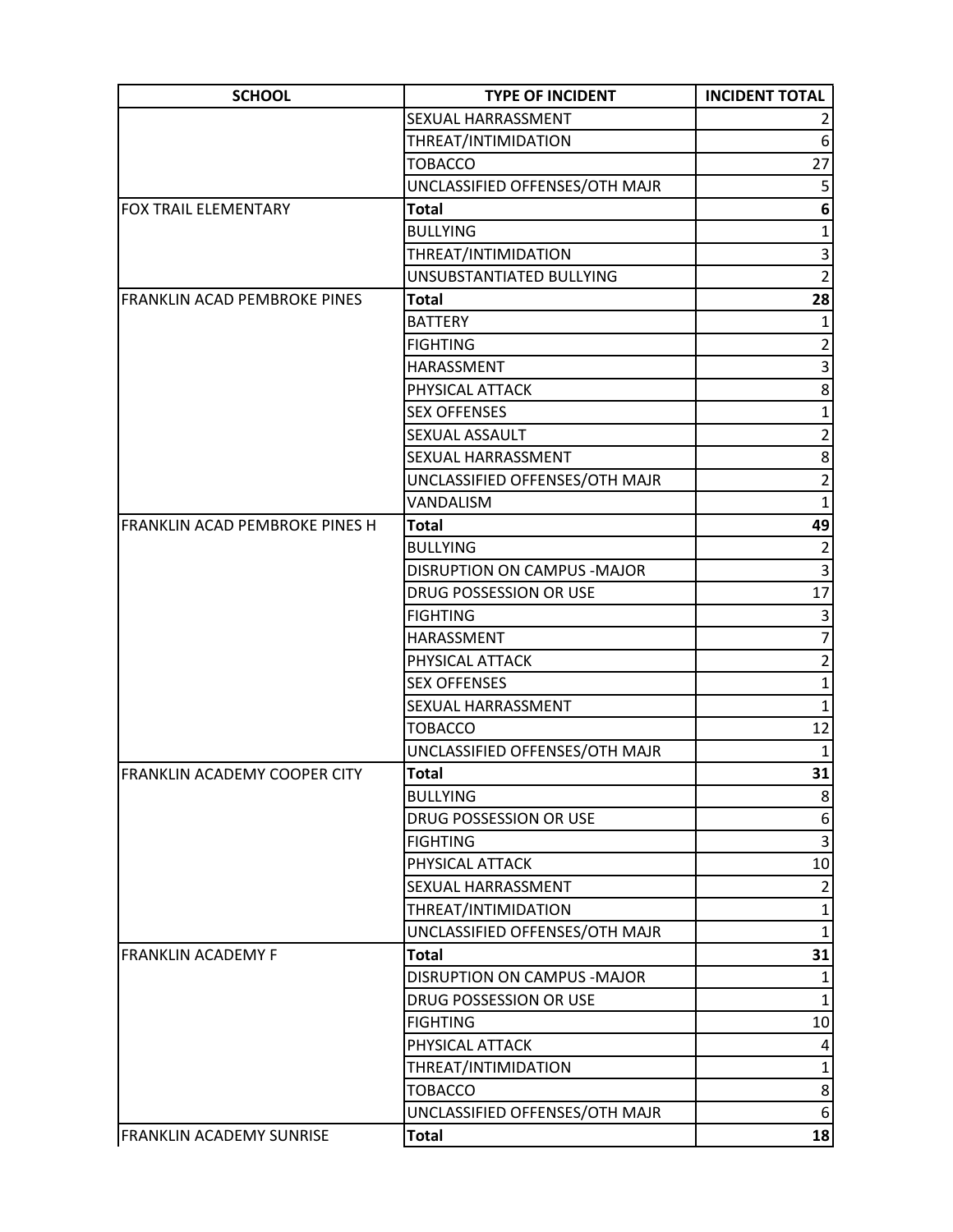| <b>SCHOOL</b>                        | <b>TYPE OF INCIDENT</b>        | <b>INCIDENT TOTAL</b> |
|--------------------------------------|--------------------------------|-----------------------|
|                                      | <b>BULLYING</b>                |                       |
|                                      | <b>FIGHTING</b>                | $\overline{2}$        |
|                                      | HARASSMENT                     | $\mathbf{1}$          |
|                                      | LARCENY/THEFT                  | $\mathbf{1}$          |
|                                      | PHYSICAL ATTACK                | $\overline{2}$        |
|                                      | SEXUAL HARRASSMENT             | $\mathbf{1}$          |
|                                      | THREAT/INTIMIDATION            | 3                     |
|                                      | <b>TOBACCO</b>                 | 5                     |
|                                      | TRESPASSING                    | $\mathbf{1}$          |
| <b>GATOR RUN ELEMENTARY</b>          | <b>Total</b>                   | $\mathbf{1}$          |
|                                      | <b>BULLYING</b>                | $\mathbf{1}$          |
| <b>GLADES MIDDLE</b>                 | <b>Total</b>                   | 64                    |
|                                      | DISRUPTION ON CAMPUS - MAJOR   | $\overline{2}$        |
|                                      | DRUG POSSESSION OR USE         | 3                     |
|                                      | DRUG SALES OR DISTRIBUTION     | $\overline{1}$        |
|                                      | <b>FIGHTING</b>                | 26                    |
|                                      | PHYSICAL ATTACK                | $\pmb{4}$             |
|                                      | <b>SEX OFFENSES</b>            | $\overline{2}$        |
|                                      | THREAT/INTIMIDATION            | 11                    |
|                                      | <b>TOBACCO</b>                 | 8                     |
|                                      | UNCLASSIFIED OFFENSES/OTH MAJR | 4                     |
|                                      | UNSUBSTANTIATED BULLYING       | $\overline{2}$        |
|                                      | <b>WEAPONS POSSESSION</b>      | $\mathbf{1}$          |
| <b>GRIFFIN ELEMENTARY</b>            | Total                          | $\mathbf{2}$          |
|                                      | PHYSICAL ATTACK                | $\mathbf{1}$          |
|                                      | THREAT/INTIMIDATION            | $\mathbf{1}$          |
| <b>GULFSTREAM ACAD OF HALL BEACH</b> | <b>Total</b>                   | 38                    |
|                                      | <b>ALCOHOL</b>                 | $\overline{2}$        |
|                                      | <b>BATTERY</b>                 | $\mathbf 1$           |
|                                      | <b>BULLYING</b>                | $1\vert$              |
|                                      | DISRUPTION ON CAMPUS - MAJOR   | $\vert 4 \vert$       |
|                                      | DRUG POSSESSION OR USE         | $\overline{2}$        |
|                                      | <b>FIGHTING</b>                | 11                    |
|                                      | PHYSICAL ATTACK                | $\vert 4 \vert$       |
|                                      | <b>SEX OFFENSES</b>            | $\mathbf 1$           |
|                                      | THREAT/INTIMIDATION            | $\mathsf{S}$          |
|                                      | <b>TOBACCO</b>                 | $\overline{3}$        |
|                                      | UNCLASSIFIED OFFENSES/OTH MAJR | $\overline{2}$        |
|                                      | UNSUBSTANTIATED BULLYING       | $1\vert$              |
|                                      | <b>WEAPONS POSSESSION</b>      | $\mathbf{1}$          |
| <b>HALLANDALE HIGH</b>               | <b>Total</b>                   | 112                   |
|                                      | DISRUPTION ON CAMPUS -MAJOR    | 6                     |
|                                      | DRUG POSSESSION OR USE         | 24                    |
|                                      | DRUG SALES OR DISTRIBUTION     | $\mathbf{1}$          |
|                                      | <b>FIGHTING</b>                | $\overline{7}$        |
|                                      | HARASSMENT                     | $1\vert$              |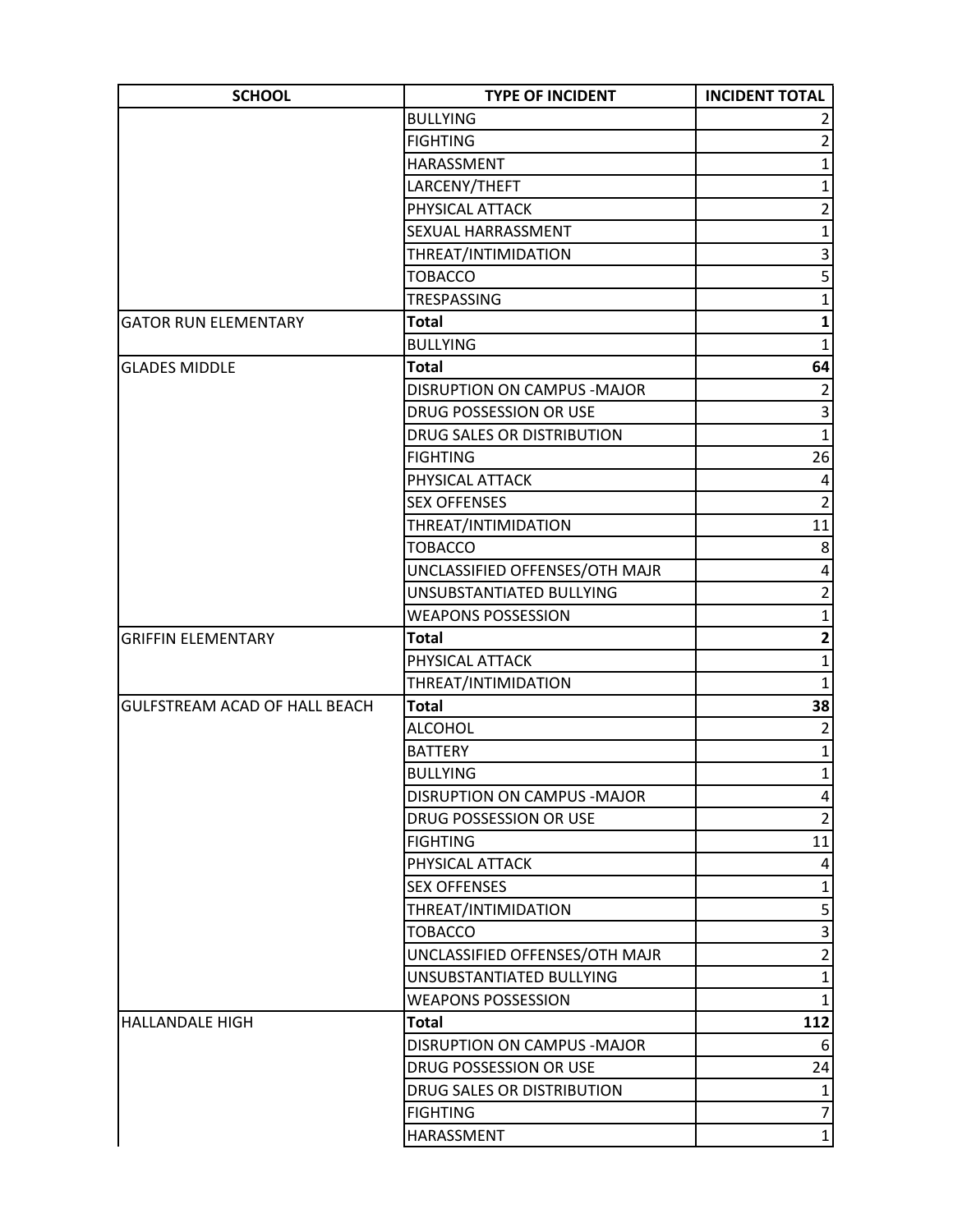| <b>SCHOOL</b>                             | <b>TYPE OF INCIDENT</b>        | <b>INCIDENT TOTAL</b> |
|-------------------------------------------|--------------------------------|-----------------------|
|                                           | LARCENY/THEFT                  |                       |
|                                           | PHYSICAL ATTACK                | 18                    |
|                                           | <b>SEX OFFENSES</b>            | $\overline{2}$        |
|                                           | THREAT/INTIMIDATION            | 29                    |
|                                           | <b>TOBACCO</b>                 | 14                    |
|                                           | UNCLASSIFIED OFFENSES/OTH MAJR | 5                     |
|                                           | <b>WEAPONS POSSESSION</b>      | 4                     |
| HARBORDALE ELEMENTARY                     | <b>Total</b>                   | $\bf{8}$              |
|                                           | <b>BULLYING</b>                | $\mathbf{1}$          |
|                                           | LARCENY/THEFT                  | $\mathbf{1}$          |
|                                           | PHYSICAL ATTACK                | $\mathbf{1}$          |
|                                           | THREAT/INTIMIDATION            | $\mathbf{1}$          |
|                                           | UNSUBSTANTIATED BULLYING       | 3                     |
|                                           | <b>WEAPONS POSSESSION</b>      | $\mathbf{1}$          |
| HENRY D PERRY EDUCATION CENTER            | <b>Total</b>                   | 135                   |
|                                           | DISRUPTION ON CAMPUS - MAJOR   | 4                     |
|                                           | DRUG POSSESSION OR USE         | 33                    |
|                                           | <b>FIGHTING</b>                | 25                    |
|                                           | PHYSICAL ATTACK                | 6                     |
|                                           | THREAT/INTIMIDATION            | 6                     |
|                                           | <b>TOBACCO</b>                 | 58                    |
|                                           | <b>WEAPONS POSSESSION</b>      | 3                     |
| <b>HERON HEIGHTS ELEMENTARY</b>           | <b>Total</b>                   | 5                     |
|                                           | UNSUBSTANTIATED BULLYING       | $\overline{5}$        |
| <b>HOLLY ACAD OF ARTS &amp; SCIENCE M</b> | <b>Total</b>                   | 19                    |
|                                           | DISRUPTION ON CAMPUS - MAJOR   | 3                     |
|                                           | DRUG POSSESSION OR USE         | $\overline{2}$        |
|                                           | <b>FIGHTING</b>                | $\overline{2}$        |
|                                           | <b>SEXUAL HARRASSMENT</b>      | $\overline{2}$        |
|                                           | THREAT/INTIMIDATION            | $\vert 3 \vert$       |
|                                           | <b>TOBACCO</b>                 | 4                     |
|                                           | UNCLASSIFIED OFFENSES/OTH MAJR | $\mathbf{1}$          |
|                                           | VANDALISM                      | $\mathbf{1}$          |
|                                           | <b>WEAPONS POSSESSION</b>      | $\mathbf{1}$          |
| HOLLYWOOD CENTRAL ELEMENTARY              | <b>Total</b>                   | 4                     |
|                                           | PHYSICAL ATTACK                | $\mathbf 1$           |
|                                           | THREAT/INTIMIDATION            | 3                     |
| HOLLYWOOD HILLS ELEMENTARY                | <b>Total</b>                   | 7                     |
|                                           | <b>BULLYING</b>                | $\mathbf{1}$          |
|                                           | THREAT/INTIMIDATION            | 4                     |
|                                           | UNSUBSTANTIATED BULLYING       | $\overline{2}$        |
| <b>HOLLYWOOD HILLS HIGH</b>               | <b>Total</b>                   | 118                   |
|                                           | <b>ALCOHOL</b>                 | $\overline{2}$        |
|                                           | <b>BULLYING</b>                | $\mathbf{1}$          |
|                                           | DRUG POSSESSION OR USE         | 29                    |
|                                           | DRUG SALES OR DISTRIBUTION     | $\mathbf{1}$          |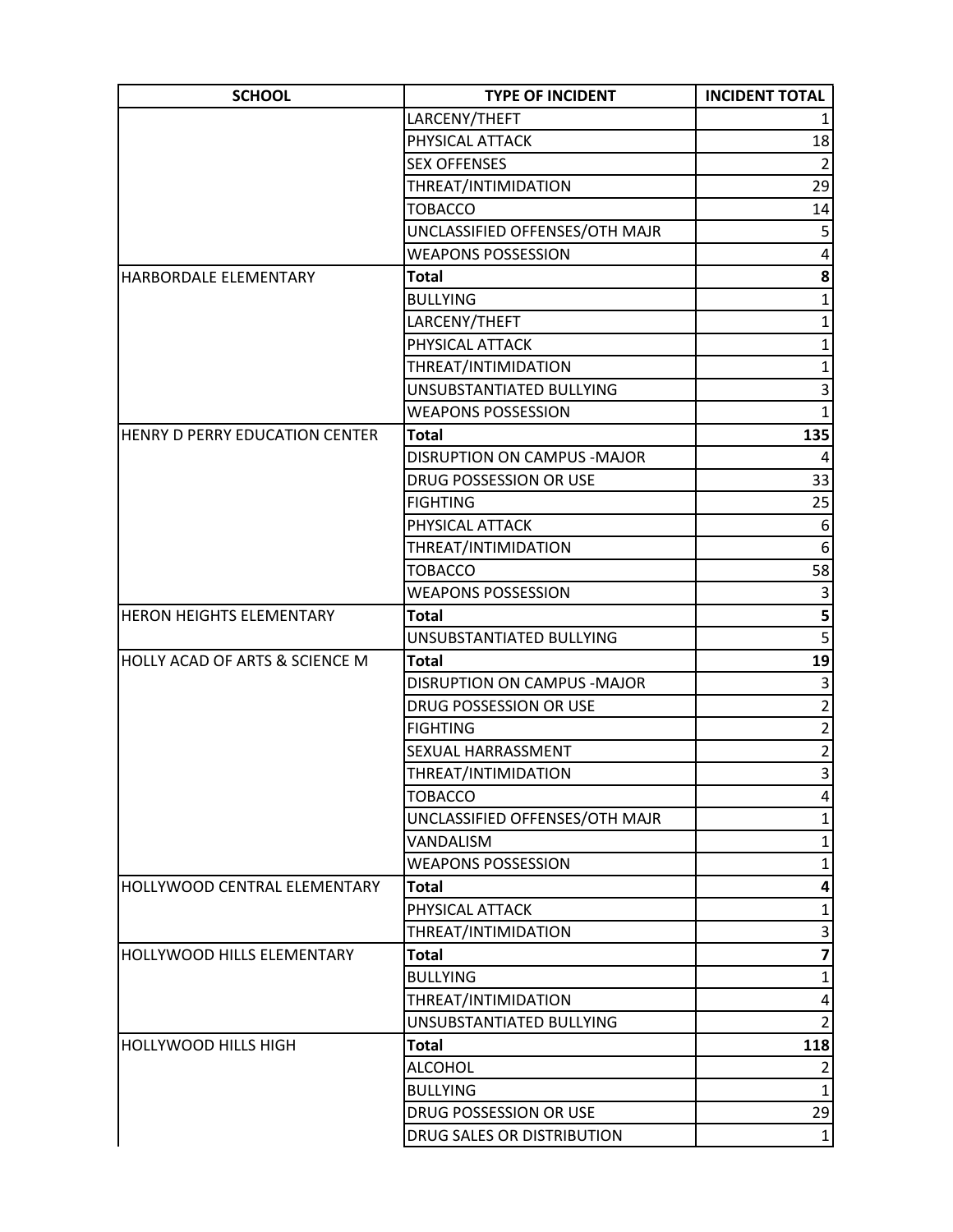| <b>SCHOOL</b>                        | <b>TYPE OF INCIDENT</b>        | <b>INCIDENT TOTAL</b>   |
|--------------------------------------|--------------------------------|-------------------------|
|                                      | <b>FIGHTING</b>                | 17                      |
|                                      | LARCENY/THEFT                  | $\overline{2}$          |
|                                      | PHYSICAL ATTACK                | 12                      |
|                                      | <b>SEX OFFENSES</b>            | 3                       |
|                                      | THREAT/INTIMIDATION            | 4                       |
|                                      | <b>TOBACCO</b>                 | 39                      |
|                                      | UNCLASSIFIED OFFENSES/OTH MAJR | 5                       |
|                                      | UNSUBSTANTIATED BULLYING       | $\mathbf{1}$            |
|                                      | <b>WEAPONS POSSESSION</b>      | $\overline{2}$          |
| <b>HOLLYWOOD PARK ELEMENTARY</b>     | <b>Total</b>                   | $\overline{\mathbf{z}}$ |
|                                      | THREAT/INTIMIDATION            | $\overline{2}$          |
|                                      | <b>TOBACCO</b>                 | 4                       |
|                                      | <b>WEAPONS POSSESSION</b>      | $\mathbf{1}$            |
| <b>HORIZON ELEMENTARY</b>            | Total                          | 5 <sup>1</sup>          |
|                                      | THREAT/INTIMIDATION            | $\overline{2}$          |
|                                      | UNSUBSTANTIATED BULLYING       | $\overline{3}$          |
| <b>IMAGINE CHART N.LAUD. ELEM</b>    | <b>Total</b>                   | $\overline{\mathbf{c}}$ |
|                                      | DRUG POSSESSION OR USE         | $\mathbf{1}$            |
|                                      | HARASSMENT                     | 1                       |
| <b>IMAGINE SCHOOLS AT BROWARD</b>    | <b>Total</b>                   | 4                       |
|                                      | PHYSICAL ATTACK                | 3                       |
|                                      | UNCLASSIFIED OFFENSES/OTH MAJR | $\mathbf{1}$            |
| <b>INDIAN RIDGE MIDDLE</b>           | <b>Total</b>                   | 86                      |
|                                      | <b>ALCOHOL</b>                 | $\vert 3 \vert$         |
|                                      | <b>BULLYING</b>                | $\overline{2}$          |
|                                      | DRUG POSSESSION OR USE         | 4                       |
|                                      | DRUG SALES OR DISTRIBUTION     | $\mathbf{1}$            |
|                                      | <b>FIGHTING</b>                | 30 <sup>°</sup>         |
|                                      | PHYSICAL ATTACK                | 6                       |
|                                      | <b>SEX OFFENSES</b>            | $1\vert$                |
|                                      | THREAT/INTIMIDATION            | $\vert$ 3               |
|                                      | <b>TOBACCO</b>                 | 25                      |
|                                      | UNCLASSIFIED OFFENSES/OTH MAJR | 8                       |
|                                      | UNSUBSTANTIATED BULLYING       | $\overline{2}$          |
|                                      | <b>WEAPONS POSSESSION</b>      | $\mathbf{1}$            |
| <b>INDIAN TRACE ELEMENTARY</b>       | <b>Total</b>                   | 14                      |
|                                      | THREAT/INTIMIDATION            | 13                      |
|                                      | VANDALISM                      | 1                       |
| <b>INNOVATION CHARTER SCHOOL</b>     | <b>Total</b>                   | 10                      |
|                                      | <b>FIGHTING</b>                | 3                       |
|                                      | <b>SEX OFFENSES</b>            | $\mathbf{1}$            |
|                                      | <b>TOBACCO</b>                 | $\overline{3}$          |
|                                      | UNCLASSIFIED OFFENSES/OTH MAJR | $\overline{3}$          |
| <b>INTERNATIONAL STUDIES ACAD HS</b> | <b>Total</b>                   | 11                      |
|                                      | <b>FIGHTING</b>                | 7                       |
|                                      | <b>TOBACCO</b>                 | $\vert 3 \vert$         |
|                                      |                                |                         |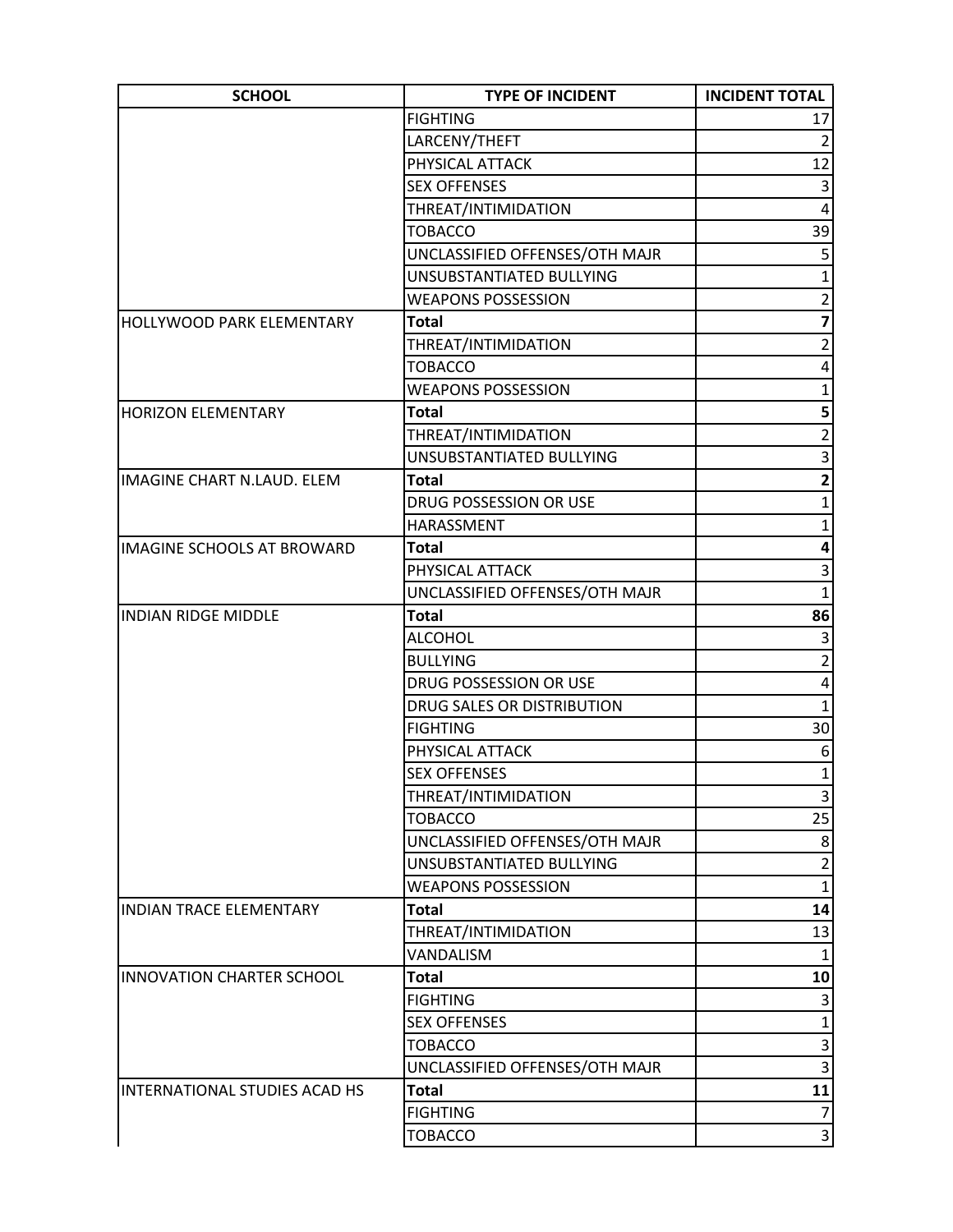| <b>SCHOOL</b>                   | <b>TYPE OF INCIDENT</b>        | <b>INCIDENT TOTAL</b>   |
|---------------------------------|--------------------------------|-------------------------|
|                                 | VANDALISM                      |                         |
| INTERNATIONAL STUDIES ACAD MS   | <b>Total</b>                   | 15                      |
|                                 | <b>BULLYING</b>                | $\overline{2}$          |
|                                 | <b>FIGHTING</b>                | 10 <sup>1</sup>         |
|                                 | <b>TOBACCO</b>                 | $\overline{2}$          |
|                                 | VANDALISM                      | $\mathbf{1}$            |
| <b>J.P. TARAVELLA HIGH</b>      | <b>Total</b>                   | 135                     |
|                                 | <b>BULLYING</b>                | $\mathbf{1}$            |
|                                 | DISRUPTION ON CAMPUS - MAJOR   | 3                       |
|                                 | DRUG POSSESSION OR USE         | 23                      |
|                                 | <b>FIGHTING</b>                | 16                      |
|                                 | PHYSICAL ATTACK                | 14                      |
|                                 | <b>SEX OFFENSES</b>            | 6                       |
|                                 | THREAT/INTIMIDATION            | 14                      |
|                                 | <b>TOBACCO</b>                 | 50                      |
|                                 | UNCLASSIFIED OFFENSES/OTH MAJR | 6                       |
|                                 | <b>WEAPONS POSSESSION</b>      | $\overline{2}$          |
| JAMES S. HUNT ELEMENTARY        | <b>Total</b>                   | 5 <sup>1</sup>          |
|                                 | <b>FIGHTING</b>                | 1                       |
|                                 | PHYSICAL ATTACK                | $\mathbf{1}$            |
|                                 | THREAT/INTIMIDATION            | 3                       |
| <b>JAMES S. RICKARDS MIDDLE</b> | <b>Total</b>                   | 116                     |
|                                 | <b>ALCOHOL</b>                 |                         |
|                                 | <b>BULLYING</b>                | 5 <sup>2</sup>          |
|                                 | DISRUPTION ON CAMPUS - MAJOR   | 4                       |
|                                 | DRUG POSSESSION OR USE         | $\overline{7}$          |
|                                 | <b>FIGHTING</b>                | 44                      |
|                                 | PHYSICAL ATTACK                | 6                       |
|                                 | SEXUAL HARRASSMENT             | $1\vert$                |
|                                 | THREAT/INTIMIDATION            | $\overline{2}$          |
|                                 | <b>TOBACCO</b>                 | 31                      |
|                                 | UNCLASSIFIED OFFENSES/OTH MAJR | 4                       |
|                                 | UNSUBSTANTIATED BULLYING       | 5                       |
|                                 | VANDALISM                      | $\mathbf 1$             |
|                                 | <b>WEAPONS POSSESSION</b>      | 5                       |
| LAKE FOREST ELEMENTARY          | <b>Total</b>                   | 6                       |
|                                 | THREAT/INTIMIDATION            | $\mathbf{1}$            |
|                                 | <b>TOBACCO</b>                 | $\overline{2}$          |
|                                 | UNSUBSTANTIATED BULLYING       | $\overline{\mathbf{3}}$ |
| LAKESIDE ELEMENTARY             | <b>Total</b>                   | 8                       |
|                                 | PHYSICAL ATTACK                | 5                       |
|                                 | UNSUBSTANTIATED BULLYING       | $\overline{3}$          |
| LANIER-JAMES EDUCATION CENTER   | <b>Total</b>                   | 46                      |
|                                 | DRUG POSSESSION OR USE         | $\overline{4}$          |
|                                 | <b>FIGHTING</b>                | 17                      |
|                                 | PHYSICAL ATTACK                | 8 <sup>1</sup>          |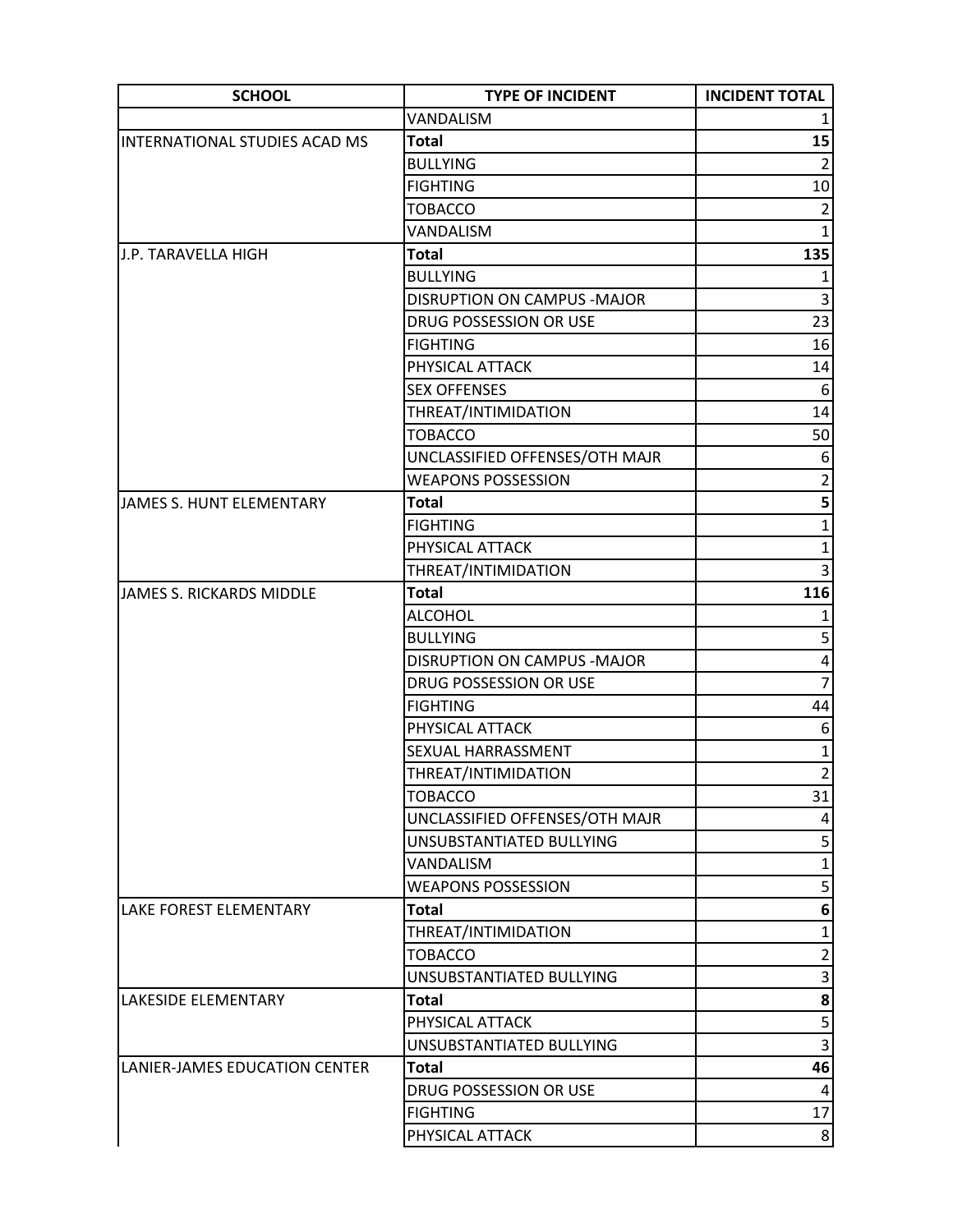| <b>SCHOOL</b>               | <b>TYPE OF INCIDENT</b>            | <b>INCIDENT TOTAL</b> |
|-----------------------------|------------------------------------|-----------------------|
|                             | THREAT/INTIMIDATION                |                       |
|                             | <b>TOBACCO</b>                     | 13                    |
|                             | UNCLASSIFIED OFFENSES/OTH MAJR     | $\mathbf{1}$          |
| LARKDALE ELEMENTARY         | <b>Total</b>                       | 40                    |
|                             | <b>BATTERY</b>                     | $\overline{2}$        |
|                             | <b>FIGHTING</b>                    | 17                    |
|                             | PHYSICAL ATTACK                    | 15                    |
|                             | <b>SEX OFFENSES</b>                | $\mathbf{1}$          |
|                             | THREAT/INTIMIDATION                | 3                     |
|                             | UNSUBSTANTIATED BULLYING           | $\overline{2}$        |
| LAUDERDALE LAKES MIDDLE     | <b>Total</b>                       | 147                   |
|                             | <b>BULLYING</b>                    | 1                     |
|                             | <b>DISRUPTION ON CAMPUS -MAJOR</b> | 12                    |
|                             | DRUG POSSESSION OR USE             | 5                     |
|                             | DRUG SALES OR DISTRIBUTION         | $\overline{1}$        |
|                             | <b>FIGHTING</b>                    | 72                    |
|                             | PHYSICAL ATTACK                    | 17                    |
|                             | <b>SEX OFFENSES</b>                | $\mathbf{1}$          |
|                             | THREAT/INTIMIDATION                | 16                    |
|                             | <b>TOBACCO</b>                     | 11                    |
|                             | TRESPASSING                        | 3                     |
|                             | UNCLASSIFIED OFFENSES/OTH MAJR     | $\overline{2}$        |
|                             | UNSUBSTANTIATED BULLYING           | $\mathbf{1}$          |
|                             | VANDALISM                          | $\mathbf{1}$          |
|                             | <b>WEAPONS POSSESSION</b>          | 4                     |
| LAUDERHILL 6-12             | Total                              | 96                    |
|                             | <b>ARSON</b>                       | $\mathbf{1}$          |
|                             | DRUG POSSESSION OR USE             | 9                     |
|                             | DRUG SALES OR DISTRIBUTION         | $\overline{2}$        |
|                             | <b>FIGHTING</b>                    | 39                    |
|                             | PHYSICAL ATTACK                    | 27                    |
|                             | <b>SEX OFFENSES</b>                | $\mathbf{1}$          |
|                             | THREAT/INTIMIDATION                | $\overline{7}$        |
|                             | <b>TOBACCO</b>                     | 3                     |
|                             | UNCLASSIFIED OFFENSES/OTH MAJR     | $\overline{2}$        |
|                             | <b>WEAPONS POSSESSION</b>          | $\overline{5}$        |
| LAUDERHILL P. T. ELEMENTARY | Total                              | 18                    |
|                             | <b>FIGHTING</b>                    | $\overline{2}$        |
|                             | PHYSICAL ATTACK                    | $\overline{2}$        |
|                             | <b>SEX OFFENSES</b>                | $\mathbf 1$           |
|                             | THREAT/INTIMIDATION                | $\mathsf{g}$          |
|                             | UNCLASSIFIED OFFENSES/OTH MAJR     | $\overline{1}$        |
|                             | UNSUBSTANTIATED BULLYING           | 3                     |
| <b>LIBERTY ELEMENTARY</b>   | <b>Total</b>                       | 23                    |
|                             | <b>BULLYING</b>                    | $\mathsf 3$           |
|                             | <b>FIGHTING</b>                    | $\overline{8}$        |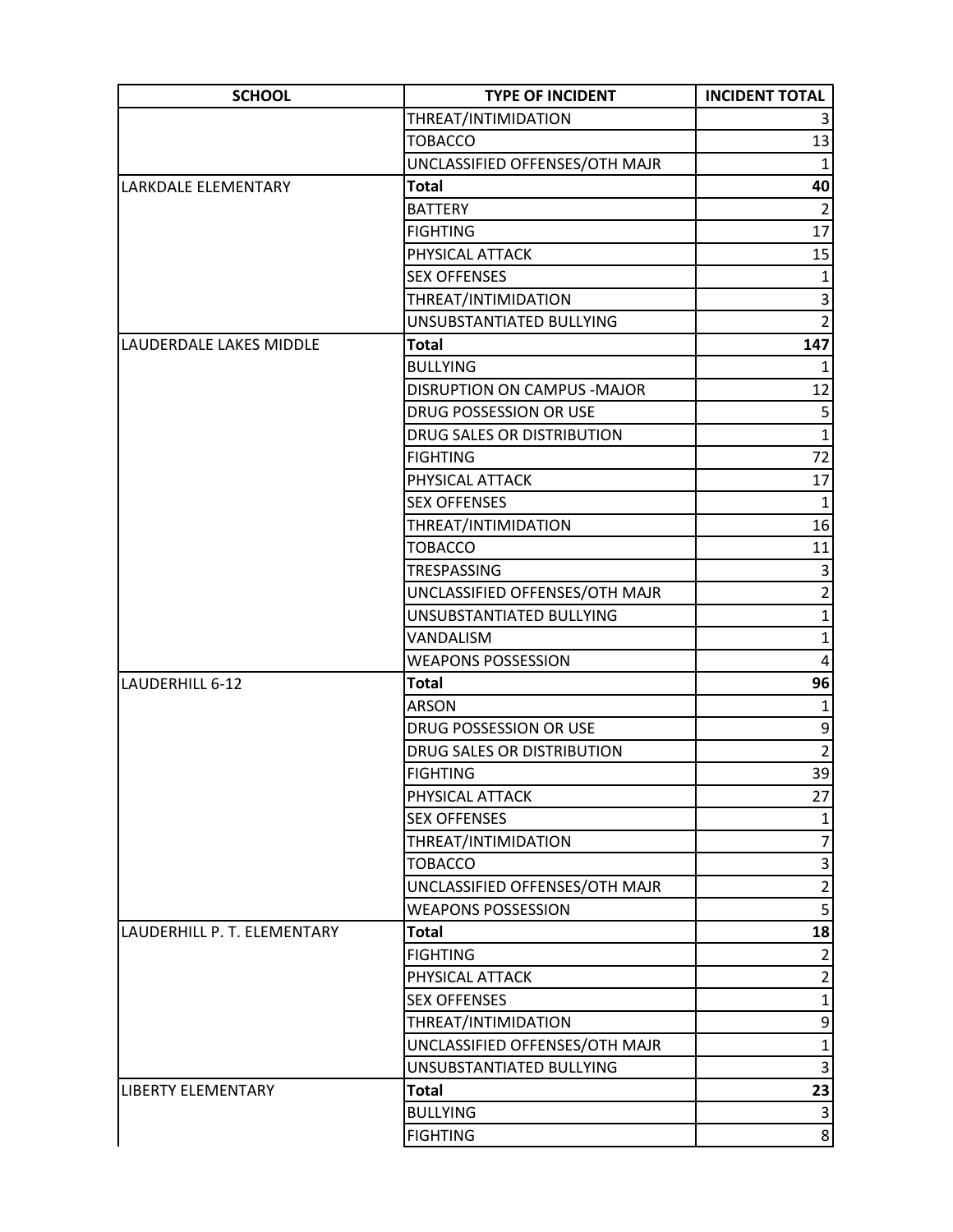| <b>SCHOOL</b>                   | <b>TYPE OF INCIDENT</b>            | <b>INCIDENT TOTAL</b> |
|---------------------------------|------------------------------------|-----------------------|
|                                 | PHYSICAL ATTACK                    |                       |
|                                 | THREAT/INTIMIDATION                | 5                     |
|                                 | <b>TOBACCO</b>                     | $\mathbf{1}$          |
| <b>LLOYD ESTATES ELEMENTARY</b> | <b>Total</b>                       | 5                     |
|                                 | <b>BULLYING</b>                    | $\mathbf{1}$          |
|                                 | THREAT/INTIMIDATION                | $\mathbf{1}$          |
|                                 | <b>TOBACCO</b>                     | 3                     |
| <b>LYONS CREEK MIDDLE</b>       | <b>Total</b>                       | 149                   |
|                                 | <b>ALCOHOL</b>                     | $\overline{2}$        |
|                                 | <b>BATTERY</b>                     | $\mathbf{1}$          |
|                                 | <b>BULLYING</b>                    | $\overline{7}$        |
|                                 | DRUG POSSESSION OR USE             | 8                     |
|                                 | DRUG SALES OR DISTRIBUTION         | $\mathbf{1}$          |
|                                 | <b>FIGHTING</b>                    | 42                    |
|                                 | HARASSMENT                         | $\mathbf{1}$          |
|                                 | PHYSICAL ATTACK                    | 12                    |
|                                 | THREAT/INTIMIDATION                | 14                    |
|                                 | <b>TOBACCO</b>                     | 15                    |
|                                 | UNCLASSIFIED OFFENSES/OTH MAJR     | 6                     |
|                                 | UNSUBSTANTIATED BULLYING           | 39                    |
|                                 | <b>WEAPONS POSSESSION</b>          | 1                     |
| <b>MANATEE BAY ELEMENTARY</b>   | <b>Total</b>                       | 9                     |
|                                 | THREAT/INTIMIDATION                | $\mathbf{1}$          |
|                                 | UNSUBSTANTIATED BULLYING           | 8                     |
| <b>MAPLEWOOD ELEMENTARY</b>     | <b>Total</b>                       | 16                    |
|                                 | <b>BULLYING</b>                    | $\mathbf{1}$          |
|                                 | <b>DISRUPTION ON CAMPUS -MAJOR</b> | $\mathbf{1}$          |
|                                 | <b>FIGHTING</b>                    | $\overline{c}$        |
|                                 | HARASSMENT                         | $\overline{2}$        |
|                                 | PHYSICAL ATTACK                    | 5 <sup>1</sup>        |
|                                 | UNSUBSTANTIATED BULLYING           | 5 <sup>2</sup>        |
| <b>MARGATE ELEMENTARY</b>       | <b>Total</b>                       | 23                    |
|                                 | <b>BULLYING</b>                    | 4                     |
|                                 | <b>DISRUPTION ON CAMPUS -MAJOR</b> | $\mathbf{1}$          |
|                                 | <b>FIGHTING</b>                    | $\mathbf{1}$          |
|                                 | PHYSICAL ATTACK                    | 5                     |
|                                 | THREAT/INTIMIDATION                | $\overline{7}$        |
|                                 | <b>TOBACCO</b>                     | $\mathbf{1}$          |
|                                 | UNSUBSTANTIATED BULLYING           | $\vert 3 \vert$       |
|                                 | <b>WEAPONS POSSESSION</b>          | $\mathbf{1}$          |
| <b>MARGATE MIDDLE</b>           | <b>Total</b>                       | 123                   |
|                                 | <b>ALCOHOL</b>                     | $\mathbf{1}$          |
|                                 | DRUG POSSESSION OR USE             | 13                    |
|                                 | DRUG SALES OR DISTRIBUTION         | $\mathbf{1}$          |
|                                 | <b>FIGHTING</b>                    | 49                    |
|                                 | HARASSMENT                         | $1\vert$              |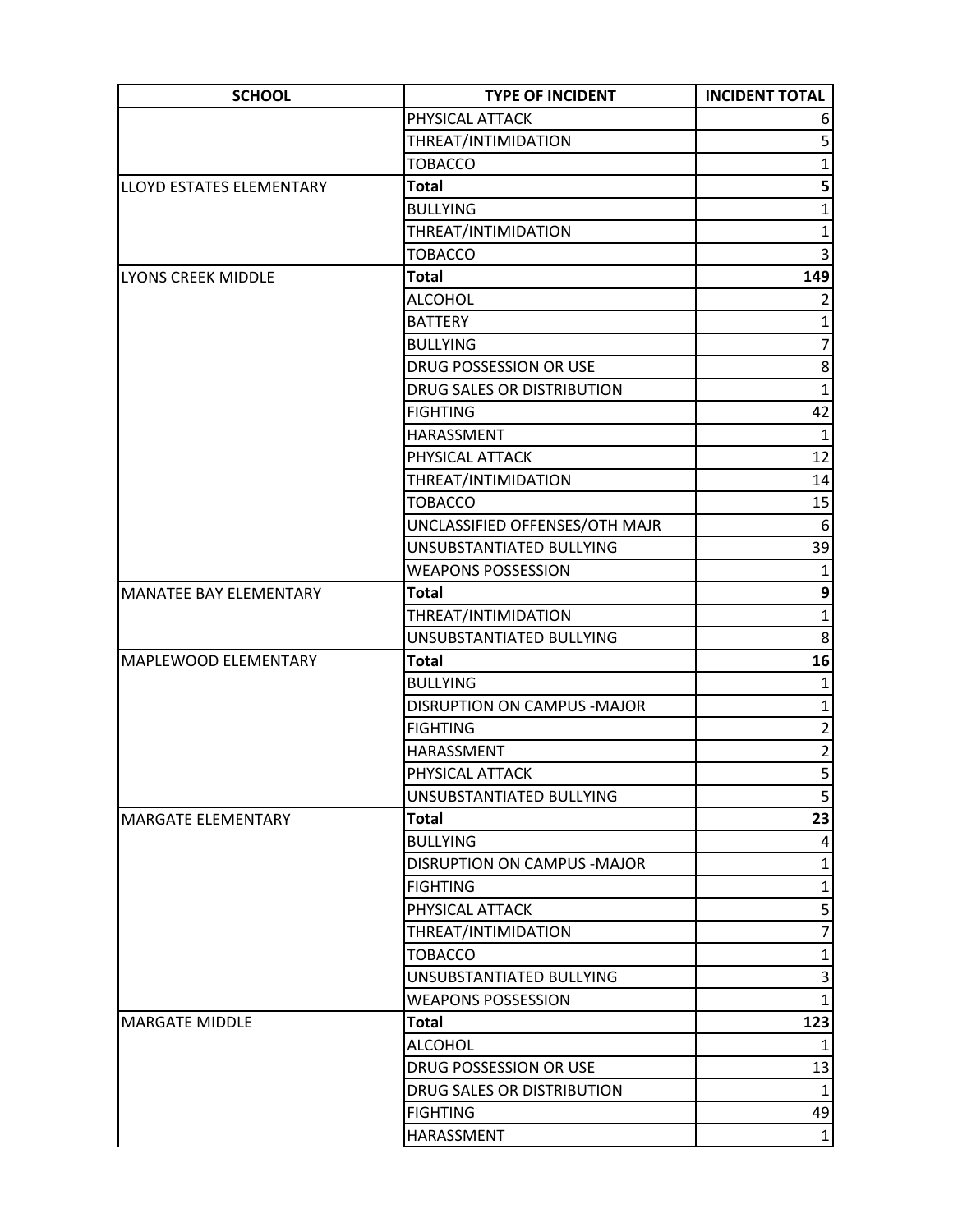| <b>SCHOOL</b>                        | <b>TYPE OF INCIDENT</b>        | <b>INCIDENT TOTAL</b> |
|--------------------------------------|--------------------------------|-----------------------|
|                                      | PHYSICAL ATTACK                | 6                     |
|                                      | THREAT/INTIMIDATION            | 27                    |
|                                      | <b>TOBACCO</b>                 | 15                    |
|                                      | UNCLASSIFIED OFFENSES/OTH MAJR | 4                     |
|                                      | UNSUBSTANTIATED BULLYING       | $\overline{2}$        |
|                                      | <b>WEAPONS POSSESSION</b>      | 4                     |
| <b>MARJORY STONEMAN DOUGLAS HIGH</b> | <b>Total</b>                   | 76                    |
|                                      | <b>ALCOHOL</b>                 | $\overline{2}$        |
|                                      | DISRUPTION ON CAMPUS - MAJOR   | 1                     |
|                                      | DRUG POSSESSION OR USE         | 4                     |
|                                      | <b>FIGHTING</b>                | 3                     |
|                                      | LARCENY/THEFT                  | $\mathbf{1}$          |
|                                      | PHYSICAL ATTACK                | $\overline{3}$        |
|                                      | <b>SEX OFFENSES</b>            | $\overline{c}$        |
|                                      | THREAT/INTIMIDATION            | $\overline{3}$        |
|                                      | <b>TOBACCO</b>                 | 52                    |
|                                      | UNCLASSIFIED OFFENSES/OTH MAJR | $\overline{2}$        |
|                                      | UNSUBSTANTIATED BULLYING       | $\mathbf 1$           |
|                                      | <b>WEAPONS POSSESSION</b>      | $\overline{2}$        |
| <b>MCARTHUR HIGH</b>                 | <b>Total</b>                   | 118                   |
|                                      | <b>ALCOHOL</b>                 | 1                     |
|                                      | DISRUPTION ON CAMPUS - MAJOR   | $\overline{2}$        |
|                                      | DRUG POSSESSION OR USE         | 17                    |
|                                      | DRUG SALES OR DISTRIBUTION     | $\overline{2}$        |
|                                      | <b>FIGHTING</b>                | 12                    |
|                                      | PHYSICAL ATTACK                | 28                    |
|                                      | <b>ROBBERY</b>                 | $\mathbf{1}$          |
|                                      | <b>SEX OFFENSES</b>            | $\mathbf{1}$          |
|                                      | THREAT/INTIMIDATION            | $\overline{3}$        |
|                                      | <b>TOBACCO</b>                 | 39                    |
|                                      | TRESPASSING                    | $\overline{2}$        |
|                                      | UNCLASSIFIED OFFENSES/OTH MAJR | 4                     |
|                                      | VANDALISM                      | 1                     |
|                                      | <b>WEAPONS POSSESSION</b>      | 5                     |
| MCFATTER TECHNICAL COLLEGE           | <b>Total</b>                   | 3                     |
|                                      | <b>ALCOHOL</b>                 | $\mathbf{1}$          |
|                                      | THREAT/INTIMIDATION            | 1                     |
|                                      | UNCLASSIFIED OFFENSES/OTH MAJR | $\mathbf{1}$          |
| <b>MCNAB ELEMENTARY</b>              | <b>Total</b>                   | 5                     |
|                                      | <b>FIGHTING</b>                | 1                     |
|                                      | PHYSICAL ATTACK                | 3                     |
|                                      | UNSUBSTANTIATED BULLYING       | $\mathbf{1}$          |
| <b>MCNICOL MIDDLE</b>                | <b>Total</b>                   | 107                   |
|                                      | <b>ALCOHOL</b>                 | $\overline{2}$        |
|                                      | <b>BULLYING</b>                | $\overline{2}$        |
|                                      | DRUG SALES OR DISTRIBUTION     | $\overline{2}$        |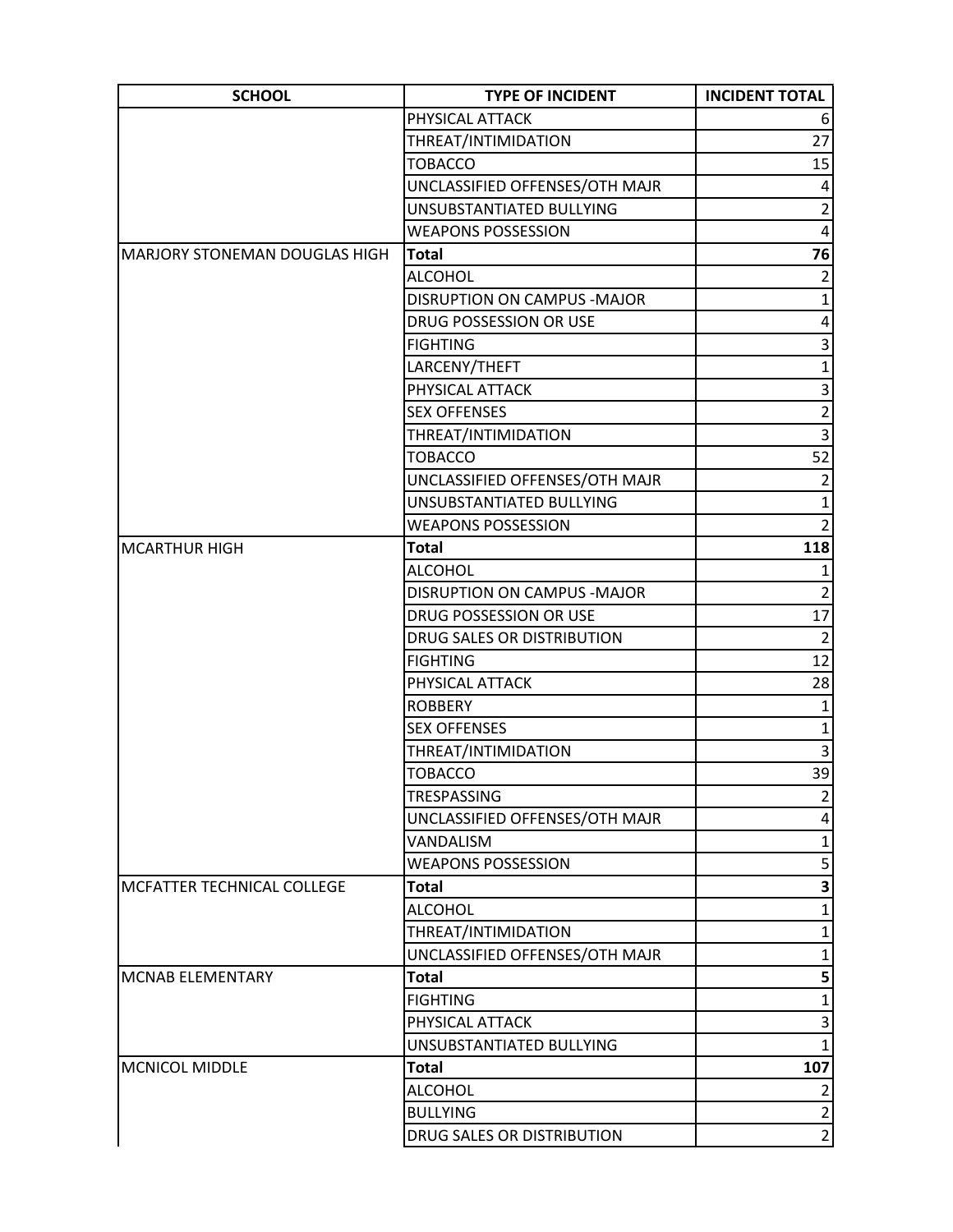| <b>SCHOOL</b>                  | <b>TYPE OF INCIDENT</b>            | <b>INCIDENT TOTAL</b> |
|--------------------------------|------------------------------------|-----------------------|
|                                | <b>FIGHTING</b>                    | 45                    |
|                                | HARASSMENT                         | $\overline{3}$        |
|                                | PHYSICAL ATTACK                    | 14                    |
|                                | <b>SEX OFFENSES</b>                | $\mathbf{1}$          |
|                                | THREAT/INTIMIDATION                | 19                    |
|                                | <b>TOBACCO</b>                     | $\overline{5}$        |
|                                | UNCLASSIFIED OFFENSES/OTH MAJR     | $\overline{2}$        |
|                                | UNSUBSTANTIATED BULLYING           | $\overline{7}$        |
|                                | <b>VANDALISM</b>                   | $\overline{3}$        |
|                                | <b>WEAPONS POSSESSION</b>          | $\overline{2}$        |
| <b>MEADOWBROOK ELEMENTARY</b>  | <b>Total</b>                       | $\mathbf{1}$          |
|                                | <b>WEAPONS POSSESSION</b>          | $\mathbf{1}$          |
| MILLENNIUM 6-12 COLLEGIATE ACA | <b>Total</b>                       | 88                    |
|                                | <b>BULLYING</b>                    | 1                     |
|                                | <b>DISRUPTION ON CAMPUS -MAJOR</b> | $\mathbf{1}$          |
|                                | DRUG POSSESSION OR USE             | 6 <sup>1</sup>        |
|                                | <b>FIGHTING</b>                    | 32                    |
|                                | PHYSICAL ATTACK                    | $\overline{3}$        |
|                                | <b>SEX OFFENSES</b>                | $\overline{3}$        |
|                                | SEXUAL ASSAULT                     | $\mathbf{1}$          |
|                                | SEXUAL HARRASSMENT                 | $\mathbf{1}$          |
|                                | THREAT/INTIMIDATION                | 23                    |
|                                | <b>TOBACCO</b>                     | 11                    |
|                                | TRESPASSING                        | $\mathbf{1}$          |
|                                | UNCLASSIFIED OFFENSES/OTH MAJR     | $\mathbf{1}$          |
|                                | UNSUBSTANTIATED BULLYING           | $\overline{2}$        |
|                                | <b>WEAPONS POSSESSION</b>          | $\overline{2}$        |
| MIRAMAR ELEMENTARY             | <b>Total</b>                       | $\mathbf{3}$          |
|                                | DISRUPTION ON CAMPUS - MAJOR       | $1\vert$              |
|                                | THREAT/INTIMIDATION                | $1\vert$              |
|                                | UNCLASSIFIED OFFENSES/OTH MAJR     | $1\vert$              |
| <b>MIRAMAR HIGH</b>            | <b>Total</b>                       | 131                   |
|                                | <b>ALCOHOL</b>                     | 1                     |
|                                | <b>BATTERY</b>                     | $\mathbf 1$           |
|                                | <b>BULLYING</b>                    | $1\vert$              |
|                                | DISRUPTION ON CAMPUS - MAJOR       | $6 \mid$              |
|                                | DRUG POSSESSION OR USE             | 33                    |
|                                | DRUG SALES OR DISTRIBUTION         | $\mathbf{1}$          |
|                                | <b>FIGHTING</b>                    | 28                    |
|                                | PHYSICAL ATTACK                    | 14                    |
|                                | <b>SEX OFFENSES</b>                | $1\vert$              |
|                                | SEXUAL ASSAULT                     | $\overline{3}$        |
|                                | SEXUAL HARRASSMENT                 | $\overline{2}$        |
|                                | THREAT/INTIMIDATION                | $\vert 4 \vert$       |
|                                | <b>TOBACCO</b>                     | 25                    |
|                                | TRESPASSING                        | 1                     |
|                                |                                    |                       |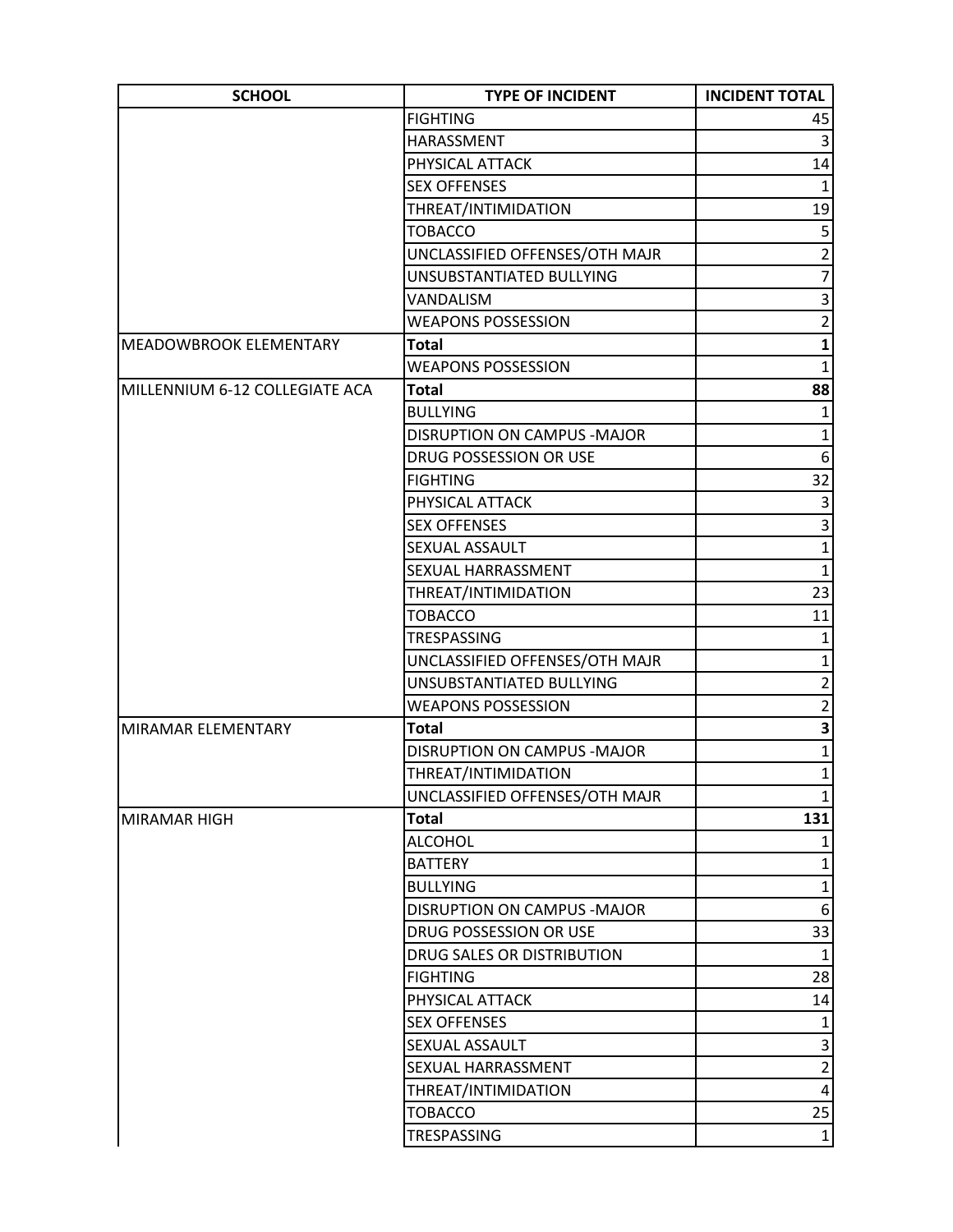| <b>SCHOOL</b>                   | <b>TYPE OF INCIDENT</b>            | <b>INCIDENT TOTAL</b> |
|---------------------------------|------------------------------------|-----------------------|
|                                 | UNCLASSIFIED OFFENSES/OTH MAJR     | 3                     |
|                                 | UNSUBSTANTIATED BULLYING           | 1                     |
|                                 | <b>WEAPONS POSSESSION</b>          | 6                     |
| MIRROR LAKE ELEMENTARY          | <b>Total</b>                       | 7                     |
|                                 | THREAT/INTIMIDATION                | $\overline{2}$        |
|                                 | <b>TOBACCO</b>                     | $\mathbf{1}$          |
|                                 | UNSUBSTANTIATED BULLYING           | 4                     |
| <b>MONARCH HIGH SCHOOL</b>      | <b>Total</b>                       | 153                   |
|                                 | <b>ALCOHOL</b>                     |                       |
|                                 | DISRUPTION ON CAMPUS - MAJOR       | 5                     |
|                                 | DRUG POSSESSION OR USE             | 12                    |
|                                 | DRUG SALES OR DISTRIBUTION         | $\mathbf{1}$          |
|                                 | <b>FIGHTING</b>                    | 26                    |
|                                 | HARASSMENT                         | $\mathbf{1}$          |
|                                 | PHYSICAL ATTACK                    | 6 <sup>1</sup>        |
|                                 | THREAT/INTIMIDATION                | 16                    |
|                                 | <b>TOBACCO</b>                     | 65                    |
|                                 | UNCLASSIFIED OFFENSES/OTH MAJR     | 12                    |
|                                 | UNSUBSTANTIATED BULLYING           | 3                     |
|                                 | VANDALISM                          | $\mathbf{1}$          |
|                                 | <b>WEAPONS POSSESSION</b>          | 3                     |
| <b>MORROW ELEMENTARY</b>        | <b>Total</b>                       | $\overline{15}$       |
|                                 | <b>FIGHTING</b>                    | $\overline{2}$        |
|                                 | THREAT/INTIMIDATION                | $10\,$                |
|                                 | <b>TOBACCO</b>                     | $\overline{2}$        |
|                                 | UNSUBSTANTIATED BULLYING           | $\mathbf{1}$          |
| N.BROWARD ACAD OF EXCELL MIDDL  | <b>Total</b>                       | 28                    |
|                                 | <b>ALCOHOL</b>                     | $\mathbf{1}$          |
|                                 | <b>FIGHTING</b>                    | 16                    |
|                                 | PHYSICAL ATTACK                    | 3                     |
|                                 | <b>TOBACCO</b>                     | 7                     |
|                                 | VANDALISM                          | $\mathbf{1}$          |
| <b>NEW LIFE CHARTER ACADEMY</b> | <b>Total</b>                       | 8                     |
|                                 | <b>FIGHTING</b>                    | $\mathbf{1}$          |
|                                 | <b>TOBACCO</b>                     | $\overline{7}$        |
| <b>NEW RENAISSANCE MIDDLE</b>   | <b>Total</b>                       | 96                    |
|                                 | <b>ALCOHOL</b>                     |                       |
|                                 | <b>BATTERY</b>                     | $\mathbf{1}$          |
|                                 | <b>DISRUPTION ON CAMPUS -MAJOR</b> | $\mathbf{1}$          |
|                                 | DRUG POSSESSION OR USE             | 7                     |
|                                 | DRUG SALES OR DISTRIBUTION         | $\mathbf{1}$          |
|                                 | <b>FIGHTING</b>                    | 56                    |
|                                 | PHYSICAL ATTACK                    | 15                    |
|                                 | <b>SEX OFFENSES</b>                | $\mathbf 1$           |
|                                 | SEXUAL HARRASSMENT                 | $\mathbf{1}$          |
|                                 | THREAT/INTIMIDATION                | $\overline{2}$        |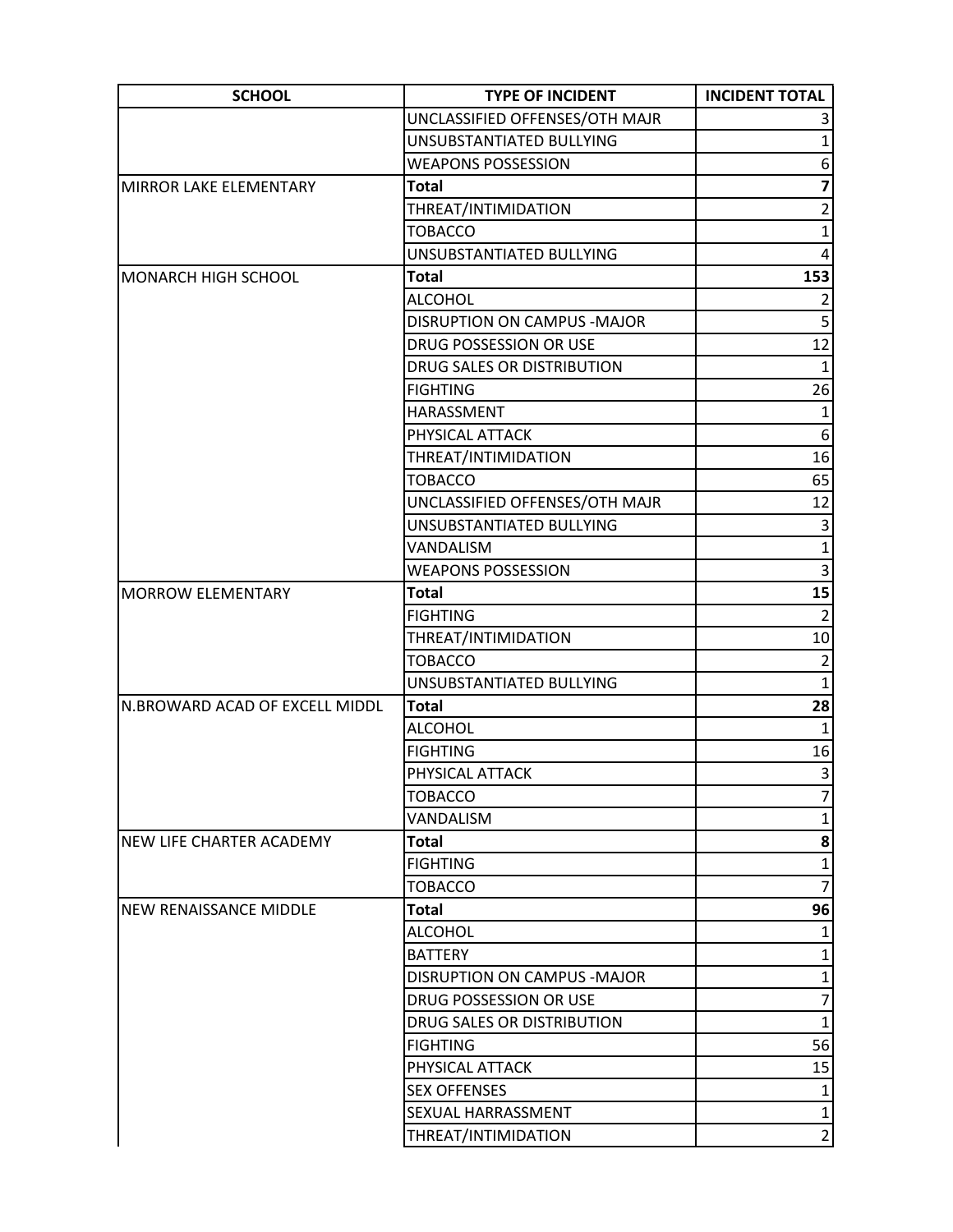| <b>SCHOOL</b>                     | <b>TYPE OF INCIDENT</b>        | <b>INCIDENT TOTAL</b> |
|-----------------------------------|--------------------------------|-----------------------|
|                                   | <b>TOBACCO</b>                 |                       |
|                                   | UNCLASSIFIED OFFENSES/OTH MAJR | $\overline{2}$        |
|                                   | UNSUBSTANTIATED BULLYING       | $\mathbf{1}$          |
| <b>NEW RIVER MIDDLE</b>           | <b>Total</b>                   | 152                   |
|                                   | <b>ALCOHOL</b>                 |                       |
|                                   | DISRUPTION ON CAMPUS - MAJOR   | 3                     |
|                                   | DRUG POSSESSION OR USE         | 15                    |
|                                   | <b>FIGHTING</b>                | 62                    |
|                                   | PHYSICAL ATTACK                | 18                    |
|                                   | <b>SEX OFFENSES</b>            | $\mathbf{1}$          |
|                                   | THREAT/INTIMIDATION            | 6                     |
|                                   | <b>TOBACCO</b>                 | 31                    |
|                                   | UNCLASSIFIED OFFENSES/OTH MAJR | 8                     |
|                                   | UNSUBSTANTIATED BULLYING       | 5                     |
|                                   | <b>WEAPONS POSSESSION</b>      | $\mathbf{1}$          |
| NO BROWARD ACADEMY OF EXCELLEN    | <b>Total</b>                   | 11                    |
|                                   | DISRUPTION ON CAMPUS - MAJOR   | 1                     |
|                                   | <b>FIGHTING</b>                | 4                     |
|                                   | PHYSICAL ATTACK                | 5                     |
|                                   | THREAT/INTIMIDATION            | $\overline{1}$        |
| <b>NOB HILL ELEMENTARY</b>        | <b>Total</b>                   | 3                     |
|                                   | THREAT/INTIMIDATION            | $\mathbf{1}$          |
|                                   | UNSUBSTANTIATED BULLYING       | 1                     |
|                                   | <b>WEAPONS POSSESSION</b>      | $\mathbf{1}$          |
| <b>NORCREST ELEMENTARY</b>        | <b>Total</b>                   | 1                     |
|                                   | DISRUPTION ON CAMPUS - MAJOR   | 1                     |
| <b>NORTH ANDREWS GARDENS ELEM</b> | <b>Total</b>                   | $\mathbf{1}$          |
|                                   | THREAT/INTIMIDATION            | $\mathbf{1}$          |
| <b>I</b> NORTH FORK ELEMENTARY    | <b>Total</b>                   | 19                    |
|                                   | <b>BULLYING</b>                | $\mathbf{1}$          |
|                                   | DRUG POSSESSION OR USE         | 1                     |
|                                   | <b>FIGHTING</b>                | $\overline{2}$        |
|                                   | PHYSICAL ATTACK                | 4                     |
|                                   | THREAT/INTIMIDATION            | 6                     |
|                                   | <b>TOBACCO</b>                 | 4                     |
|                                   | UNCLASSIFIED OFFENSES/OTH MAJR | $\mathbf{1}$          |
| <b>NORTH LAUDERDALE PK-8</b>      | <b>Total</b>                   | 23                    |
|                                   | DISRUPTION ON CAMPUS - MAJOR   | 3                     |
|                                   | DRUG POSSESSION OR USE         | 4                     |
|                                   | <b>FIGHTING</b>                | $\mathbf{1}$          |
|                                   | LARCENY/THEFT                  | $\overline{2}$        |
|                                   | THREAT/INTIMIDATION            | 4                     |
|                                   | <b>TOBACCO</b>                 | 4                     |
|                                   | UNCLASSIFIED OFFENSES/OTH MAJR | $\overline{2}$        |
|                                   | UNSUBSTANTIATED BULLYING       | $1\vert$              |
|                                   | <b>WEAPONS POSSESSION</b>      | $\overline{2}$        |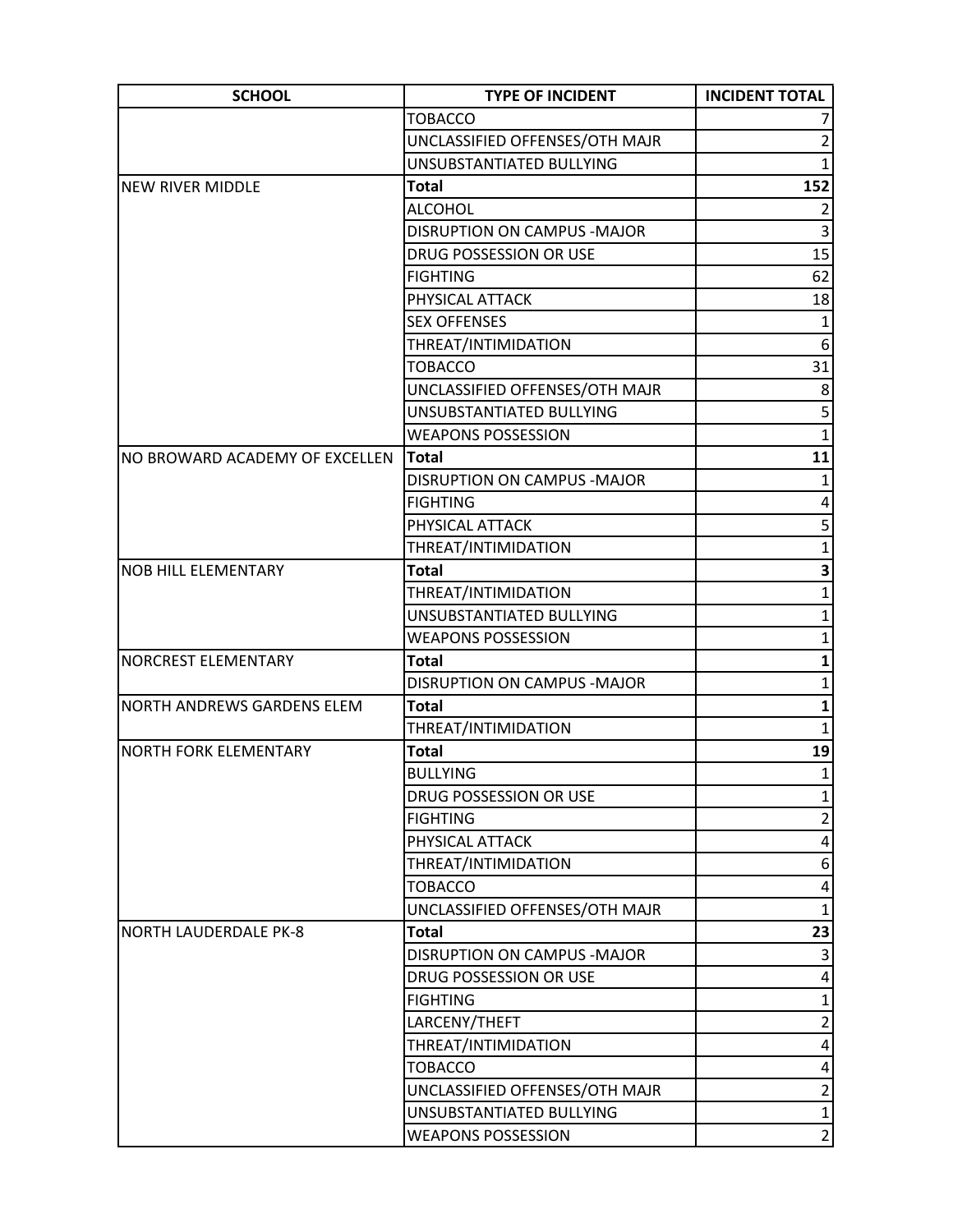| <b>SCHOOL</b>                        | <b>TYPE OF INCIDENT</b>        | <b>INCIDENT TOTAL</b> |
|--------------------------------------|--------------------------------|-----------------------|
| <b>NORTH SIDE ELEMENTARY</b>         | <b>Total</b>                   |                       |
|                                      | <b>FIGHTING</b>                | $\overline{2}$        |
| <b>NORTHEAST HIGH</b>                | <b>Total</b>                   | 98                    |
|                                      | <b>ALCOHOL</b>                 | $\mathbf{1}$          |
|                                      | DRUG POSSESSION OR USE         | 20                    |
|                                      | <b>FIGHTING</b>                | 21                    |
|                                      | LARCENY/THEFT                  | $\overline{2}$        |
|                                      | PHYSICAL ATTACK                | $\pmb{4}$             |
|                                      | <b>SEX OFFENSES</b>            | 4                     |
|                                      | SEXUAL HARRASSMENT             | $\mathbf{1}$          |
|                                      | THREAT/INTIMIDATION            | 10                    |
|                                      | <b>TOBACCO</b>                 | 24                    |
|                                      | <b>TRESPASSING</b>             | $\mathbf{1}$          |
|                                      | UNCLASSIFIED OFFENSES/OTH MAJR | 6 <sup>1</sup>        |
|                                      | <b>WEAPONS POSSESSION</b>      | 4                     |
| NOVA BLANCHE FORMAN ELEMENTARY Total |                                | 12                    |
|                                      | DISRUPTION ON CAMPUS - MAJOR   | $\mathbf{1}$          |
|                                      | <b>FIGHTING</b>                | 3                     |
|                                      | PHYSICAL ATTACK                | $\overline{2}$        |
|                                      | SEXUAL ASSAULT                 | $\mathbf{1}$          |
|                                      | THREAT/INTIMIDATION            | 3                     |
|                                      | <b>TOBACCO</b>                 | $\mathbf{1}$          |
|                                      | VANDALISM                      | $\mathbf{1}$          |
| NOVA DWIGHT D EISENHOWER ELEM        | <b>Total</b>                   | $\mathbf{2}$          |
|                                      | UNSUBSTANTIATED BULLYING       | $\overline{2}$        |
| <b>NOVA HIGH</b>                     | <b>Total</b>                   | $\overline{98}$       |
|                                      | DRUG POSSESSION OR USE         | 22                    |
|                                      | DRUG SALES OR DISTRIBUTION     | $\mathbf 1$           |
|                                      | <b>FIGHTING</b>                | 28                    |
|                                      | PHYSICAL ATTACK                | $\overline{5}$        |
|                                      | <b>SEX OFFENSES</b>            | $\overline{2}$        |
|                                      | THREAT/INTIMIDATION            | 11                    |
|                                      | <b>TOBACCO</b>                 | 19                    |
|                                      | UNCLASSIFIED OFFENSES/OTH MAJR | $\overline{2}$        |
|                                      | UNSUBSTANTIATED BULLYING       | $\overline{2}$        |
|                                      | <b>WEAPONS POSSESSION</b>      | 6 <sup>1</sup>        |
| <b>NOVA MIDDLE</b>                   | <b>Total</b>                   | 121                   |
|                                      | <b>BULLYING</b>                | $\overline{2}$        |
|                                      | DRUG POSSESSION OR USE         | $\overline{2}$        |
|                                      | <b>FIGHTING</b>                | 54                    |
|                                      | LARCENY/THEFT                  | $\mathbf{1}$          |
|                                      | PHYSICAL ATTACK                | 20                    |
|                                      | <b>ROBBERY</b>                 | $\mathbf{1}$          |
|                                      | SEXUAL HARRASSMENT             | $1\vert$              |
|                                      | THREAT/INTIMIDATION            | 15                    |
|                                      | <b>TOBACCO</b>                 | 8 <sup>°</sup>        |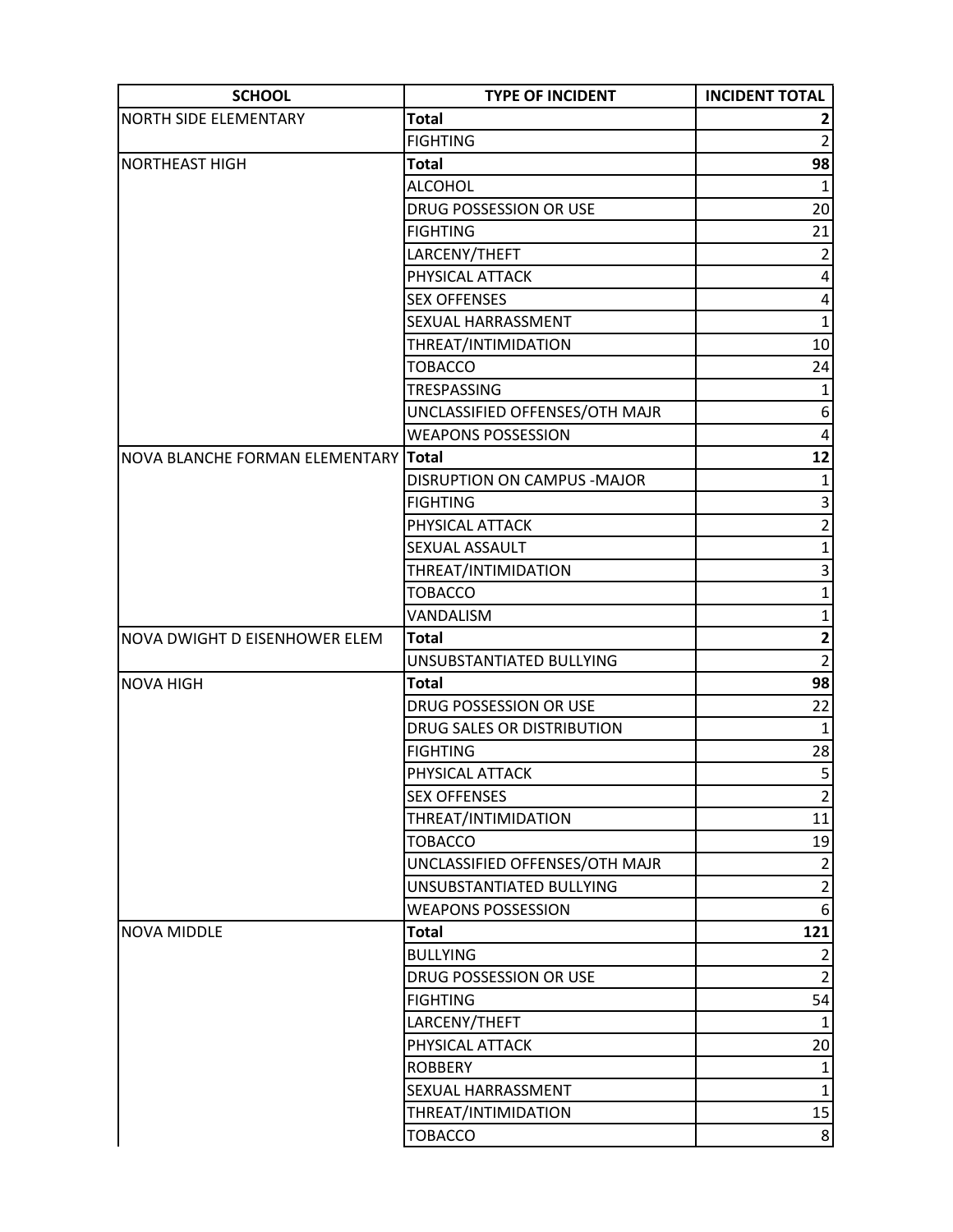| <b>SCHOOL</b>              | <b>TYPE OF INCIDENT</b>             | <b>INCIDENT TOTAL</b>   |
|----------------------------|-------------------------------------|-------------------------|
|                            | UNCLASSIFIED OFFENSES/OTH MAJR      | 11                      |
|                            | UNSUBSTANTIATED BULLYING            |                         |
|                            | <b>WEAPONS POSSESSION</b>           | 3                       |
| OAKLAND PARK ELEMENTARY    | <b>Total</b>                        | 6                       |
|                            | <b>FIGHTING</b>                     | 1                       |
|                            | PHYSICAL ATTACK                     | 3                       |
|                            | <b>TOBACCO</b>                      | $\overline{2}$          |
| <b>OAKRIDGE ELEMENTARY</b> | <b>Total</b>                        | 13                      |
|                            | <b>BULLYING</b>                     |                         |
|                            | <b>FIGHTING</b>                     | $\overline{2}$          |
|                            | PHYSICAL ATTACK                     | $\overline{2}$          |
|                            | THREAT/INTIMIDATION                 | 3                       |
|                            | UNSUBSTANTIATED BULLYING            | 4                       |
|                            | <b>WEAPONS POSSESSION</b>           |                         |
| <b>OLSEN MIDDLE</b>        | <b>Total</b>                        | 159                     |
|                            | <b>ALCOHOL</b>                      |                         |
|                            | <b>BULLYING</b>                     | $\overline{2}$          |
|                            | <b>DISRUPTION ON CAMPUS - MAJOR</b> | 4                       |
|                            | DRUG POSSESSION OR USE              | 19                      |
|                            | <b>FIGHTING</b>                     | 32                      |
|                            | PHYSICAL ATTACK                     | 17                      |
|                            | <b>SEX OFFENSES</b>                 | 4                       |
|                            | THREAT/INTIMIDATION                 | $\mathsf{g}$            |
|                            | <b>TOBACCO</b>                      | 27                      |
|                            | TRESPASSING                         | 3                       |
|                            | UNCLASSIFIED OFFENSES/OTH MAJR      | 6                       |
|                            | UNSUBSTANTIATED BULLYING            | 34                      |
|                            | <b>WEAPONS POSSESSION</b>           | $\mathbf{1}$            |
| ORANGE BROOK ELEMENTARY    | <b>Total</b>                        | $6 \mid$                |
|                            | <b>DISRUPTION ON CAMPUS -MAJOR</b>  | $1\vert$                |
|                            | THREAT/INTIMIDATION                 | $\vert 4 \vert$         |
|                            | UNSUBSTANTIATED BULLYING            | $\mathbf{1}$            |
| <b>ORIOLE ELEMENTARY</b>   | <b>Total</b>                        | 23                      |
|                            | <b>ALCOHOL</b>                      | $\mathbf{1}$            |
|                            | <b>BULLYING</b>                     | $\mathbf{1}$            |
|                            | <b>FIGHTING</b>                     | 11                      |
|                            | THREAT/INTIMIDATION                 | $\overline{7}$          |
|                            | UNSUBSTANTIATED BULLYING            | 3                       |
| PALM COVE ELEMENTARY       | <b>Total</b>                        | 4                       |
|                            | UNSUBSTANTIATED BULLYING            | $\overline{2}$          |
|                            | <b>WEAPONS POSSESSION</b>           | $\overline{2}$          |
| PALMVIEW ELEMENTARY        | <b>Total</b>                        | 10                      |
|                            | THREAT/INTIMIDATION                 | 9                       |
|                            | UNCLASSIFIED OFFENSES/OTH MAJR      | $\mathbf{1}$            |
| PANTHER RUN ELEMENTARY     | <b>Total</b>                        | $\overline{\mathbf{5}}$ |
|                            | <b>BULLYING</b>                     | $1\vert$                |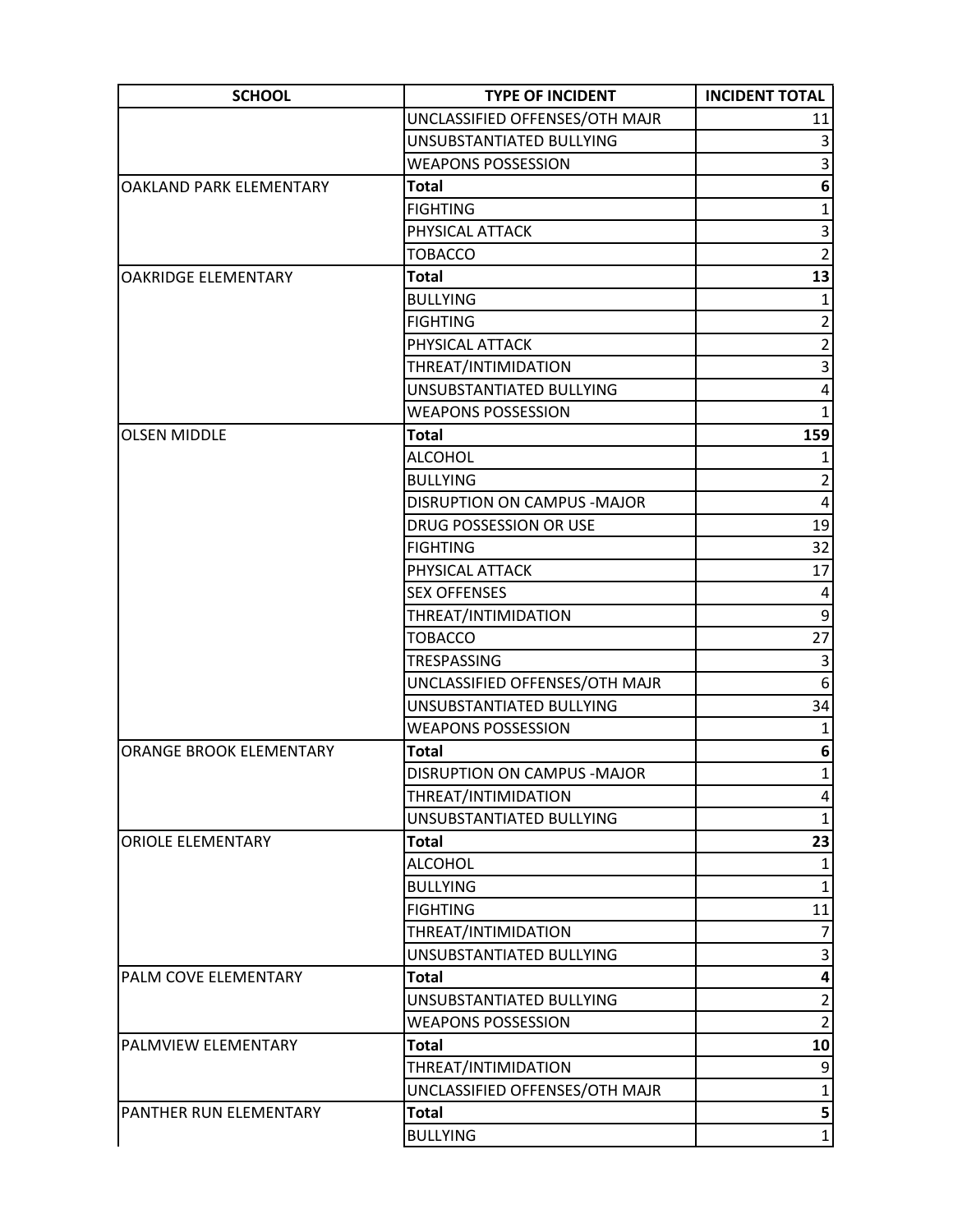| <b>SCHOOL</b>                  | <b>TYPE OF INCIDENT</b>        | <b>INCIDENT TOTAL</b>   |
|--------------------------------|--------------------------------|-------------------------|
|                                | THREAT/INTIMIDATION            |                         |
|                                | UNSUBSTANTIATED BULLYING       | 3                       |
| PARAGON ACAD. OF TECHNOLOGY    | <b>Total</b>                   | 6                       |
|                                | <b>TOBACCO</b>                 | 5                       |
|                                | UNCLASSIFIED OFFENSES/OTH MAJR | 1                       |
| <b>PARK LAKES ELEMENTARY</b>   | <b>Total</b>                   | 5                       |
|                                | <b>ARSON</b>                   | 1                       |
|                                | <b>FIGHTING</b>                | $\mathbf{1}$            |
|                                | PHYSICAL ATTACK                | $\overline{2}$          |
|                                | <b>WEAPONS POSSESSION</b>      | 1                       |
| PARK RIDGE ELEMENTARY          | <b>Total</b>                   | $\overline{\mathbf{c}}$ |
|                                | PHYSICAL ATTACK                | $\overline{2}$          |
| <b>PARK SPRINGS ELEMENTARY</b> | <b>Total</b>                   | 12                      |
|                                | PHYSICAL ATTACK                | 3                       |
|                                | THREAT/INTIMIDATION            | 6                       |
|                                | UNSUBSTANTIATED BULLYING       | 3                       |
| PARK TRAILS ELEMENTARY         | <b>Total</b>                   | 9                       |
|                                | HARASSMENT                     | $\mathbf{1}$            |
|                                | PHYSICAL ATTACK                | $\mathbf{1}$            |
|                                | THREAT/INTIMIDATION            | 5                       |
|                                | UNSUBSTANTIATED BULLYING       | $\overline{c}$          |
| PARKSIDE ELEMENTARY            | <b>Total</b>                   | 5                       |
|                                | PHYSICAL ATTACK                | $\overline{2}$          |
|                                | THREAT/INTIMIDATION            | $\mathbf{1}$            |
|                                | UNSUBSTANTIATED BULLYING       | $\overline{2}$          |
| PARKWAY MIDDLE                 | <b>Total</b>                   | 172                     |
|                                | <b>ARSON</b>                   | 1                       |
|                                | DISRUPTION ON CAMPUS - MAJOR   | 6                       |
|                                | DRUG POSSESSION OR USE         | 3                       |
|                                | <b>FIGHTING</b>                | 95                      |
|                                | PHYSICAL ATTACK                | 39                      |
|                                | <b>SEX OFFENSES</b>            | $\overline{2}$          |
|                                | THREAT/INTIMIDATION            | 9                       |
|                                | <b>TOBACCO</b>                 | 6                       |
|                                | TRESPASSING                    | 1                       |
|                                | UNCLASSIFIED OFFENSES/OTH MAJR | 8                       |
|                                | <b>WEAPONS POSSESSION</b>      | $\overline{2}$          |
| PASADENA LAKES ELEMENTARY      | <b>Total</b>                   | 5                       |
|                                | <b>BULLYING</b>                | 1                       |
|                                | PHYSICAL ATTACK                | 1                       |
|                                | <b>SEX OFFENSES</b>            | 1                       |
|                                | THREAT/INTIMIDATION            | $\overline{2}$          |
| PEMBROKE LAKES ELEMENTARY      | <b>Total</b>                   | 15                      |
|                                | <b>BULLYING</b>                | 1                       |
|                                | THREAT/INTIMIDATION            | $\overline{7}$          |
|                                | UNCLASSIFIED OFFENSES/OTH MAJR | $\mathbf 1$             |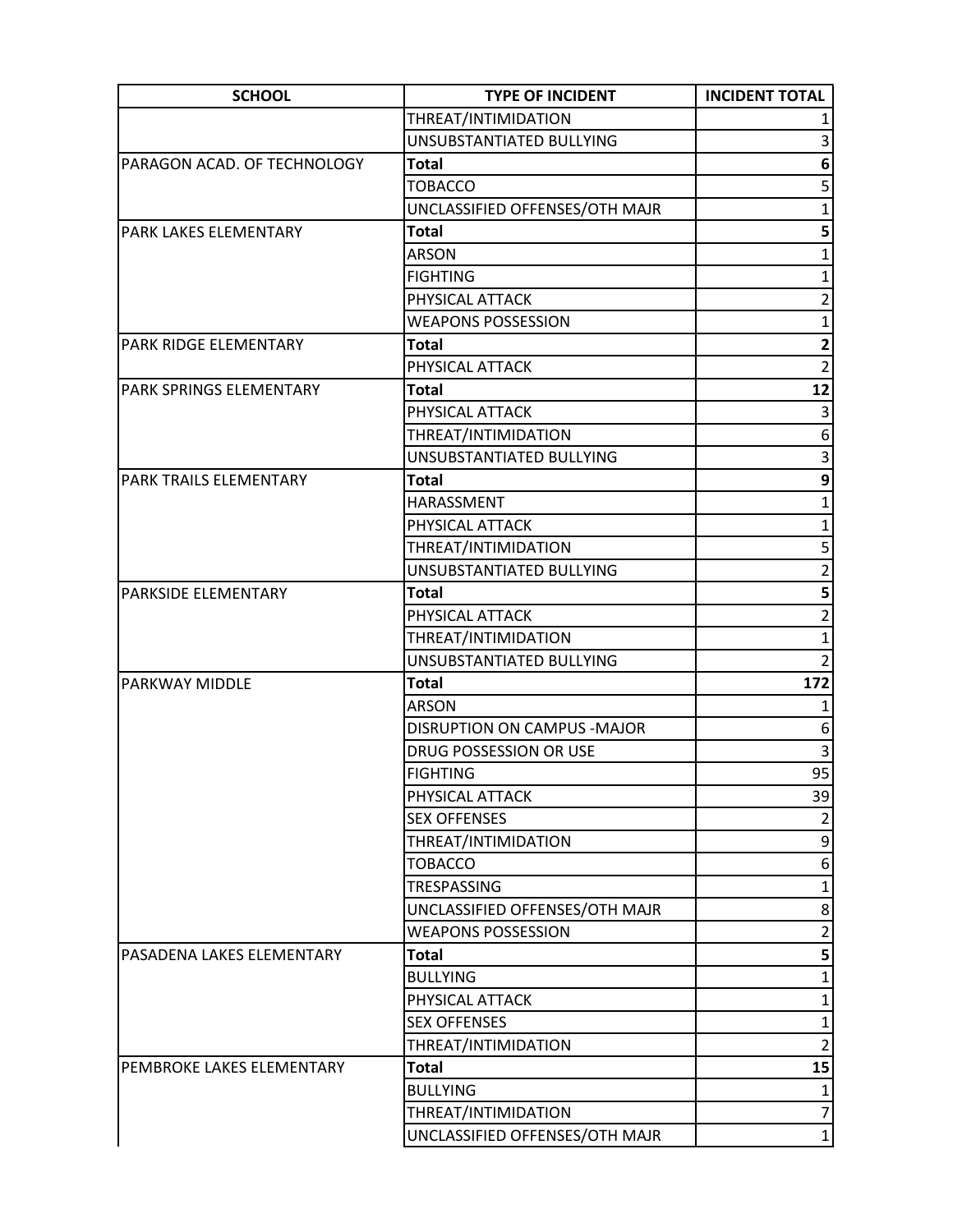| <b>SCHOOL</b>               | <b>TYPE OF INCIDENT</b>        | <b>INCIDENT TOTAL</b>   |
|-----------------------------|--------------------------------|-------------------------|
|                             | UNSUBSTANTIATED BULLYING       | 6                       |
| PEMBROKE PINES ELEMENTARY   | <b>Total</b>                   | 21                      |
|                             | <b>BULLYING</b>                | 5                       |
|                             | HARASSMENT                     | $\mathbf{1}$            |
|                             | LARCENY/THEFT                  | $\mathbf{1}$            |
|                             | PHYSICAL ATTACK                | 5                       |
|                             | <b>SEX OFFENSES</b>            | $\mathbf{1}$            |
|                             | SEXUAL HARRASSMENT             | $\mathbf{1}$            |
|                             | THREAT/INTIMIDATION            | $\overline{2}$          |
|                             | <b>TOBACCO</b>                 | $\overline{2}$          |
|                             | UNSUBSTANTIATED BULLYING       | $\mathbf 1$             |
|                             | <b>WEAPONS POSSESSION</b>      | $\overline{2}$          |
| PETERS ELEMENTARY           | <b>Total</b>                   | 10                      |
|                             | <b>BULLYING</b>                | 1                       |
|                             | DRUG POSSESSION OR USE         | $\mathbf{1}$            |
|                             | LARCENY/THEFT                  | $\mathbf{1}$            |
|                             | PHYSICAL ATTACK                | $\overline{2}$          |
|                             | THREAT/INTIMIDATION            | $\mathbf{1}$            |
|                             | UNSUBSTANTIATED BULLYING       | 4                       |
| PINE RIDGE EDUCATION CENTER | <b>Total</b>                   | 19                      |
|                             | <b>FIGHTING</b>                | 10                      |
|                             | PHYSICAL ATTACK                | $\overline{\mathbf{4}}$ |
|                             | THREAT/INTIMIDATION            | $\overline{5}$          |
| PINES LAKES ELEMENTARY      | <b>Total</b>                   | 29                      |
|                             | <b>BULLYING</b>                | $\overline{\mathbf{4}}$ |
|                             | PHYSICAL ATTACK                | $\mathbf{1}$            |
|                             | THREAT/INTIMIDATION            | 15                      |
|                             | UNSUBSTANTIATED BULLYING       | $\boldsymbol{9}$        |
| <b>PINES MIDDLE</b>         | <b>Total</b>                   | 66                      |
|                             | DISRUPTION ON CAMPUS - MAJOR   | $\overline{2}$          |
|                             | DRUG POSSESSION OR USE         | $1\vert$                |
|                             | DRUG SALES OR DISTRIBUTION     | $\mathbf{1}$            |
|                             | <b>FIGHTING</b>                | 32                      |
|                             | HARASSMENT                     | $\mathbf{1}$            |
|                             | PHYSICAL ATTACK                | $\mathsf{S}$            |
|                             | <b>SEX OFFENSES</b>            | $\overline{2}$          |
|                             | THREAT/INTIMIDATION            | 11                      |
|                             | <b>TOBACCO</b>                 | 4 <sup>1</sup>          |
|                             | UNCLASSIFIED OFFENSES/OTH MAJR | $\mathbf{1}$            |
|                             | UNSUBSTANTIATED BULLYING       | $\mathbf{1}$            |
|                             | <b>WEAPONS POSSESSION</b>      | $\mathsf{S}$            |
| PINEWOOD ELEMENTARY         | <b>Total</b>                   | $\overline{\mathbf{2}}$ |
|                             | <b>BULLYING</b>                | $\overline{2}$          |
| PIONEER MIDDLE              | <b>Total</b>                   | 44                      |
|                             | <b>ALCOHOL</b>                 | $\mathbf{1}$            |
|                             | <b>BULLYING</b>                | $\overline{2}$          |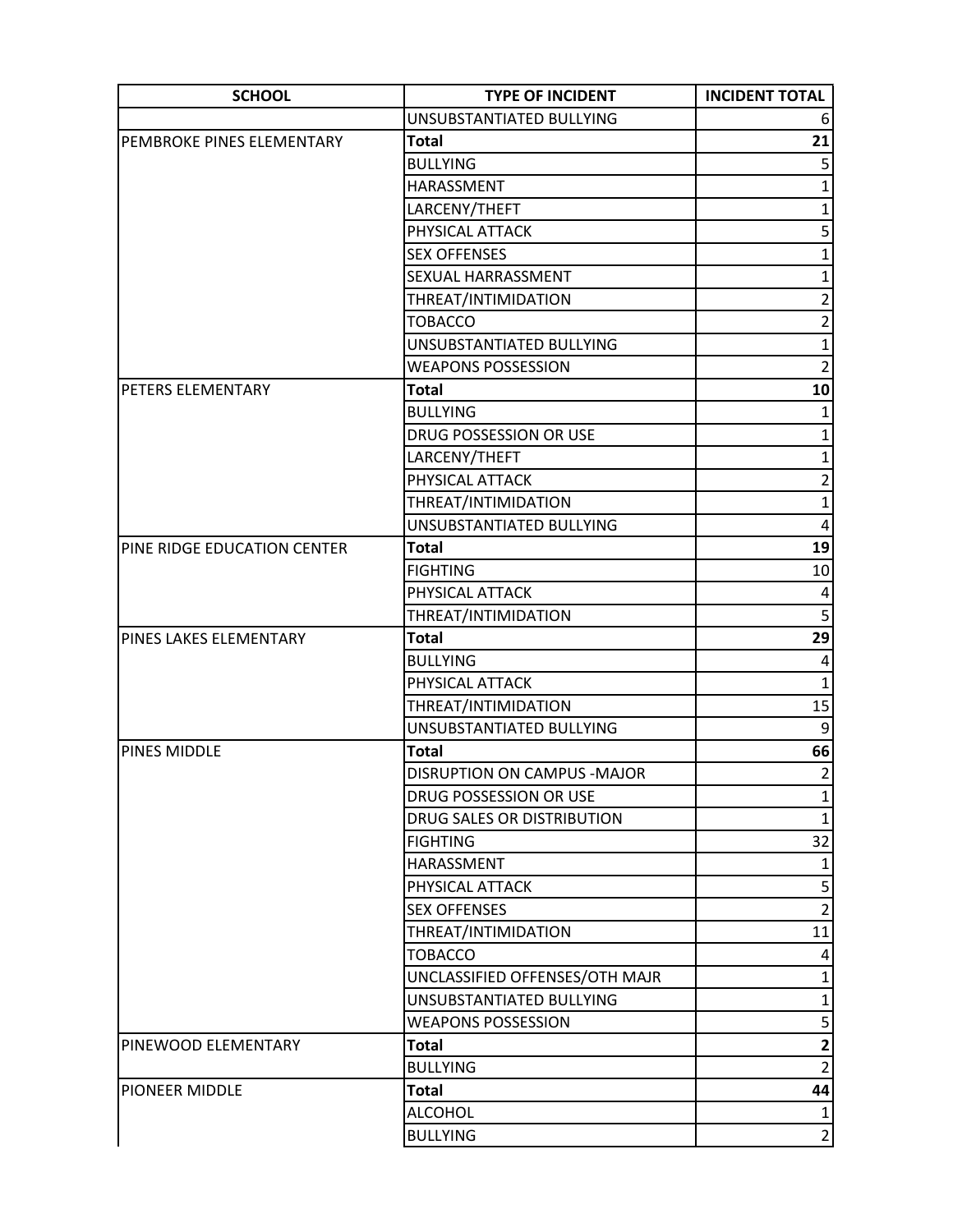| <b>SCHOOL</b>          | <b>TYPE OF INCIDENT</b>        | <b>INCIDENT TOTAL</b>   |
|------------------------|--------------------------------|-------------------------|
|                        | DRUG POSSESSION OR USE         | 3                       |
|                        | DRUG SALES OR DISTRIBUTION     | $\mathbf{1}$            |
|                        | <b>FIGHTING</b>                | $\overline{2}$          |
|                        | PHYSICAL ATTACK                | $\overline{5}$          |
|                        | THREAT/INTIMIDATION            | 13                      |
|                        | <b>TOBACCO</b>                 | 9                       |
|                        | UNCLASSIFIED OFFENSES/OTH MAJR | $\mathbf{1}$            |
|                        | UNSUBSTANTIATED BULLYING       | 5                       |
|                        | VANDALISM                      | $\mathbf{1}$            |
|                        | <b>WEAPONS POSSESSION</b>      | $\mathbf{1}$            |
| PIPER HIGH             | <b>Total</b>                   | 63                      |
|                        | <b>BATTERY</b>                 | $\mathbf{1}$            |
|                        | DISRUPTION ON CAMPUS - MAJOR   | 11                      |
|                        | DRUG POSSESSION OR USE         | $\overline{9}$          |
|                        | DRUG SALES OR DISTRIBUTION     | $\mathbf{1}$            |
|                        | <b>FIGHTING</b>                | 12                      |
|                        | LARCENY/THEFT                  | $\mathbf{1}$            |
|                        | PHYSICAL ATTACK                | $\vert 3 \vert$         |
|                        | <b>SEX OFFENSES</b>            | $\overline{2}$          |
|                        | SEXUAL ASSAULT                 | $\mathbf{1}$            |
|                        | THREAT/INTIMIDATION            | 3                       |
|                        | <b>TOBACCO</b>                 | 13                      |
|                        | UNCLASSIFIED OFFENSES/OTH MAJR | $\mathbf{1}$            |
|                        | <b>WEAPONS POSSESSION</b>      | 5 <sup>1</sup>          |
| PLANTATION ELEMENTARY  | <b>Total</b>                   | 11                      |
|                        | <b>FIGHTING</b>                | $\overline{2}$          |
|                        | PHYSICAL ATTACK                | $\overline{\mathbf{3}}$ |
|                        | THREAT/INTIMIDATION            | $\overline{3}$          |
|                        | <b>TOBACCO</b>                 | $\overline{3}$          |
| <b>PLANTATION HIGH</b> | <b>Total</b>                   | 144                     |
|                        | DISRUPTION ON CAMPUS - MAJOR   | 10                      |
|                        | DRUG POSSESSION OR USE         | 26                      |
|                        | DRUG SALES OR DISTRIBUTION     | $\mathbf{1}$            |
|                        | <b>FIGHTING</b>                | 37                      |
|                        | LARCENY/THEFT                  | 3                       |
|                        | PHYSICAL ATTACK                | 11                      |
|                        | <b>SEX OFFENSES</b>            | $\mathbf{1}$            |
|                        | THREAT/INTIMIDATION            | 15                      |
|                        | <b>TOBACCO</b>                 | 28                      |
|                        | TRESPASSING                    | $\mathbf{1}$            |
|                        | UNCLASSIFIED OFFENSES/OTH MAJR | $\vert 4 \vert$         |
|                        | UNSUBSTANTIATED BULLYING       | $\mathbf{1}$            |
|                        | <b>WEAPONS POSSESSION</b>      | 6                       |
| PLANTATION MIDDLE      | <b>Total</b>                   | 103                     |
|                        | <b>ALCOHOL</b>                 | 1                       |
|                        | DISRUPTION ON CAMPUS - MAJOR   | $\overline{2}$          |
|                        |                                |                         |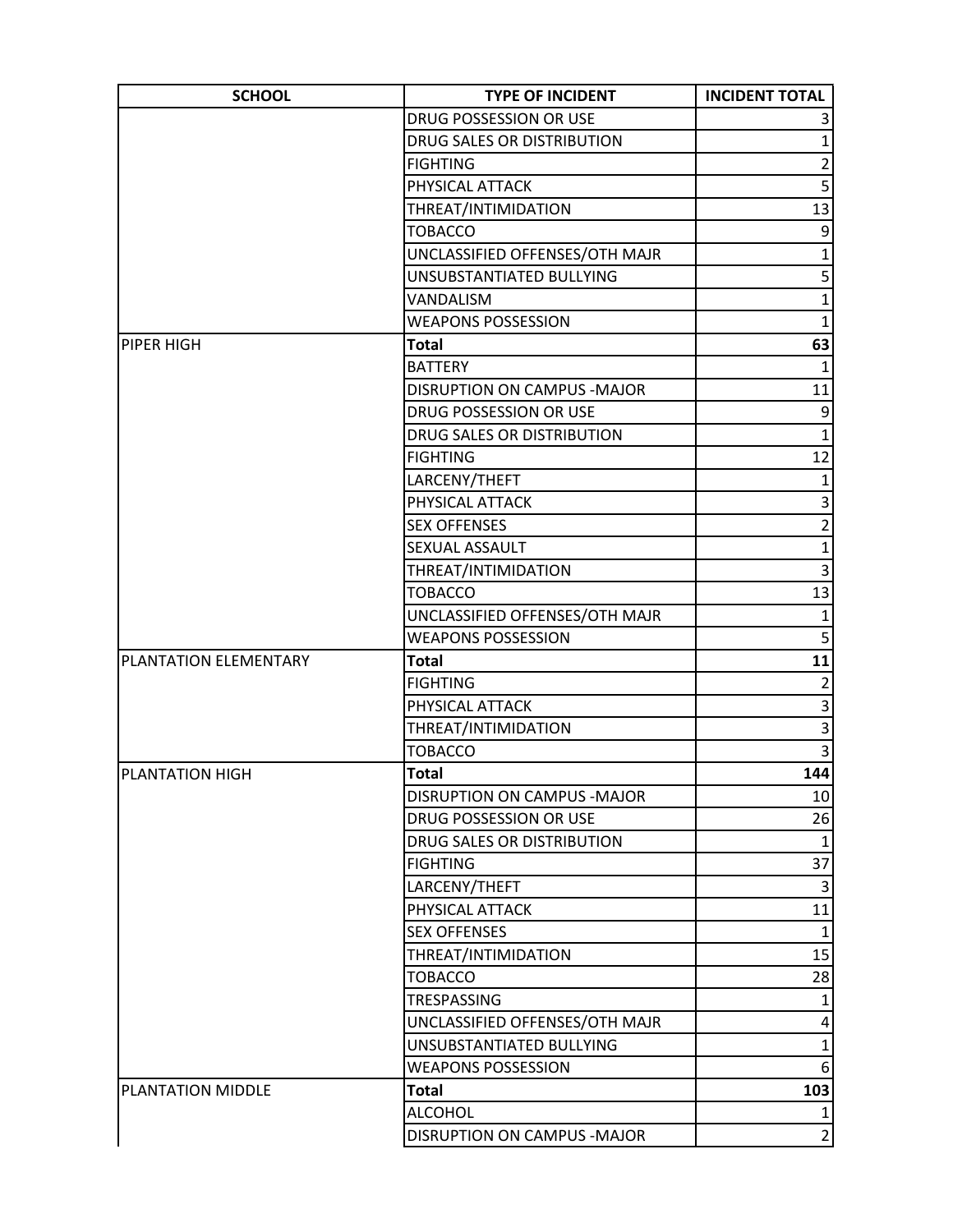| <b>SCHOOL</b>                  | <b>TYPE OF INCIDENT</b>        | <b>INCIDENT TOTAL</b>   |
|--------------------------------|--------------------------------|-------------------------|
|                                | DRUG POSSESSION OR USE         |                         |
|                                | <b>FIGHTING</b>                | 40                      |
|                                | HARASSMENT                     | $1\vert$                |
|                                | PHYSICAL ATTACK                | 23                      |
|                                | <b>SEX OFFENSES</b>            | $\vert 3 \vert$         |
|                                | SEXUAL HARRASSMENT             | $\mathbf{1}$            |
|                                | THREAT/INTIMIDATION            | $\overline{9}$          |
|                                | <b>TOBACCO</b>                 | $\overline{3}$          |
|                                | UNCLASSIFIED OFFENSES/OTH MAJR | $\overline{3}$          |
|                                | UNSUBSTANTIATED BULLYING       | 12                      |
|                                | <b>WEAPONS POSSESSION</b>      | $\mathbf{1}$            |
| PLANTATION PARK ELEMENTARY     | Total                          | 11                      |
|                                | <b>BULLYING</b>                | $\mathbf{1}$            |
|                                | DISRUPTION ON CAMPUS - MAJOR   | $\overline{c}$          |
|                                | PHYSICAL ATTACK                | $\overline{1}$          |
|                                | THREAT/INTIMIDATION            | $\mathbf{1}$            |
|                                | UNSUBSTANTIATED BULLYING       | 6                       |
| POMPANO BEACH ELEMENTARY       | <b>Total</b>                   | $\mathbf{1}$            |
|                                | UNSUBSTANTIATED BULLYING       | $\mathbf{1}$            |
| POMPANO BEACH HIGH SCHOOL      | <b>Total</b>                   | 10                      |
|                                | DRUG POSSESSION OR USE         | $\overline{2}$          |
|                                | <b>FIGHTING</b>                | $\mathbf 1$             |
|                                | THREAT/INTIMIDATION            | $\overline{2}$          |
|                                | <b>TOBACCO</b>                 | 4                       |
|                                | VANDALISM                      | $\mathbf{1}$            |
| POMPANO BEACH MIDDLE           | <b>Total</b>                   | 118                     |
|                                | DISRUPTION ON CAMPUS - MAJOR   | 8 <sup>1</sup>          |
|                                | DRUG POSSESSION OR USE         | 6 <sup>1</sup>          |
|                                | <b>FIGHTING</b>                | 72                      |
|                                | LARCENY/THEFT                  | $\overline{2}$          |
|                                | PHYSICAL ATTACK                | $6 \mid$                |
|                                | THREAT/INTIMIDATION            | 5 <sup>1</sup>          |
|                                | TOBACCO                        | 13                      |
|                                | VANDALISM                      | $\overline{2}$          |
|                                | <b>WEAPONS POSSESSION</b>      | $\vert 4 \vert$         |
| <b>QUIET WATERS ELEMENTARY</b> | <b>Total</b>                   | $\mathbf{9}$            |
|                                | DISRUPTION ON CAMPUS - MAJOR   | $\overline{2}$          |
|                                | THREAT/INTIMIDATION            | 5                       |
|                                | UNCLASSIFIED OFFENSES/OTH MAJR | $\mathbf{1}$            |
|                                | UNSUBSTANTIATED BULLYING       | $\mathbf{1}$            |
| RAMBLEWOOD ELEMENTARY          | <b>Total</b>                   | $\overline{\mathbf{z}}$ |
|                                | THREAT/INTIMIDATION            | 6 <sup>1</sup>          |
|                                | <b>WEAPONS POSSESSION</b>      | $\mathbf{1}$            |
| RAMBLEWOOD MIDDLE              | <b>Total</b>                   | 50                      |
|                                | <b>BATTERY</b>                 | 1                       |
|                                | <b>FIGHTING</b>                | 17                      |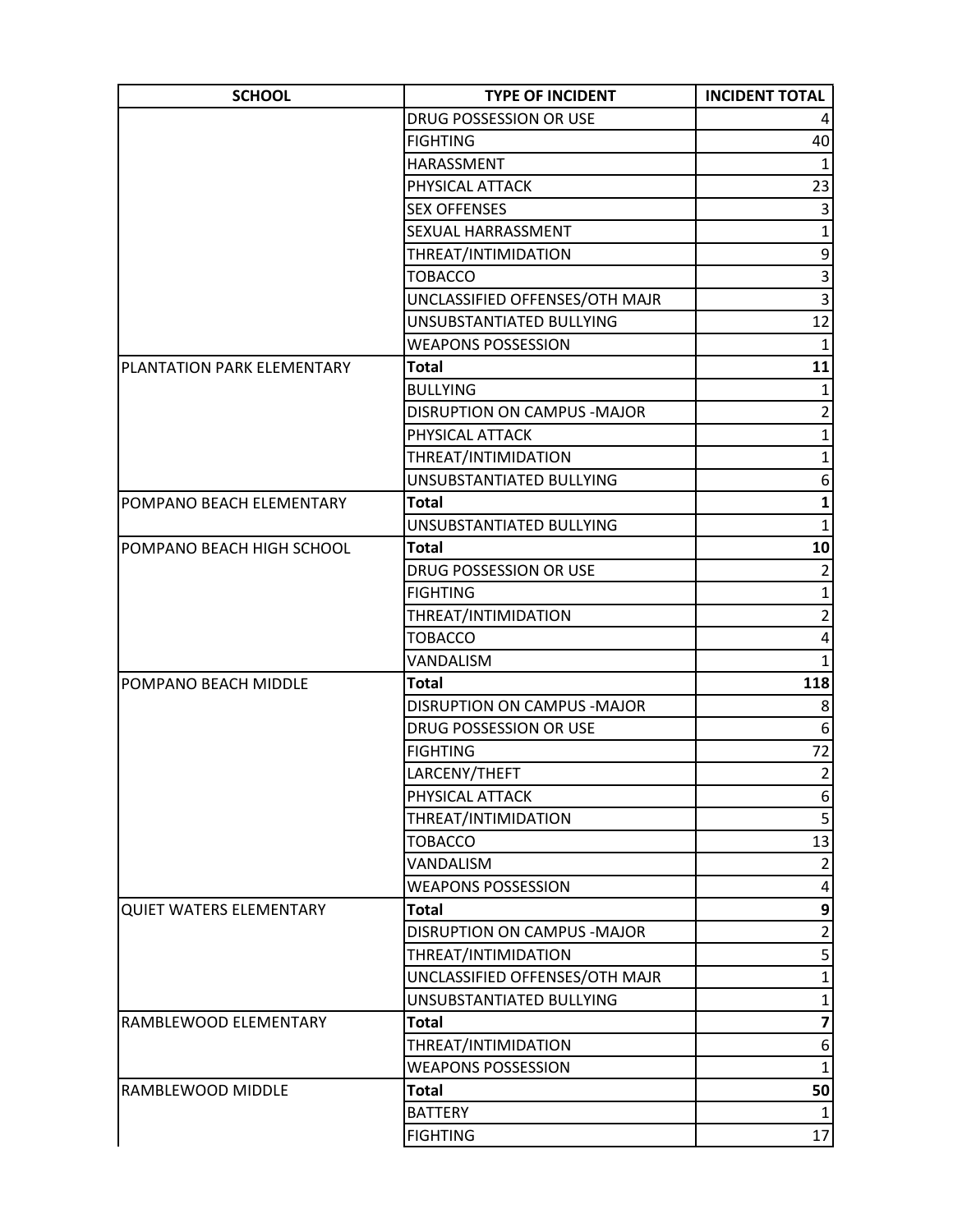| <b>SCHOOL</b>                         | <b>TYPE OF INCIDENT</b>            | <b>INCIDENT TOTAL</b> |
|---------------------------------------|------------------------------------|-----------------------|
|                                       | PHYSICAL ATTACK                    |                       |
|                                       | THREAT/INTIMIDATION                | 15                    |
|                                       | <b>TOBACCO</b>                     | 14                    |
| RENAISSANCE CHRT MS AT PINES          | <b>Total</b>                       | 29                    |
|                                       | DISRUPTION ON CAMPUS - MAJOR       | $\mathbf{1}$          |
|                                       | <b>FIGHTING</b>                    | 12                    |
|                                       | <b>SEX OFFENSES</b>                | $\overline{2}$        |
|                                       | THREAT/INTIMIDATION                | 4                     |
|                                       | <b>TOBACCO</b>                     | 6                     |
|                                       | UNCLASSIFIED OFFENSES/OTH MAJR     | 4                     |
| <b>RENAISSANCE CHRT OF CORAL SPRS</b> | <b>Total</b>                       | 38                    |
|                                       | DISRUPTION ON CAMPUS - MAJOR       | $\overline{2}$        |
|                                       | <b>FIGHTING</b>                    | 16                    |
|                                       | PHYSICAL ATTACK                    | 13                    |
|                                       | SEXUAL HARRASSMENT                 | $\overline{3}$        |
|                                       | THREAT/INTIMIDATION                | $\mathbf 1$           |
|                                       | UNCLASSIFIED OFFENSES/OTH MAJR     | 3                     |
| RENAISSANCE CHRT OF PLANTATION        | <b>Total</b>                       | 97                    |
|                                       | <b>FIGHTING</b>                    | 81                    |
|                                       | PHYSICAL ATTACK                    |                       |
|                                       | <b>SEX OFFENSES</b>                | 5                     |
|                                       | <b>TOBACCO</b>                     | $\mathbf{1}$          |
|                                       | UNCLASSIFIED OFFENSES/OTH MAJR     | 3                     |
|                                       | VANDALISM                          | 6                     |
| RENAISSANCE CHRTR SCH AT PINES        | <b>Total</b>                       | 13                    |
|                                       | <b>DISRUPTION ON CAMPUS -MAJOR</b> | $\overline{2}$        |
|                                       | <b>FIGHTING</b>                    | 8                     |
|                                       | PHYSICAL ATTACK                    | $\mathbf{1}$          |
|                                       | <b>SEXUAL HARRASSMENT</b>          | $\mathbf{1}$          |
|                                       | THREAT/INTIMIDATION                | $1\vert$              |
| RENAISSANCE CS AT COOPER CITY         | <b>Total</b>                       | 25                    |
|                                       | <b>FIGHTING</b>                    | 4                     |
|                                       | PHYSICAL ATTACK                    | 1                     |
|                                       | <b>SEX OFFENSES</b>                | $\overline{2}$        |
|                                       | SEXUAL HARRASSMENT                 | $\mathbf{1}$          |
|                                       | THREAT/INTIMIDATION                | $\mathbf{1}$          |
|                                       | <b>TOBACCO</b>                     | 8                     |
|                                       | UNCLASSIFIED OFFENSES/OTH MAJR     | $\overline{7}$        |
|                                       | <b>WEAPONS POSSESSION</b>          | $1\vert$              |
| RENAISSANCE CS AT UNIVERSITY          | <b>Total</b>                       | 31                    |
|                                       | <b>BULLYING</b>                    | $\mathbf{1}$          |
|                                       | DISRUPTION ON CAMPUS - MAJOR       | $\mathbf 1$           |
|                                       | <b>FIGHTING</b>                    | 12                    |
|                                       | HARASSMENT                         | $\overline{2}$        |
|                                       | PHYSICAL ATTACK                    | $\overline{7}$        |
|                                       | THREAT/INTIMIDATION                | $\vert 4 \vert$       |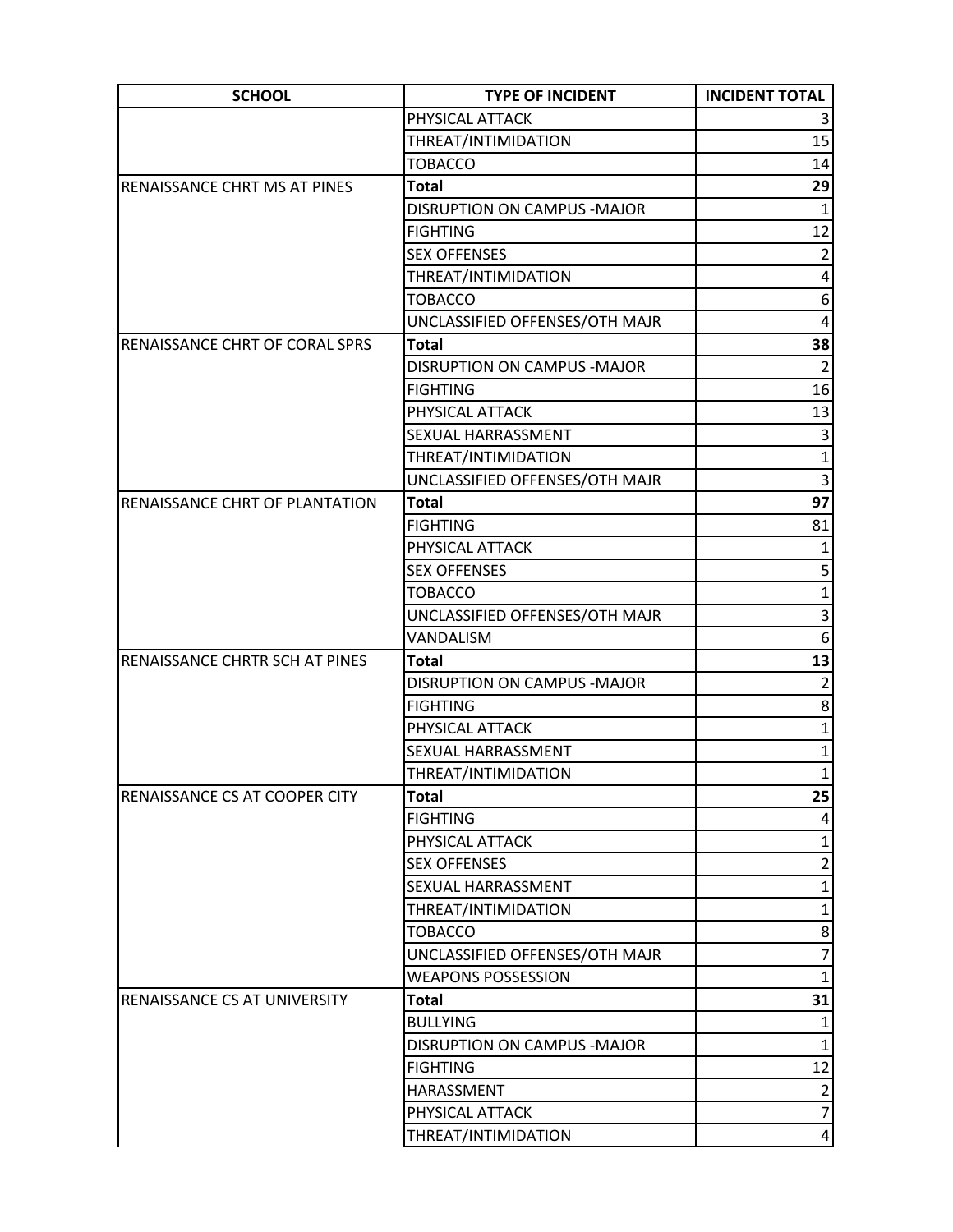| <b>SCHOOL</b>                  | <b>TYPE OF INCIDENT</b>        | <b>INCIDENT TOTAL</b>   |
|--------------------------------|--------------------------------|-------------------------|
|                                | <b>TOBACCO</b>                 |                         |
|                                | <b>WEAPONS POSSESSION</b>      | 1                       |
| RIVERGLADES ELEMENTARY         | <b>Total</b>                   | 5                       |
|                                | <b>BULLYING</b>                | 1                       |
|                                | PHYSICAL ATTACK                | $\mathbf{1}$            |
|                                | SEXUAL HARRASSMENT             | 1                       |
|                                | THREAT/INTIMIDATION            | 1                       |
|                                | UNSUBSTANTIATED BULLYING       | $\mathbf{1}$            |
| RIVERLAND ELEMENTARY           | <b>Total</b>                   | 23                      |
|                                | <b>FIGHTING</b>                | $\mathsf{3}$            |
|                                | PHYSICAL ATTACK                | $\overline{9}$          |
|                                | THREAT/INTIMIDATION            | 6                       |
|                                | <b>TOBACCO</b>                 | $\mathbf{1}$            |
|                                | UNSUBSTANTIATED BULLYING       | 4                       |
| RIVERSIDE ELEMENTARY           | <b>Total</b>                   | 11                      |
|                                | DISRUPTION ON CAMPUS - MAJOR   | $\overline{2}$          |
|                                | PHYSICAL ATTACK                | $\overline{2}$          |
|                                | THREAT/INTIMIDATION            | 5                       |
|                                | UNSUBSTANTIATED BULLYING       | $\overline{2}$          |
| ROBERT C. MARKHAM ELEMENTARY   | <b>Total</b>                   | $\overline{\mathbf{4}}$ |
|                                | <b>FIGHTING</b>                | $\mathbf{1}$            |
|                                | UNCLASSIFIED OFFENSES/OTH MAJR | 3                       |
| ROCK ISLAND ELEMENTARY         | <b>Total</b>                   | 24                      |
|                                | <b>BULLYING</b>                | $\mathbf{1}$            |
|                                | <b>FIGHTING</b>                | 5                       |
|                                | PHYSICAL ATTACK                | 9                       |
|                                | THREAT/INTIMIDATION            | $\overline{\mathbf{5}}$ |
|                                | UNSUBSTANTIATED BULLYING       | 3                       |
|                                | VANDALISM                      | $\mathbf{1}$            |
| <b>ROYAL PALM ELEMENTARY</b>   | <b>Total</b>                   | 23                      |
|                                | <b>FIGHTING</b>                | $\overline{2}$          |
|                                | PHYSICAL ATTACK                | 17                      |
|                                | THREAT/INTIMIDATION            | $\overline{2}$          |
|                                | UNSUBSTANTIATED BULLYING       | $\overline{2}$          |
| <b>SANDERS PARK ELEMENTARY</b> | <b>Total</b>                   | 3                       |
|                                | <b>BULLYING</b>                | $\overline{2}$          |
|                                | DISRUPTION ON CAMPUS - MAJOR   | $\mathbf{1}$            |
| SANDPIPER ELEMENTARY           | Total                          | 6                       |
|                                | PHYSICAL ATTACK                | $\mathbf{1}$            |
|                                | TRESPASSING                    | $\mathbf 1$             |
|                                | UNSUBSTANTIATED BULLYING       | 4                       |
| <b>SAWGRASS ELEMENTARY</b>     | <b>Total</b>                   | 5                       |
|                                | PHYSICAL ATTACK                | $\mathbf{1}$            |
|                                | THREAT/INTIMIDATION            | 3                       |
|                                | <b>WEAPONS POSSESSION</b>      | $\mathbf{1}$            |
| <b>SAWGRASS SPRINGS MIDDLE</b> | <b>Total</b>                   | 63                      |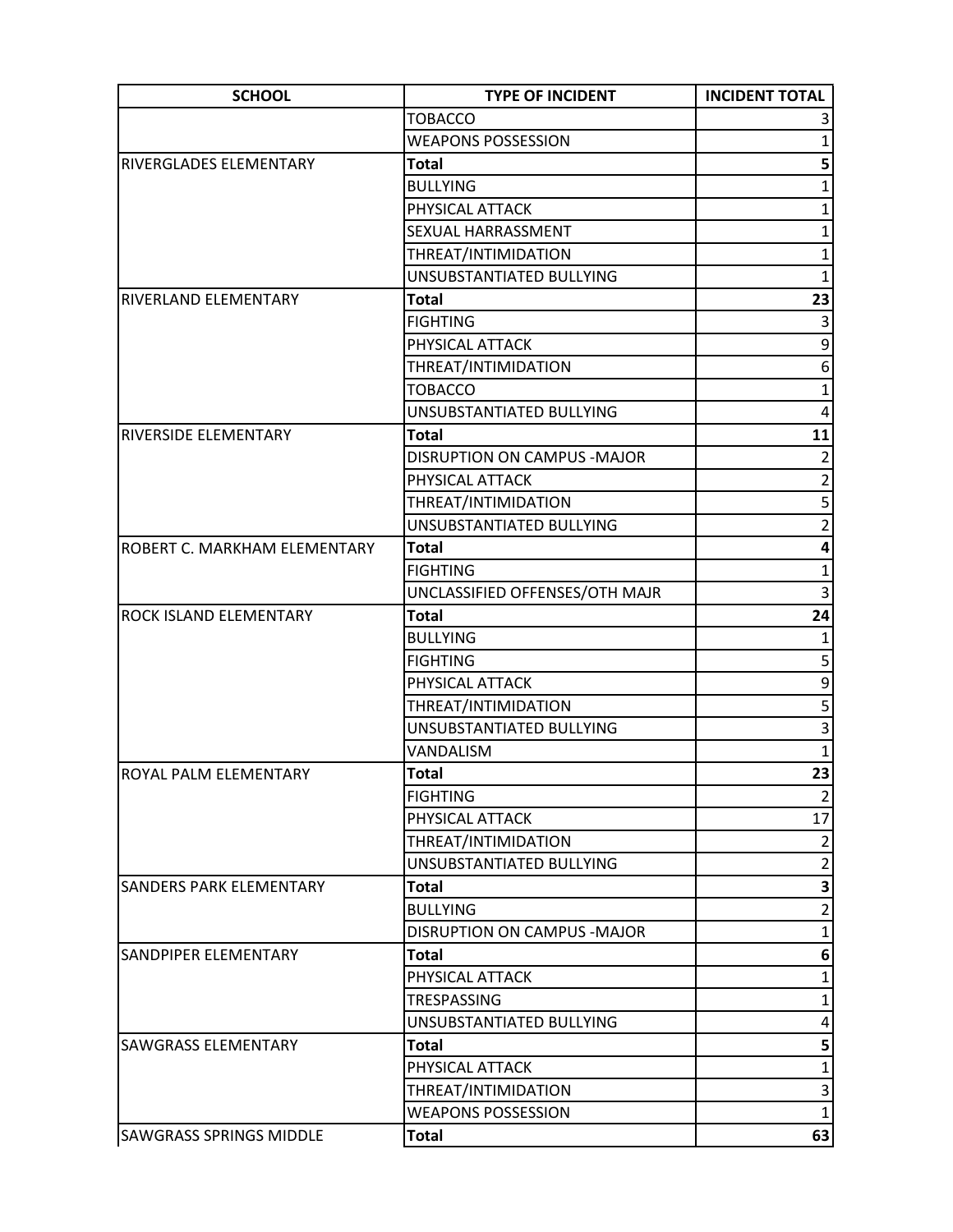| <b>SCHOOL</b>                | <b>TYPE OF INCIDENT</b>            | <b>INCIDENT TOTAL</b>   |
|------------------------------|------------------------------------|-------------------------|
|                              | <b>ALCOHOL</b>                     |                         |
|                              | <b>BULLYING</b>                    | 1                       |
|                              | <b>DISRUPTION ON CAMPUS -MAJOR</b> | $\mathbf{1}$            |
|                              | DRUG POSSESSION OR USE             | 3                       |
|                              | <b>FIGHTING</b>                    | 26                      |
|                              | PHYSICAL ATTACK                    | 4                       |
|                              | <b>ROBBERY</b>                     | $\mathbf{1}$            |
|                              | THREAT/INTIMIDATION                | 11                      |
|                              | <b>TOBACCO</b>                     | $\overline{7}$          |
|                              | UNCLASSIFIED OFFENSES/OTH MAJR     | $\overline{2}$          |
|                              | UNSUBSTANTIATED BULLYING           | $\overline{\mathbf{5}}$ |
|                              | <b>WEAPONS POSSESSION</b>          | $\mathbf{1}$            |
| <b>SEA CASTLE ELEMENTARY</b> | <b>Total</b>                       | 20                      |
|                              | PHYSICAL ATTACK                    | 1                       |
|                              | THREAT/INTIMIDATION                | 18                      |
|                              | <b>TOBACCO</b>                     | $\mathbf{1}$            |
| ISEAGULL SCHOOL CENTER       | <b>Total</b>                       | 21                      |
|                              | DRUG POSSESSION OR USE             | 4                       |
|                              | <b>FIGHTING</b>                    | 5                       |
|                              | PHYSICAL ATTACK                    | $\mathbf{1}$            |
|                              | THREAT/INTIMIDATION                | $\overline{2}$          |
|                              | <b>TOBACCO</b>                     | 8                       |
|                              | UNCLASSIFIED OFFENSES/OTH MAJR     | $\mathbf 1$             |
| <b>SEMINOLE MIDDLE</b>       | <b>Total</b>                       | 46                      |
|                              | DISRUPTION ON CAMPUS - MAJOR       | $\mathbf{1}$            |
|                              | DRUG POSSESSION OR USE             | $\overline{2}$          |
|                              | DRUG SALES OR DISTRIBUTION         | $\overline{2}$          |
|                              | <b>FIGHTING</b>                    | 14                      |
|                              | LARCENY/THEFT                      | $\overline{2}$          |
|                              | PHYSICAL ATTACK                    | $1\vert$                |
|                              | <b>SEX OFFENSES</b>                | $\mathbf{1}$            |
|                              | THREAT/INTIMIDATION                | 6                       |
|                              | <b>TOBACCO</b>                     | 8                       |
|                              | UNCLASSIFIED OFFENSES/OTH MAJR     | 4                       |
|                              | UNSUBSTANTIATED BULLYING           | $\mathbf{1}$            |
|                              | <b>WEAPONS POSSESSION</b>          | 4                       |
| SHERIDAN HILLS ELEMENTARY    | <b>Total</b>                       | 5                       |
|                              | THREAT/INTIMIDATION                | 4                       |
|                              | UNSUBSTANTIATED BULLYING           | 1                       |
| SHERIDAN PARK ELEMENTARY     | <b>Total</b>                       | 9                       |
|                              | PHYSICAL ATTACK                    | 6                       |
|                              | THREAT/INTIMIDATION                | $\overline{2}$          |
|                              | UNSUBSTANTIATED BULLYING           | $\mathbf{1}$            |
| SHERIDAN TECHNICAL COLLEGE   | <b>Total</b>                       | $\mathbf{3}$            |
|                              | THREAT/INTIMIDATION                | $\mathbf{1}$            |
|                              | TRESPASSING                        | $\overline{2}$          |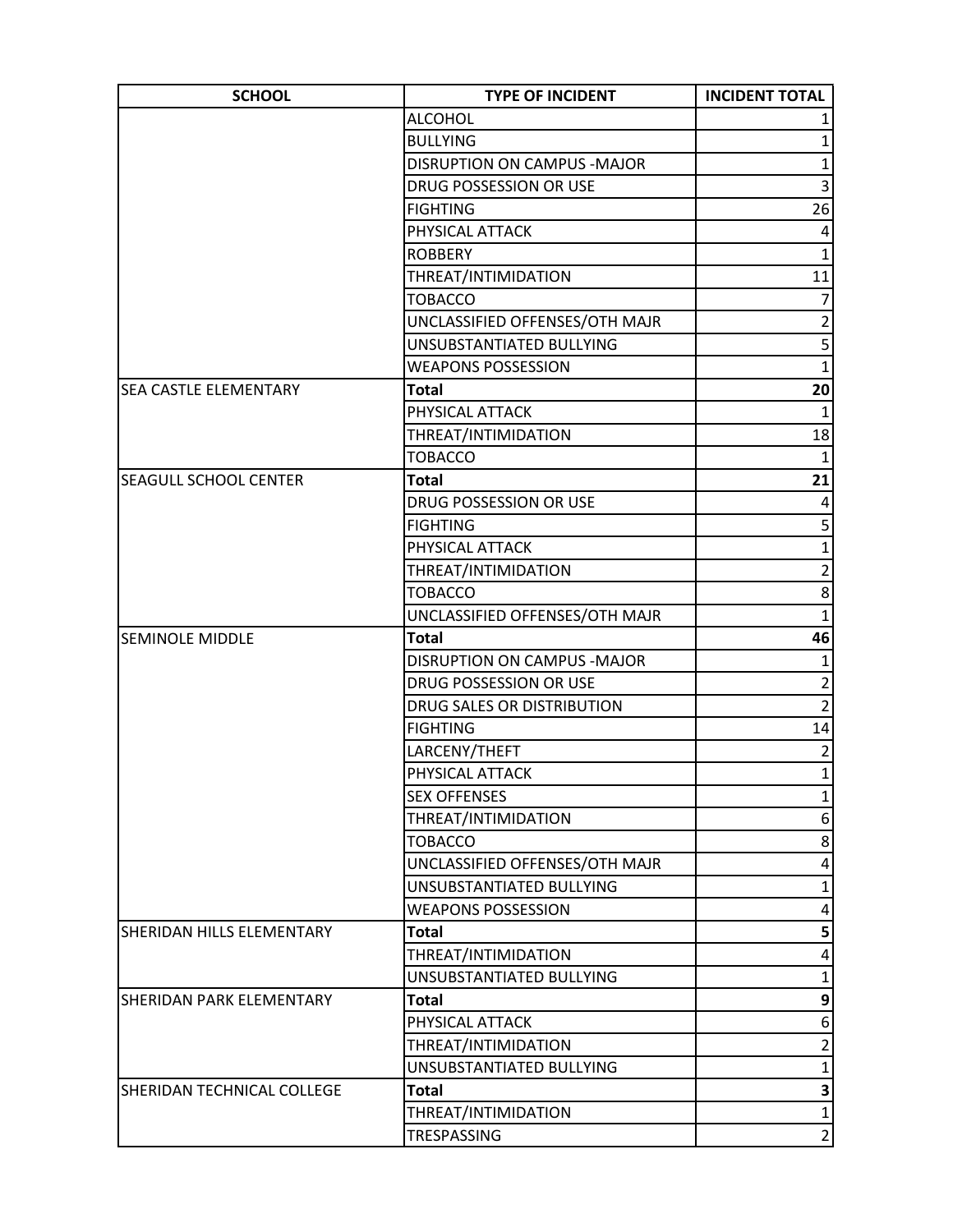| <b>SCHOOL</b>                   | <b>TYPE OF INCIDENT</b>            | <b>INCIDENT TOTAL</b>   |
|---------------------------------|------------------------------------|-------------------------|
| SILVER LAKES ELEMENTARY         | <b>Total</b>                       |                         |
|                                 | THREAT/INTIMIDATION                | $\overline{2}$          |
| <b>SILVER LAKES MIDDLE</b>      | <b>Total</b>                       | 68                      |
|                                 | <b>DISRUPTION ON CAMPUS -MAJOR</b> | 6                       |
|                                 | DRUG POSSESSION OR USE             | 4                       |
|                                 | <b>FIGHTING</b>                    | 39                      |
|                                 | PHYSICAL ATTACK                    | 7                       |
|                                 | THREAT/INTIMIDATION                | $\overline{\mathbf{4}}$ |
|                                 | <b>TOBACCO</b>                     | 3                       |
|                                 | UNCLASSIFIED OFFENSES/OTH MAJR     | 3                       |
|                                 | UNSUBSTANTIATED BULLYING           | $\mathbf{1}$            |
|                                 | <b>WEAPONS POSSESSION</b>          | $\mathbf{1}$            |
| <b>SILVER PALMS ELEMENTARY</b>  | <b>Total</b>                       | $\mathbf{2}$            |
|                                 | PHYSICAL ATTACK                    | $\overline{2}$          |
| <b>SILVER SHORES ELEMENTARY</b> | <b>Total</b>                       | 6                       |
|                                 | DISRUPTION ON CAMPUS - MAJOR       | $\mathbf{1}$            |
|                                 | <b>FIGHTING</b>                    | $\overline{2}$          |
|                                 | THREAT/INTIMIDATION                | $\overline{2}$          |
|                                 | UNSUBSTANTIATED BULLYING           | $\mathbf{1}$            |
| <b>SILVER TRAIL MIDDLE</b>      | <b>Total</b>                       | 76                      |
|                                 | <b>ALCOHOL</b>                     | $\mathbf{1}$            |
|                                 | <b>BULLYING</b>                    | $\mathbf{1}$            |
|                                 | DISRUPTION ON CAMPUS - MAJOR       | 6 <sup>1</sup>          |
|                                 | DRUG POSSESSION OR USE             | 4                       |
|                                 | <b>FIGHTING</b>                    | 18                      |
|                                 | <b>HARASSMENT</b>                  | $\mathbf{1}$            |
|                                 | PHYSICAL ATTACK                    | $\mathsf{g}$            |
|                                 | SEXUAL ASSAULT                     | $\mathbf 1$             |
|                                 | THREAT/INTIMIDATION                | 18                      |
|                                 | <b>TOBACCO</b>                     | 6 <sup>1</sup>          |
|                                 | UNCLASSIFIED OFFENSES/OTH MAJR     | 8 <sup>2</sup>          |
|                                 | UNSUBSTANTIATED BULLYING           | 3                       |
| SOMERSET ACAD - MIRAMAR MIDDLE  | Total                              | $\mathbf 1$             |
|                                 | UNCLASSIFIED OFFENSES/OTH MAJR     | $\mathbf{1}$            |
| SOMERSET ACAD CHRT HS MIRAMAR   | <b>Total</b>                       | 14                      |
|                                 | DRUG POSSESSION OR USE             | 6                       |
|                                 | DRUG SALES OR DISTRIBUTION         | 3                       |
|                                 | <b>FIGHTING</b>                    | $\overline{2}$          |
|                                 | <b>SEX OFFENSES</b>                | $\mathbf{1}$            |
|                                 | THREAT/INTIMIDATION                | 1                       |
|                                 | UNCLASSIFIED OFFENSES/OTH MAJR     | $\mathbf{1}$            |
| SOMERSET ACAD RIVERSIDE CHR MS  | Total                              | 6                       |
|                                 | DISRUPTION ON CAMPUS - MAJOR       | 1                       |
|                                 | HARASSMENT                         | $\mathbf{1}$            |
|                                 | THREAT/INTIMIDATION                | $\overline{2}$          |
|                                 | <b>TOBACCO</b>                     | $\overline{2}$          |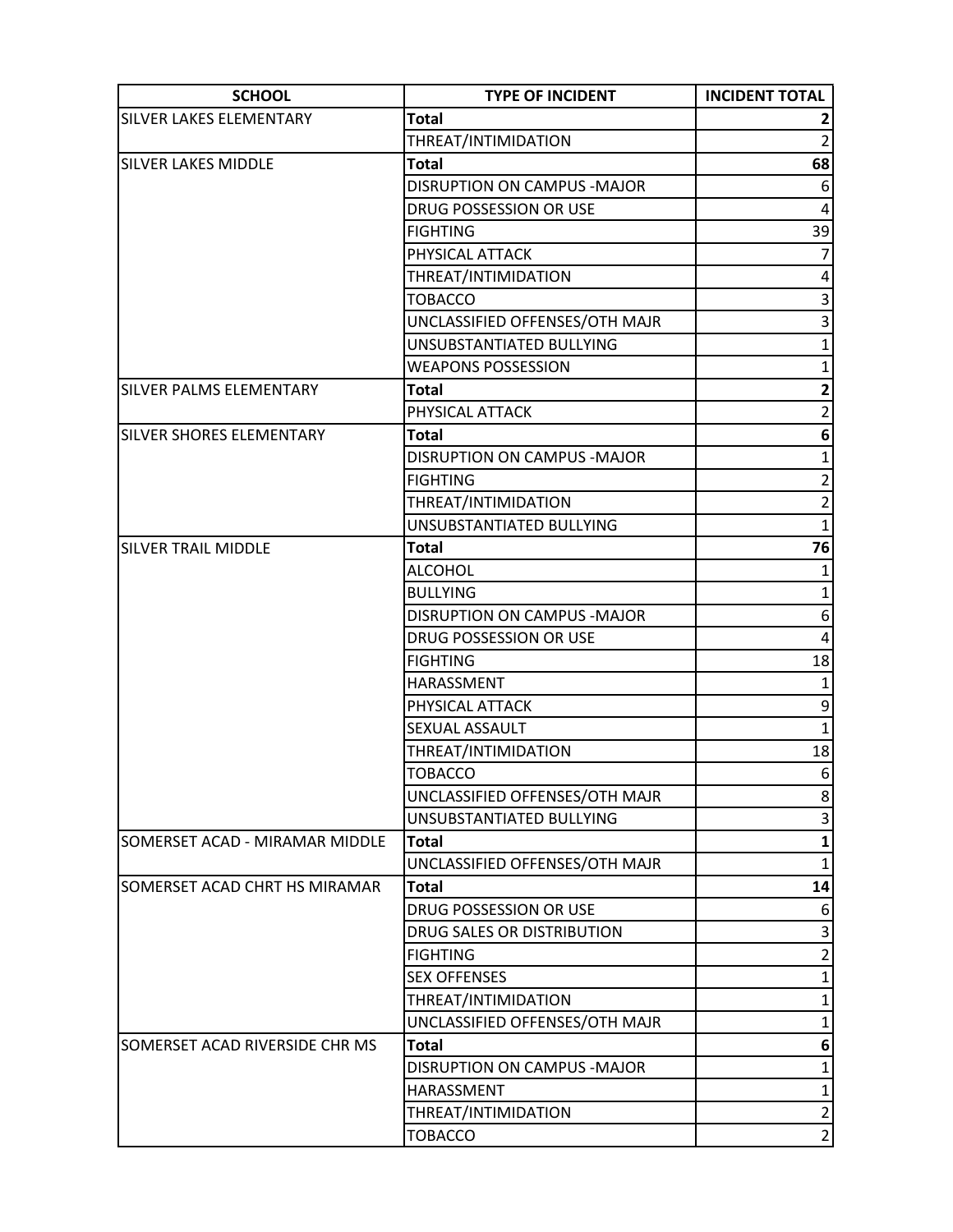| <b>SCHOOL</b>                  | <b>TYPE OF INCIDENT</b>        | <b>INCIDENT TOTAL</b> |
|--------------------------------|--------------------------------|-----------------------|
| SOMERSET ACADEMY - MIRAMAR ES  | <b>Total</b>                   |                       |
|                                | PHYSICAL ATTACK                | 5                     |
| SOMERSET ACADEMY HIGH          | <b>Total</b>                   | 27                    |
|                                | <b>ALCOHOL</b>                 |                       |
|                                | <b>BATTERY</b>                 | 1                     |
|                                | DRUG POSSESSION OR USE         | 7                     |
|                                | HARASSMENT                     | 1                     |
|                                | PHYSICAL ATTACK                | $\overline{2}$        |
|                                | SEXUAL HARRASSMENT             | $\mathbf{1}$          |
|                                | THREAT/INTIMIDATION            | $\mathbf{1}$          |
|                                | <b>TOBACCO</b>                 | 8                     |
|                                | UNCLASSIFIED OFFENSES/OTH MAJR | 4                     |
|                                | VANDALISM                      | $\mathbf{1}$          |
| SOMERSET ACADEMY KEY CHAR HS   | Total                          | 21                    |
|                                | <b>FIGHTING</b>                | $\vert$ 3             |
|                                | <b>TOBACCO</b>                 | 14                    |
|                                | UNCLASSIFIED OFFENSES/OTH MAJR | $\overline{4}$        |
| <b>SOMERSET ACADEMY KEY MS</b> | <b>Total</b>                   | 32                    |
|                                | <b>FIGHTING</b>                | 23                    |
|                                | <b>TOBACCO</b>                 | $\boldsymbol{9}$      |
| SOMERSET ACADEMY MIDDLE SCHOOL | <b>Total</b>                   | 27                    |
|                                | <b>BULLYING</b>                | $\mathbf{1}$          |
|                                | DISRUPTION ON CAMPUS - MAJOR   | $\overline{a}$        |
|                                | DRUG POSSESSION OR USE         | $\mathbf{1}$          |
|                                | <b>FIGHTING</b>                | 3                     |
|                                | <b>HARASSMENT</b>              | 7                     |
|                                | PHYSICAL ATTACK                | 3                     |
|                                | <b>SEX OFFENSES</b>            | $\overline{2}$        |
|                                | THREAT/INTIMIDATION            | $1\vert$              |
|                                | <b>TOBACCO</b>                 | $\vert 4 \vert$       |
|                                | UNCLASSIFIED OFFENSES/OTH MAJR | 2                     |
|                                | VANDALISM                      | $\mathbf{1}$          |
| SOMERSET ACADEMY POMPANO K-5   | <b>Total</b>                   | 4                     |
|                                | <b>FIGHTING</b>                | 4                     |
| SOMERSET ACADEMY RIVERSIDE     | <b>Total</b>                   | 1                     |
|                                | PHYSICAL ATTACK                | 1                     |
| SOMERSET ACADEMY VILLAGE CH MS | <b>Total</b>                   | 1                     |
|                                | <b>FIGHTING</b>                | 1                     |
| SOMERSET ARTS CONSERVATORY     | <b>Total</b>                   | 3                     |
|                                | <b>ALCOHOL</b>                 | 1                     |
|                                | <b>BULLYING</b>                | $\mathbf{1}$          |
|                                | HARASSMENT                     | $\mathbf{1}$          |
| SOMERSET NEIGHBORHOOD SCHOOL   | <b>Total</b>                   | 3                     |
|                                | <b>FIGHTING</b>                | $\mathbf{1}$          |
|                                | PHYSICAL ATTACK                | $\overline{2}$        |
| SOMERSET PARKLAND ACADEMY      | <b>Total</b>                   | 13                    |
|                                |                                |                       |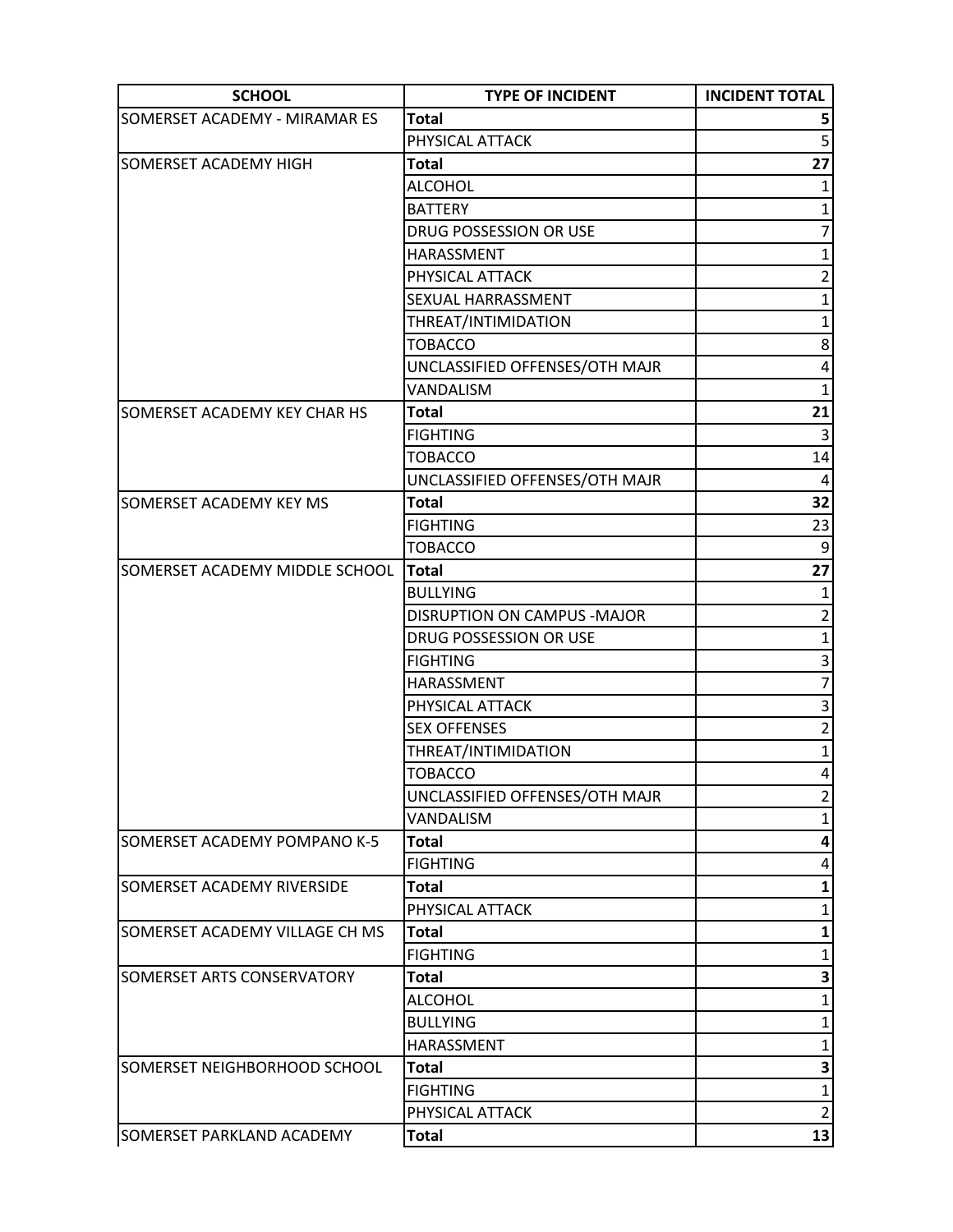| <b>SCHOOL</b>                        | <b>TYPE OF INCIDENT</b>        | <b>INCIDENT TOTAL</b> |
|--------------------------------------|--------------------------------|-----------------------|
|                                      | <b>BULLYING</b>                |                       |
|                                      | <b>FIGHTING</b>                | $\overline{2}$        |
|                                      | PHYSICAL ATTACK                | 8                     |
|                                      | THREAT/INTIMIDATION            | $\mathbf{1}$          |
|                                      | VANDALISM                      | $\mathbf{1}$          |
| <b>SOMERSET PINES ACADEMY</b>        | <b>Total</b>                   | 15                    |
|                                      | <b>BULLYING</b>                | 3                     |
|                                      | <b>FIGHTING</b>                | 8                     |
|                                      | <b>SEX OFFENSES</b>            | $\mathbf{1}$          |
|                                      | THREAT/INTIMIDATION            | $\mathbf{1}$          |
|                                      | UNCLASSIFIED OFFENSES/OTH MAJR | $\overline{2}$        |
| SOMERSET PREP ACAD NO LAUD HS        | <b>Total</b>                   | $\mathbf{1}$          |
|                                      | <b>FIGHTING</b>                | $\mathbf{1}$          |
| <b>SOMERSET PREPARATORY CHART MS</b> | <b>Total</b>                   | 48                    |
|                                      | DISRUPTION ON CAMPUS - MAJOR   | $\overline{2}$        |
|                                      | DRUG POSSESSION OR USE         | $\overline{2}$        |
|                                      | <b>FIGHTING</b>                | 26                    |
|                                      | HARASSMENT                     | $\overline{2}$        |
|                                      | PHYSICAL ATTACK                | $\overline{7}$        |
|                                      | SEXUAL HARRASSMENT             | 4                     |
|                                      | THREAT/INTIMIDATION            | 1                     |
|                                      | <b>TOBACCO</b>                 | $\mathbf{1}$          |
|                                      | UNCLASSIFIED OFFENSES/OTH MAJR | 3                     |
| <b>SOUTH BROWARD HIGH</b>            | <b>Total</b>                   | 130                   |
|                                      | <b>ALCOHOL</b>                 | $\overline{2}$        |
|                                      | <b>BATTERY</b>                 | $\mathbf{1}$          |
|                                      | <b>BULLYING</b>                | $\overline{2}$        |
|                                      | DISRUPTION ON CAMPUS - MAJOR   | $\overline{2}$        |
|                                      | DRUG POSSESSION OR USE         | 22                    |
|                                      | <b>FIGHTING</b>                | 14                    |
|                                      | HARASSMENT                     | $1\vert$              |
|                                      | PHYSICAL ATTACK                | 14                    |
|                                      | THREAT/INTIMIDATION            | 11                    |
|                                      | <b>TOBACCO</b>                 | 44                    |
|                                      | TRESPASSING                    | $\vert 4 \vert$       |
|                                      | UNCLASSIFIED OFFENSES/OTH MAJR | $\mathsf{g}$          |
|                                      | UNSUBSTANTIATED BULLYING       | $\overline{1}$        |
|                                      | <b>WEAPONS POSSESSION</b>      | 3                     |
| SOUTH PLANTATION HIGH                | <b>Total</b>                   | 110                   |
|                                      | <b>BATTERY</b>                 | $\mathbf{1}$          |
|                                      | DRUG POSSESSION OR USE         | 28                    |
|                                      | <b>FIGHTING</b>                | 14                    |
|                                      | LARCENY/THEFT                  | $\mathbf{1}$          |
|                                      | PHYSICAL ATTACK                | $\vert 4 \vert$       |
|                                      | <b>SEX OFFENSES</b>            | $\overline{3}$        |
|                                      | SEXUAL HARRASSMENT             | $\mathbf{1}$          |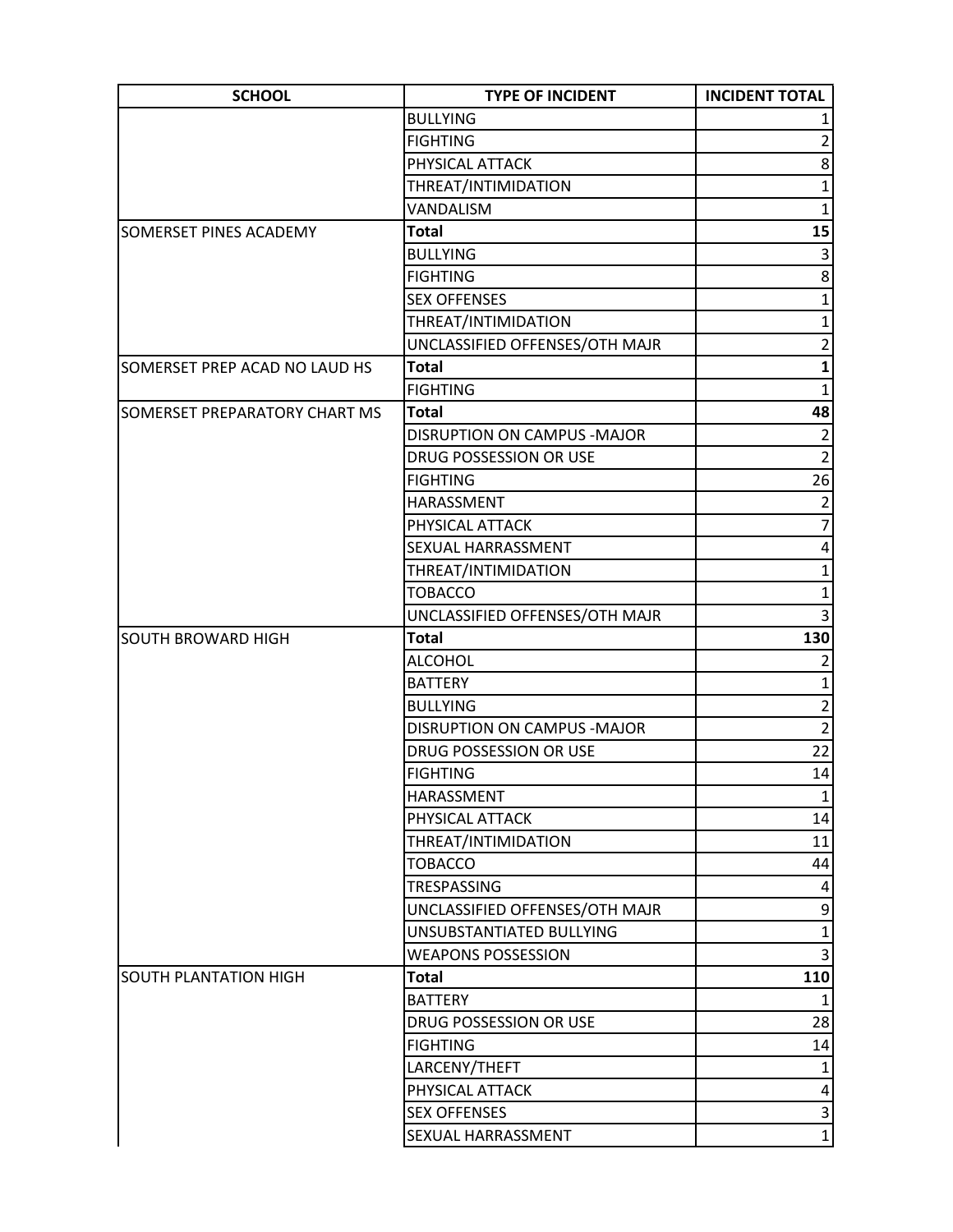| <b>SCHOOL</b>                       | <b>TYPE OF INCIDENT</b>        | <b>INCIDENT TOTAL</b> |
|-------------------------------------|--------------------------------|-----------------------|
|                                     | THREAT/INTIMIDATION            |                       |
|                                     | <b>TOBACCO</b>                 | 43                    |
|                                     | UNCLASSIFIED OFFENSES/OTH MAJR | 5                     |
|                                     | <b>WEAPONS POSSESSION</b>      | 3                     |
| STEPHEN FOSTER ELEMENTARY           | Total                          | 14                    |
|                                     | DISRUPTION ON CAMPUS - MAJOR   | $\overline{2}$        |
|                                     | <b>FIGHTING</b>                | 8                     |
|                                     | PHYSICAL ATTACK                | $\mathbf{1}$          |
|                                     | THREAT/INTIMIDATION            | $\overline{2}$        |
|                                     | <b>TOBACCO</b>                 | $\mathbf{1}$          |
| STIRLING ELEMENTARY                 | <b>Total</b>                   | 3                     |
|                                     | PHYSICAL ATTACK                | $\mathbf{1}$          |
|                                     | UNSUBSTANTIATED BULLYING       | $\overline{2}$        |
| <b>STRANAHAN HIGH</b>               | Total                          | 97                    |
|                                     | <b>ALCOHOL</b>                 | $\mathbf{1}$          |
|                                     | DISRUPTION ON CAMPUS - MAJOR   | $\mathbf{1}$          |
|                                     | DRUG POSSESSION OR USE         | 6                     |
|                                     | DRUG SALES OR DISTRIBUTION     | $\overline{1}$        |
|                                     | <b>FIGHTING</b>                | 38                    |
|                                     | PHYSICAL ATTACK                | 11                    |
|                                     | <b>ROBBERY</b>                 | $\overline{2}$        |
|                                     | <b>SEX OFFENSES</b>            | $\overline{3}$        |
|                                     | THREAT/INTIMIDATION            | 11                    |
|                                     | <b>TOBACCO</b>                 | 17                    |
|                                     | TRESPASSING                    | 3                     |
|                                     | UNCLASSIFIED OFFENSES/OTH MAJR | $\mathbf{1}$          |
|                                     | <b>WEAPONS POSSESSION</b>      | $\overline{2}$        |
| SUMMIT ACADEMY CHARTER SCHOOL       | <b>Total</b>                   | $\mathbf{1}$          |
|                                     | DRUG POSSESSION OR USE         | $\mathbf{1}$          |
| <b>SUNED HIGH SCH OF NO BROWARD</b> | <b>Total</b>                   | 10 <sup>1</sup>       |
|                                     | <b>FIGHTING</b>                | 5 <sup>2</sup>        |
|                                     | <b>TOBACCO</b>                 | 4                     |
|                                     | TRESPASSING                    | 1                     |
| <b>SUNLAND PARK ACADEMY</b>         | <b>Total</b>                   | 4                     |
|                                     | PHYSICAL ATTACK                | $\mathbf{1}$          |
|                                     | THREAT/INTIMIDATION            | 3                     |
| <b>SUNRISE MIDDLE</b>               | Total                          | 113                   |
|                                     | <b>ALCOHOL</b>                 | $\overline{2}$        |
|                                     | <b>BULLYING</b>                | $\overline{2}$        |
|                                     | DISRUPTION ON CAMPUS - MAJOR   | $\overline{3}$        |
|                                     | DRUG POSSESSION OR USE         | $\overline{3}$        |
|                                     | <b>FIGHTING</b>                | 51                    |
|                                     | PHYSICAL ATTACK                | 12                    |
|                                     | <b>SEX OFFENSES</b>            | $\mathbf{1}$          |
|                                     | THREAT/INTIMIDATION            | 22                    |
|                                     | <b>TOBACCO</b>                 | $\overline{3}$        |
|                                     |                                |                       |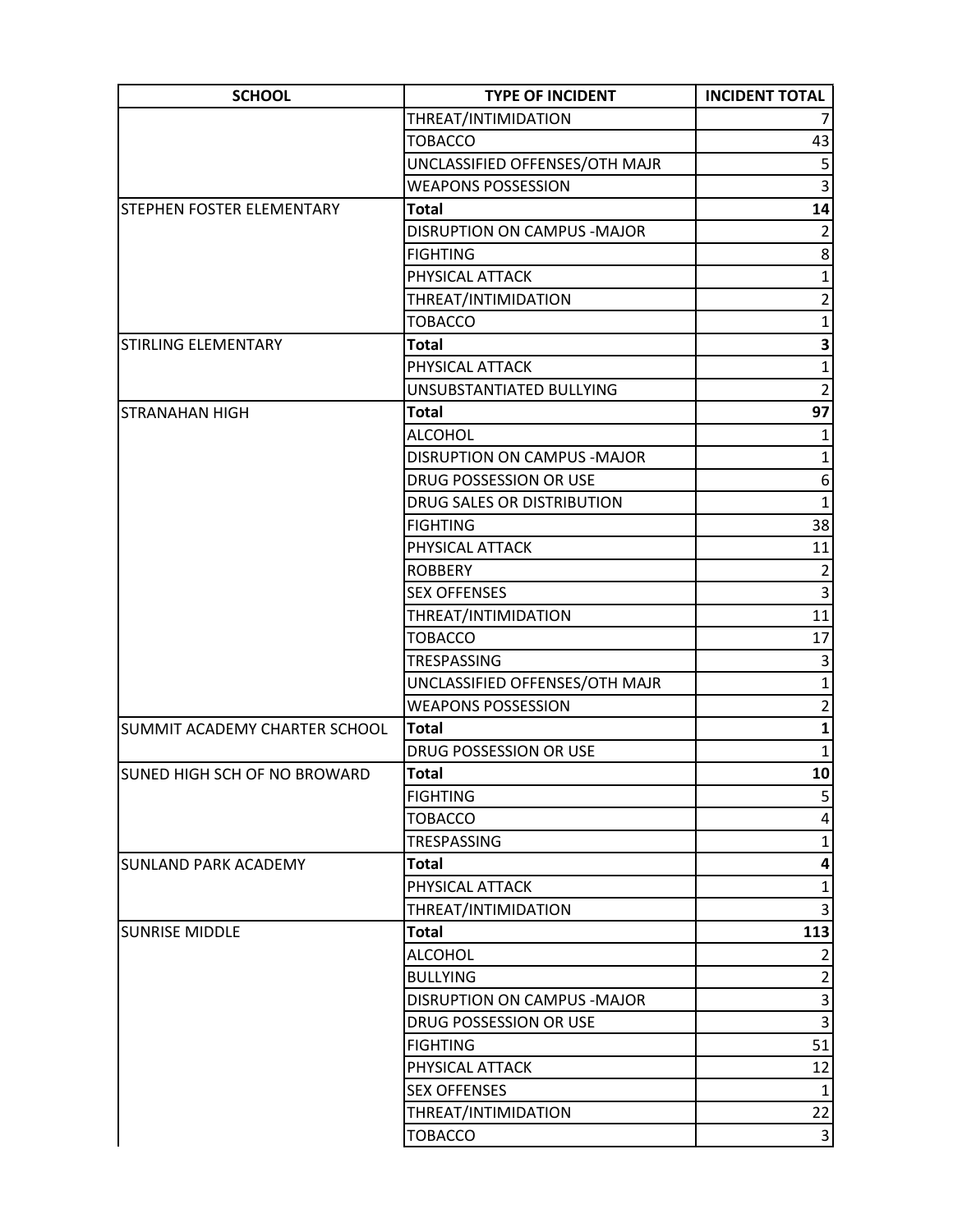| <b>SCHOOL</b>                  | <b>TYPE OF INCIDENT</b>        | <b>INCIDENT TOTAL</b>   |
|--------------------------------|--------------------------------|-------------------------|
|                                | TRESPASSING                    |                         |
|                                | UNCLASSIFIED OFFENSES/OTH MAJR | 6                       |
|                                | UNSUBSTANTIATED BULLYING       | $\overline{2}$          |
|                                | <b>WEAPONS POSSESSION</b>      | 3                       |
| <b>SUNSET LAKES ELEMENTARY</b> | Total                          | 8                       |
|                                | PHYSICAL ATTACK                | 3                       |
|                                | THREAT/INTIMIDATION            | 3                       |
|                                | UNSUBSTANTIATED BULLYING       | $\overline{2}$          |
| SUNSHINE ELEMENTARY CHARTER    | Total                          | $\mathbf{1}$            |
|                                | PHYSICAL ATTACK                | $\mathbf{1}$            |
| <b>TAMARAC ELEMENTARY</b>      | <b>Total</b>                   | 5                       |
|                                | DISRUPTION ON CAMPUS - MAJOR   | $\mathbf{1}$            |
|                                | PHYSICAL ATTACK                | 4                       |
| <b>TEDDER ELEMENTARY</b>       | Total                          | 5                       |
|                                | THREAT/INTIMIDATION            | 4                       |
|                                | TRESPASSING                    | $\mathbf{1}$            |
| <b>TEQUESTA TRACE MIDDLE</b>   | <b>Total</b>                   | 61                      |
|                                | <b>ALCOHOL</b>                 | 4                       |
|                                | DISRUPTION ON CAMPUS - MAJOR   | $\mathbf{1}$            |
|                                | DRUG POSSESSION OR USE         | $\mathbf{1}$            |
|                                | <b>FIGHTING</b>                | $\overline{2}$          |
|                                | LARCENY/THEFT                  | $\mathbf{1}$            |
|                                | PHYSICAL ATTACK                | 5                       |
|                                | <b>SEX OFFENSES</b>            | $\overline{3}$          |
|                                | THREAT/INTIMIDATION            | 18                      |
|                                | <b>TOBACCO</b>                 | 9                       |
|                                | UNCLASSIFIED OFFENSES/OTH MAJR | 12                      |
|                                | UNSUBSTANTIATED BULLYING       | 5                       |
| THE BEN GAMLA PREP ACADEMY     | <b>Total</b>                   | $\overline{\mathbf{5}}$ |
|                                | <b>FIGHTING</b>                | $1\vert$                |
|                                | THREAT/INTIMIDATION            | $\overline{2}$          |
|                                | <b>TOBACCO</b>                 | $\mathbf{1}$            |
|                                | UNCLASSIFIED OFFENSES/OTH MAJR | 1                       |
| THURGOOD MARSHALL ELEMENTARY   | <b>Total</b>                   | 9                       |
|                                | DRUG POSSESSION OR USE         | $\overline{2}$          |
|                                | PHYSICAL ATTACK                | $\overline{7}$          |
| <b>TRADEWINDS ELEMENTARY</b>   | Total                          | 17                      |
|                                | PHYSICAL ATTACK                | $\overline{2}$          |
|                                | THREAT/INTIMIDATION            | 14                      |
|                                | <b>TOBACCO</b>                 | 1                       |
| <b>TROPICAL ELEMENTARY</b>     | <b>Total</b>                   | 6                       |
|                                | <b>FIGHTING</b>                | 1                       |
|                                | PHYSICAL ATTACK                | $\mathbf{1}$            |
|                                | THREAT/INTIMIDATION            | 4                       |
| <b>VILLAGE ELEMENTARY</b>      | Total                          | 3                       |
|                                | PHYSICAL ATTACK                | $1\vert$                |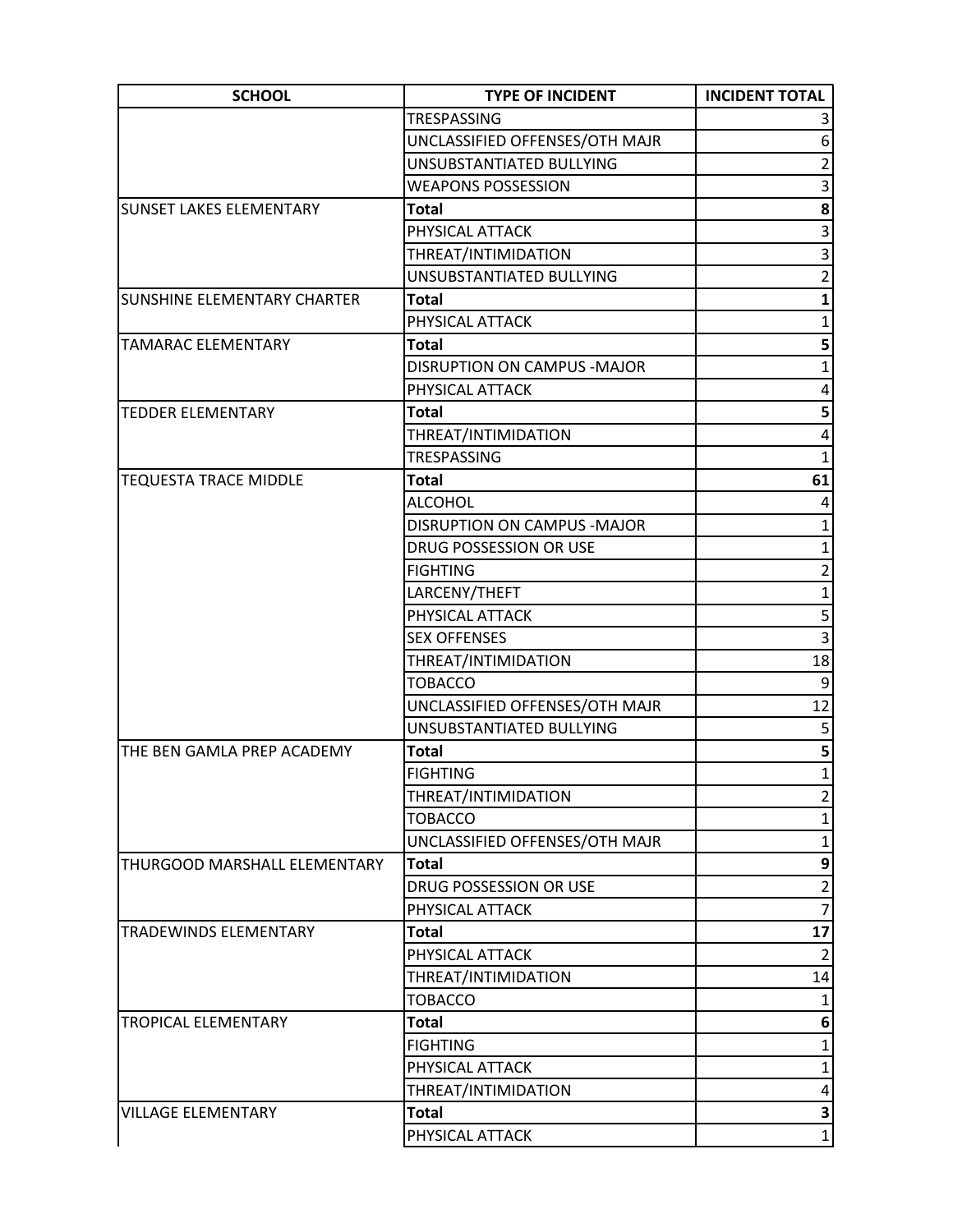| <b>SCHOOL</b>                 | <b>TYPE OF INCIDENT</b>        | <b>INCIDENT TOTAL</b>   |
|-------------------------------|--------------------------------|-------------------------|
|                               | THREAT/INTIMIDATION            |                         |
|                               | <b>WEAPONS POSSESSION</b>      | $\mathbf{1}$            |
| VIRGINIA S. YOUNG ELEMENTARY  | <b>Total</b>                   | 21                      |
|                               | <b>BULLYING</b>                | $\overline{2}$          |
|                               | PHYSICAL ATTACK                | 3                       |
|                               | THREAT/INTIMIDATION            | $\mathbf{1}$            |
|                               | UNSUBSTANTIATED BULLYING       | 15                      |
| <b>WALKER ELEMENTARY</b>      | <b>Total</b>                   | 4                       |
|                               | THREAT/INTIMIDATION            | $\overline{2}$          |
|                               | UNCLASSIFIED OFFENSES/OTH MAJR | $\mathbf{1}$            |
|                               | <b>WEAPONS POSSESSION</b>      | $\mathbf{1}$            |
| <b>WALTER C. YOUNG MIDDLE</b> | <b>Total</b>                   | 62                      |
|                               | <b>ALCOHOL</b>                 | $\overline{2}$          |
|                               | <b>BULLYING</b>                | $\mathbf{1}$            |
|                               | DISRUPTION ON CAMPUS - MAJOR   | $\overline{2}$          |
|                               | DRUG POSSESSION OR USE         | 3                       |
|                               | <b>FIGHTING</b>                | 21                      |
|                               | PHYSICAL ATTACK                | 10                      |
|                               | <b>SEX OFFENSES</b>            | $\mathbf 2$             |
|                               | <b>SEXUAL HARRASSMENT</b>      | $\mathbf{1}$            |
|                               | THREAT/INTIMIDATION            | 5                       |
|                               | <b>TOBACCO</b>                 | $\overline{2}$          |
|                               | UNCLASSIFIED OFFENSES/OTH MAJR | $\overline{3}$          |
|                               | UNSUBSTANTIATED BULLYING       | 8                       |
|                               | <b>WEAPONS POSSESSION</b>      | $\overline{2}$          |
| <b>WATKINS ELEMENTARY</b>     | <b>Total</b>                   | 1                       |
|                               | THREAT/INTIMIDATION            | $\mathbf{1}$            |
| <b>WELLEBY ELEMENTARY</b>     | <b>Total</b>                   | $\overline{\mathbf{2}}$ |
|                               | THREAT/INTIMIDATION            | $\overline{2}$          |
| <b>WEST BROWARD ACADEMY</b>   | <b>Total</b>                   | 19                      |
|                               | <b>BULLYING</b>                |                         |
|                               | <b>FIGHTING</b>                | 14                      |
|                               | <b>SEX OFFENSES</b>            | $\mathbf{1}$            |
|                               | UNCLASSIFIED OFFENSES/OTH MAJR | $\overline{2}$          |
|                               | <b>WEAPONS POSSESSION</b>      | $1\vert$                |
| <b>WEST BROWARD HIGH</b>      | <b>Total</b>                   | 84                      |
|                               | <b>ALCOHOL</b>                 | $\mathbf{1}$            |
|                               | DRUG POSSESSION OR USE         | $\mathsf{g}$            |
|                               | <b>FIGHTING</b>                | 13                      |
|                               | PHYSICAL ATTACK                | $6 \mid$                |
|                               | <b>SEX OFFENSES</b>            | 3                       |
|                               | THREAT/INTIMIDATION            | $\vert 4 \vert$         |
|                               | <b>TOBACCO</b>                 | 43                      |
|                               | TRESPASSING                    | $\overline{2}$          |
|                               | UNCLASSIFIED OFFENSES/OTH MAJR | $\overline{2}$          |
|                               | UNSUBSTANTIATED BULLYING       | $\mathbf{1}$            |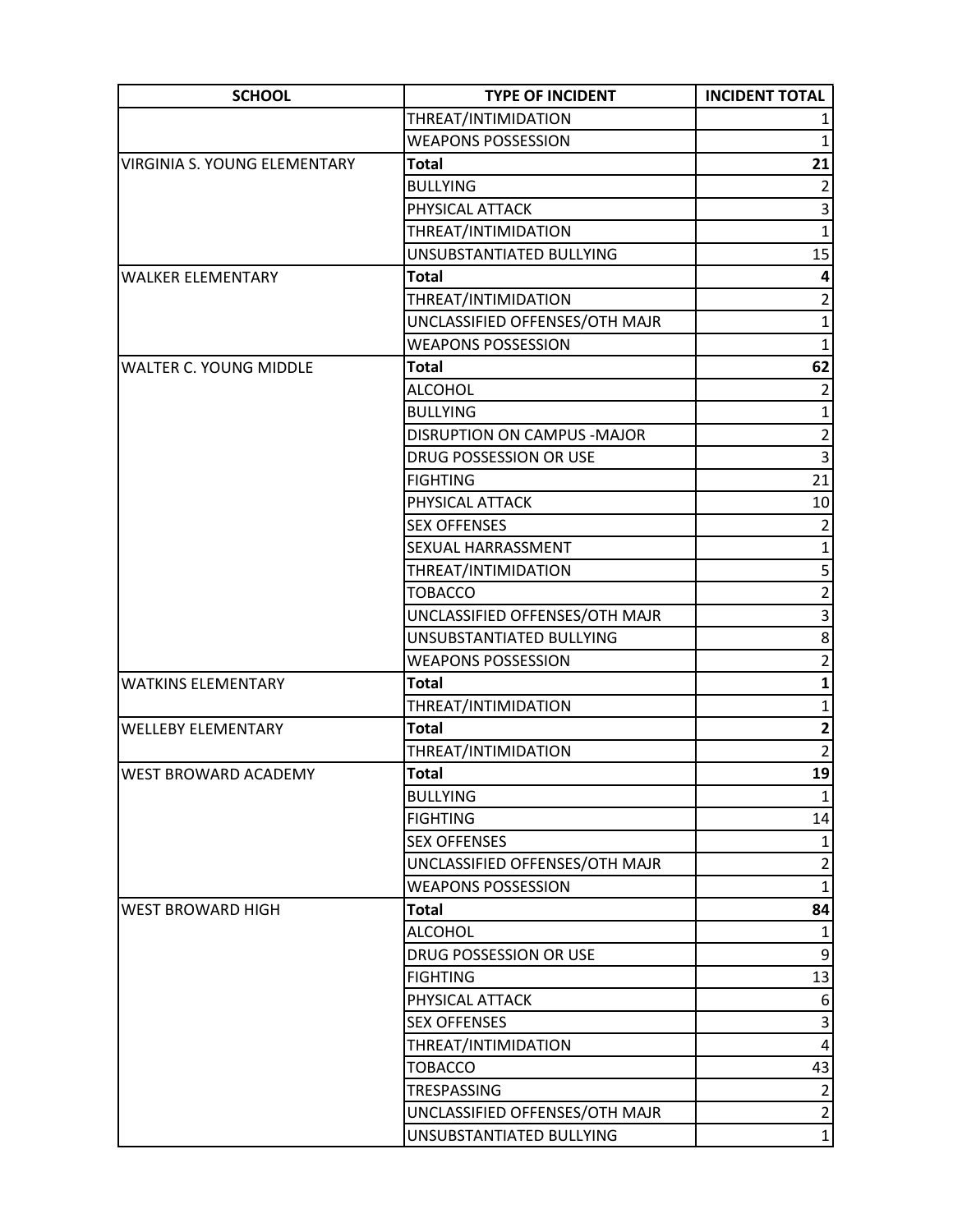| <b>SCHOOL</b>                 | <b>TYPE OF INCIDENT</b>        | <b>INCIDENT TOTAL</b> |
|-------------------------------|--------------------------------|-----------------------|
| WEST HOLLYWOOD ELEMENTARY     | <b>Total</b>                   |                       |
|                               | <b>BULLYING</b>                | $\mathbf{1}$          |
|                               | <b>TOBACCO</b>                 | $\overline{2}$        |
|                               | UNSUBSTANTIATED BULLYING       | 4                     |
| <b>WESTCHESTER ELEMENTARY</b> | <b>Total</b>                   | 4                     |
|                               | PHYSICAL ATTACK                | $\mathbf{1}$          |
|                               | THREAT/INTIMIDATION            | 3                     |
| <b>WESTERN HIGH</b>           | <b>Total</b>                   | 219                   |
|                               | <b>ALCOHOL</b>                 |                       |
|                               | DISRUPTION ON CAMPUS - MAJOR   | 11                    |
|                               | DRUG POSSESSION OR USE         | 45                    |
|                               | DRUG SALES OR DISTRIBUTION     | $\mathsf{3}$          |
|                               | <b>FIGHTING</b>                | 13                    |
|                               | HARASSMENT                     | $\mathbf{1}$          |
|                               | LARCENY/THEFT                  | $\overline{3}$        |
|                               | PHYSICAL ATTACK                | 11                    |
|                               | <b>SEX OFFENSES</b>            | $\mathbf{2}$          |
|                               | SEXUAL HARRASSMENT             | $\overline{2}$        |
|                               | THREAT/INTIMIDATION            | 17                    |
|                               | <b>TOBACCO</b>                 | 85                    |
|                               | TRESPASSING                    | $\overline{2}$        |
|                               | UNCLASSIFIED OFFENSES/OTH MAJR | 16                    |
|                               | UNSUBSTANTIATED BULLYING       | 3                     |
|                               | <b>WEAPONS POSSESSION</b>      | $\overline{2}$        |
| <b>WESTGLADES MIDDLE</b>      | <b>Total</b>                   | 45                    |
|                               | <b>ALCOHOL</b>                 | $\mathbf{1}$          |
|                               | DRUG POSSESSION OR USE         | 6 <sup>1</sup>        |
|                               | DRUG SALES OR DISTRIBUTION     | $\overline{2}$        |
|                               | <b>FIGHTING</b>                | 13                    |
|                               | THREAT/INTIMIDATION            | $\overline{9}$        |
|                               | <b>TOBACCO</b>                 | 13                    |
|                               | UNCLASSIFIED OFFENSES/OTH MAJR | $\mathbf{1}$          |
| <b>WESTPINE MIDDLE</b>        | <b>Total</b>                   | 103                   |
|                               | <b>ALCOHOL</b>                 | $1\vert$              |
|                               | <b>BULLYING</b>                | $\overline{2}$        |
|                               | DISRUPTION ON CAMPUS - MAJOR   | 3                     |
|                               | DRUG POSSESSION OR USE         | $\overline{2}$        |
|                               | <b>FIGHTING</b>                | 31                    |
|                               | HARASSMENT                     | 5                     |
|                               | PHYSICAL ATTACK                | 10                    |
|                               | <b>SEX OFFENSES</b>            | $\vert 4 \vert$       |
|                               | SEXUAL HARRASSMENT             | $\mathbf{1}$          |
|                               | THREAT/INTIMIDATION            | 13                    |
|                               | <b>TOBACCO</b>                 | $\overline{2}$        |
|                               | UNCLASSIFIED OFFENSES/OTH MAJR | $\overline{5}$        |
|                               | UNSUBSTANTIATED BULLYING       | 23                    |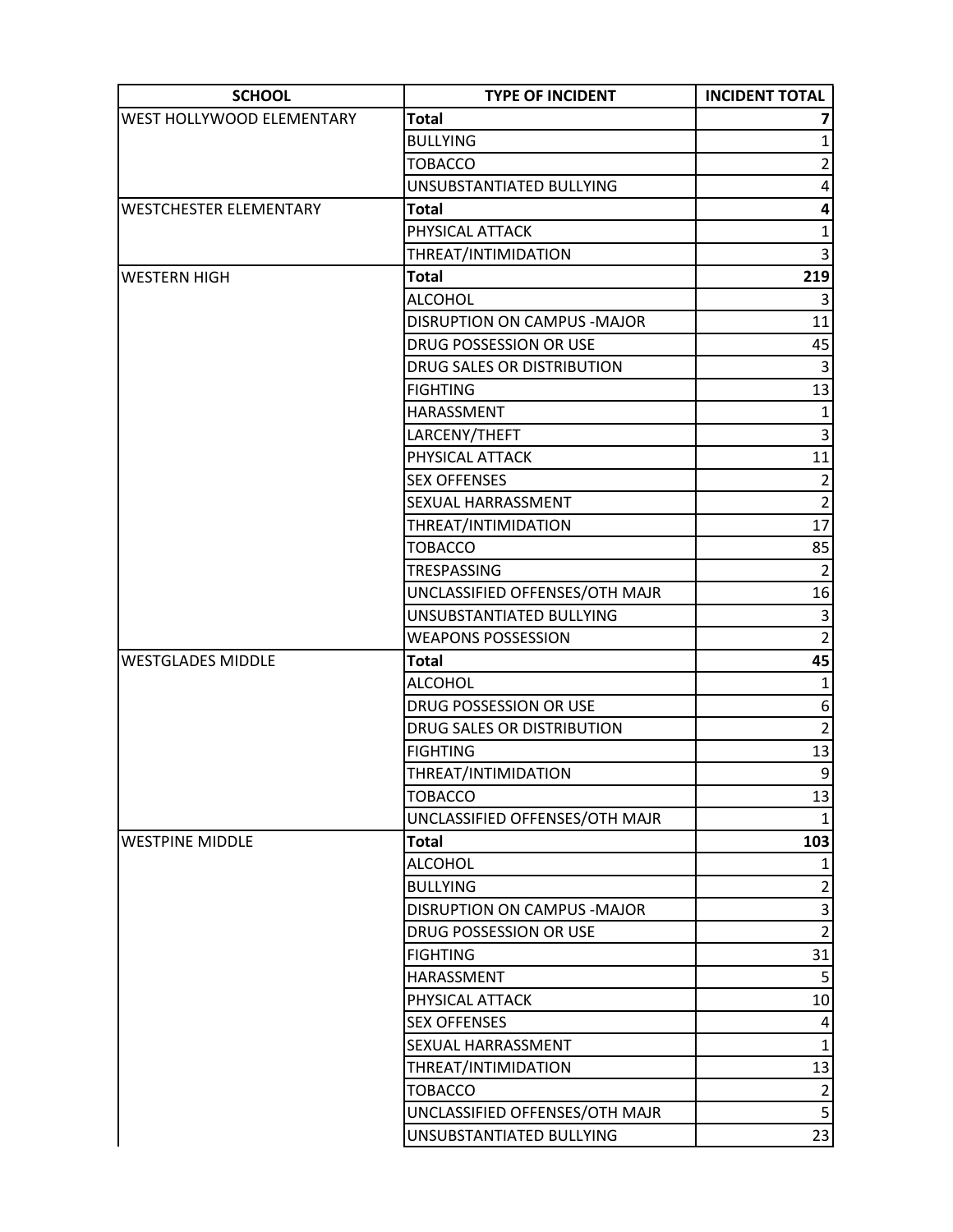| <b>SCHOOL</b>                       | <b>TYPE OF INCIDENT</b>        | <b>INCIDENT TOTAL</b>      |
|-------------------------------------|--------------------------------|----------------------------|
|                                     | <b>WEAPONS POSSESSION</b>      |                            |
| <b>WESTWOOD HEIGHTS ELEMENTARY</b>  | <b>Total</b>                   | 45                         |
|                                     | DRUG POSSESSION OR USE         | $\overline{2}$             |
|                                     | <b>FIGHTING</b>                | 15                         |
|                                     | PHYSICAL ATTACK                | 10                         |
|                                     | <b>SEX OFFENSES</b>            | $\overline{2}$             |
|                                     | THREAT/INTIMIDATION            | 15                         |
|                                     | <b>WEAPONS POSSESSION</b>      | $\mathbf{1}$               |
| <b>WHIDDON ROGERS EDUCATION CTR</b> | <b>Total</b>                   | 83                         |
|                                     | <b>BATTERY</b>                 | $\mathbf{1}$               |
|                                     | DRUG POSSESSION OR USE         | 18                         |
|                                     | DRUG SALES OR DISTRIBUTION     | $\mathbf{1}$               |
|                                     | <b>FIGHTING</b>                | 32                         |
|                                     | PHYSICAL ATTACK                | 5                          |
|                                     | THREAT/INTIMIDATION            | $\overline{5}$             |
|                                     | <b>TOBACCO</b>                 | 18                         |
|                                     | UNCLASSIFIED OFFENSES/OTH MAJR | $\mathbf{1}$               |
|                                     | <b>WEAPONS POSSESSION</b>      | $\overline{2}$             |
| WHISPERING PINES EXCEPT ED CTR      | <b>Total</b>                   | 42                         |
|                                     | <b>ALCOHOL</b>                 | $\overline{2}$             |
|                                     | DRUG POSSESSION OR USE         | 4                          |
|                                     | <b>FIGHTING</b>                | $10\,$                     |
|                                     | PHYSICAL ATTACK                | $\overline{2}$             |
|                                     | <b>SEX OFFENSES</b>            | 3                          |
|                                     | THREAT/INTIMIDATION            | 19                         |
|                                     | UNCLASSIFIED OFFENSES/OTH MAJR | 1                          |
|                                     | VANDALISM                      | $\mathbf{1}$               |
| <b>WILLIAM DANDY MIDDLE</b>         | <b>Total</b>                   | 100                        |
|                                     | <b>ALCOHOL</b>                 | $\mathbf{1}$               |
|                                     | <b>BATTERY</b>                 | $1\vert$                   |
|                                     | DISRUPTION ON CAMPUS - MAJOR   | $\overline{2}$             |
|                                     | DRUG POSSESSION OR USE         | 6 <sup>1</sup>             |
|                                     | <b>FIGHTING</b>                | 36                         |
|                                     | LARCENY/THEFT                  | $\mathbf{1}$               |
|                                     | PHYSICAL ATTACK                | 34                         |
|                                     | THREAT/INTIMIDATION            | $\boldsymbol{9}$           |
|                                     | <b>TOBACCO</b>                 | $\mathbf{1}$               |
|                                     | UNCLASSIFIED OFFENSES/OTH MAJR | $1\vert$                   |
|                                     | VANDALISM                      | $1\vert$<br>$\overline{7}$ |
|                                     | <b>WEAPONS POSSESSION</b>      |                            |
| <b>WILTON MANORS ELEMENTARY</b>     | <b>Total</b>                   | 26<br>5                    |
|                                     | <b>BULLYING</b>                |                            |
|                                     | <b>FIGHTING</b>                | $\mathbf{1}$               |
|                                     | PHYSICAL ATTACK                | $6 \mid$                   |
|                                     | <b>SEX OFFENSES</b>            | $1\vert$                   |
|                                     | THREAT/INTIMIDATION            | $\overline{7}$             |